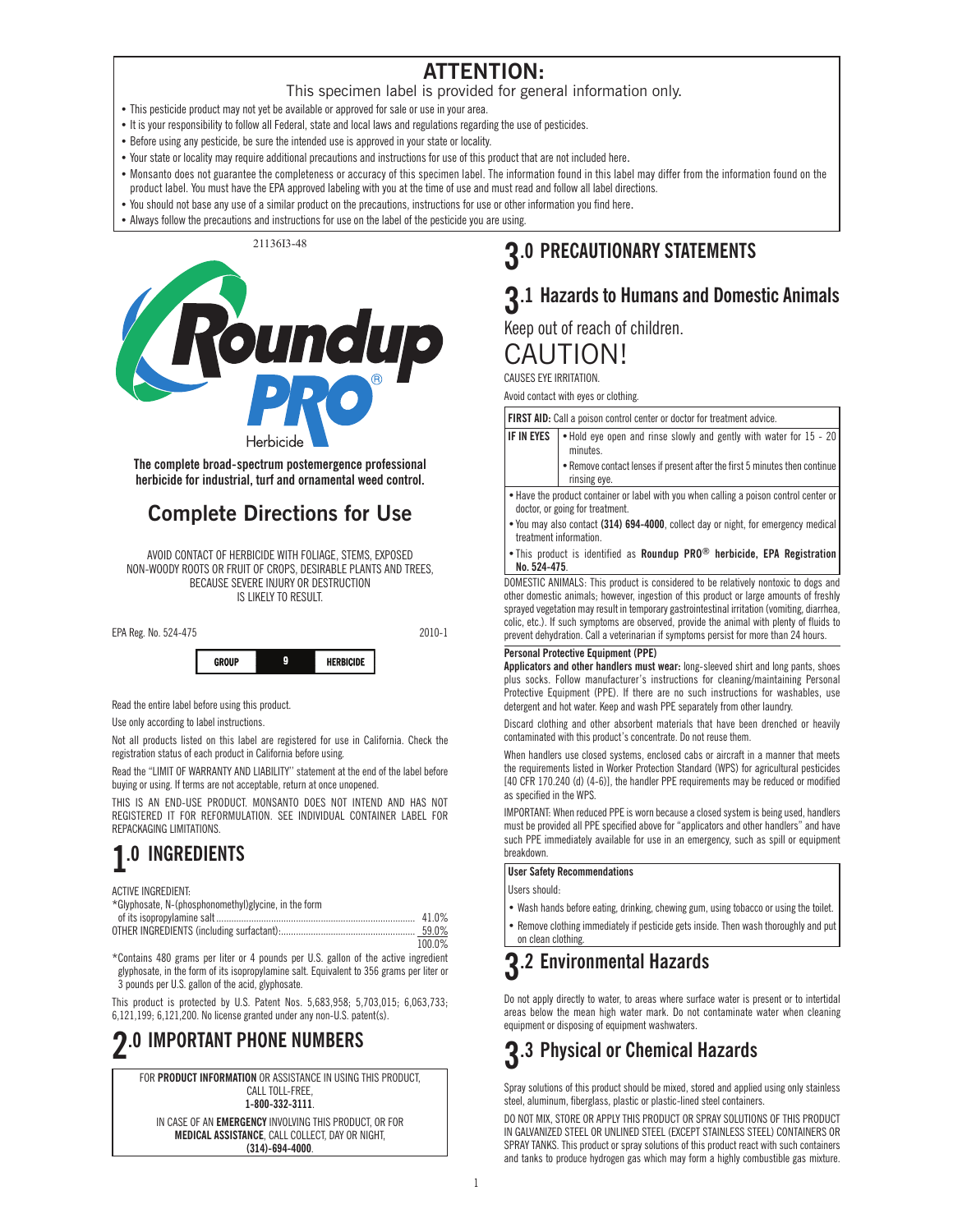This gas mixture could flash or explode, causing serious personal injury, if ignited by open flame, spark, welder's torch, lighted cigarette or other ignition source.

#### **DIRECTIONS FOR USE**

It is a violation of Federal law to use this product in any manner inconsistent with its labeling. This product can only be used in accordance with the Directions for Use on this label or in separately published Monsanto Supplemental Labeling. Supplemental labeling may be found on the www.cdms.net or www.greenbook.net websites or obtained by contacting your Authorized Monsanto Retailer or Monsanto Company representative.

Do not apply this product in a way that will contact workers or other persons, either directly or through drift. Only protected handlers may be in the area during application. For any requirements specific to your State or Tribe, consult the agency responsible for pesticide regulations.

#### Agricultural Use Requirements

Use this product only in accordance with its labeling and with the Worker Protection Standard, 40 CFR Part 170. This Standard contains requirements for the protection of agricultural workers on farms, forests, nurseries, and greenhouses, and handlers of agricultural pesticides. It contains requirements for training, decontamination, notification and emergency assistance. It also contains specific instructions and exceptions pertaining to the statements on this label about Personal Protective Equipment (PPE) and restricted entry interval. The requirements in this box only apply to uses of this product that are covered by the Worker Protection Standard.

Do not enter or allow worker entry into treated areas during the restricted entry interval (REI) of 4 hours.

PPE required for early entry to treated areas that is permitted under the Worker Protection Standard and that involves contact with anything that has been treated, such as plants, soil or water, is: coveralls, chemical resistant gloves greater than 14 mils in thickness composed of materials such as butyl rubber, natural rubber, neoprene rubber, or nitrile rubber, shoes plus socks.

#### Non-Agricultural Use Requirements

The requirements in this box apply to uses of this product that are NOT within the scope of the Worker Protection Standard (40 CFR Part 170) for agricultural pesticides. The WPS applies when this product is used to produce agricultural plants on farms, forests, nurseries or greenhouses.

Keep people and pets off treated areas until spray solution has dried.

### **4.0 STORAGE AND DISPOSAL**

Proper pesticide storage and disposal are essential to protect against exposure to people and the environment due to leaks and spills, excess product or waste, and vandalism. Do not allow this product to contaminate water, foodstuffs, feed or seed by storage or disposal.

**PESTICIDE STORAGE:** Store pesticides away from food, pet food, feed, seed, fertilizers, and veterinary supplies. Keep container closed to prevent spills and contamination.

**PESTICIDE DISPOSAL:** To avoid wastes, use all material in this container, including rinsate, by application in accordance with label directions. If wastes cannot be avoided, offer remaining product to a waste disposal facility or pesticide disposal program. Such programs are often run by state or local governments or by industry. All disposal must be in accordance with applicable Federal, State and local procedures.

#### **[FOR RIGID PLASTIC 2.5 GAL CONTAINERS OR OTHERS </= 5 GAL]**

**CONTAINER DISPOSAL:** Nonrefillable container. Do not reuse this container to hold materials other than pesticides or dilute pesticides (rinsate). After emptying and cleaning, it may be allowable to temporarily hold rinsate or other pesticide-related materials in this container. Contact your state regulatory agency to determine allowable practices in your state.

#### **CONTAINER HANDLING:** Triple rinse or pressure rinse container (or equivalent) promptly after emptying.

Triple rinse as follows: Empty the remaining contents into application equipment or a mix tank and drain for 10 seconds after the flow begins to drip. Fill the container 1/4 full with water and recap. Shake for 10 seconds. Pour rinsate into application equipment or a mix tank or store rinsate for later use or disposal. Drain for 10 seconds after the flow begins to drip. Repeat this procedure two more times.

Pressure rinse as follows: Empty the remaining contents into application equipment or a mix tank and continue to drain for 10 seconds after the flow begins to drip. Hold container upside down over application equipment or mix tank or collect rinsate for later use or disposal. Insert pressure rinsing nozzle in the side of the container, and rinse at about 40 PSI for at least 30 seconds. Drain for 10 seconds after the flow begins to drip.

Once cleaned, some plastic pesticide containers can be taken to a container collection site or picked up for recycling. To find the nearest site, contact your chemical dealer or Monsanto at 1-800-768-6387. If recycling is not available, puncture and dispose of in a sanitary landfill.

#### **[FOR RIGID PLASTIC 30 GAL CONTAINERS OR OTHERS > 5 GAL]**

**CONTAINER DISPOSAL:** Nonrefillable container. Do not reuse this container to hold materials other than pesticides or dilute pesticides (rinsate). After emptying and cleaning, it may be allowable to temporarily hold rinsate or other pesticide-related materials in this container. Contact your state regulatory agency to determine allowable practices in your state.

**CONTAINER HANDLING:** Triple rinse or pressure rinse container (or equivalent) promptly after emptying.

Triple rinse as follows: Empty the remaining contents into application equipment or a mix tank. Fill the container 1/4 full with water. Replace and tighten closures. Tip container on its side and roll it back and forth, ensuring at least one revolution, for 30 seconds. Stand the container on its end and tip it back and forth several times. Turn the container over onto its other end tip it back and forth several times. Empty the rinsate into application equipment or a mix tank or store rinsate for later use or disposal. Repeat this procedure two more times.

Pressure rinse as follows: Empty the remaining contents into application equipment or a mix tank and continue to drain for 10 seconds after the flow begins to drip. Hold container upside down over application equipment or mix tank or collect rinsate for later use or disposal. Insert pressure rinsing nozzle in the side of the container, and rinse at about 40 PSI for at least 30 seconds. Drain for 10 seconds after the flow begins to drip.

Once cleaned, some plastic pesticide containers can be taken to a container collection site or picked up for recycling. To find the nearest site, contact your chemical dealer or Monsanto at 1-800-768-6387. If recycling is not available, puncture and dispose of in a sanitary landfill.

### **5.0 PRODUCT INFORMATION**

**Product Description:** This product is a postemergence, systemic herbicide with no soil residual activity. It gives broad-spectrum control of many annual weeds, perennial weeds, woody brush and trees. It is formulated as a water-soluble liquid containing surfactant and no additional surfactant is needed.

**Time to Symptoms:** This product moves through the plant from the point of foliage contact to and into the root system. Visible effects are a gradual wilting and yellowing of the plant, which advances to complete browning of aboveground growth and deterioration of underground plant parts. Effects are visible on most annual weeds within 2 to 4 days, but on most perennial weeds, effects may not be visible for 7 days or more. Extremely cool or cloudy weather following treatment may slow activity of this product and delay development of visual symptoms.

**Mode of Action in Plants:** The active ingredient in this product inhibits an enzyme found only in plants and microorganisms that is essential to the formation of specific amino acids.

**Cultural Considerations:** Reduced control may result when applications are made to annual or perennial weeds that have been mowed, grazed or cut, and have not been allowed to regrow to the specified stage for treatment.

**Rainfastness:** Heavy rainfall soon after application may wash this product off of the foliage and a repeat application may be required for adequate control.

**No Soil Activity:** Weeds must be emerged at the time of application to be controlled by this product. Weeds germinating from seed after application will not be controlled. Unemerged plants arising from unattached underground rhizomes or rootstocks of perennials will not be affected by this herbicide and will continue to grow.

**Tank Mixing:** This product does not provide residual weed control. For subsequent residual weed control, follow a label-approved herbicide program. Read and carefully observe the cautionary statements and all other information appearing on the labels of all herbicides used. Use according to the most restrictive precautionary statements for each product in the mixture.

When this label identifies a tank mixture with a single generic active ingredient such as diuron, 2,4-D or dicamba, the user is responsible for ensuring that the mixture product's label allows the specific application.

Buyer and all users are responsible for all loss or damage in connection with the use or handling of mixtures of this product with herbicides or other materials that are not expressly listed in this label. Mixing this product with herbicides or other materials not on this label may result in reduced performance.

**Annual Maximum Use Rate:** The maximum application or use rates stated throughout this label are given in units of volume (fluid ounces or quarts) of this product per acre. However, the maximum allowed application rates apply to this product combined with the use of any and all other herbicides containing the active ingredient glyphosate, whether applied separately or as tank mixtures, on a basis of total pounds of glyphosate (acid equivalents) per acre. If more than one glyphosate-containing product is applied to the same site within the same year, you must ensure that the total use of glyphosate (pounds acid equivalents) does not exceed the maximum allowed. The combined total of all treatments must not exceed 10.6 quarts of this product per acre per year. See the "INGREDIENTS" section of this label for necessary product information.

#### **ATTENTION**

AVOID CONTACT OF HERBICIDE WITH FOLIAGE, STEMS, EXPOSED NON-WOODY ROOTS OR FRUIT OF CROPS, DESIRABLE PLANTS AND TREES, BECAUSE SEVERE INJURY OR DESTRUCTION MAY RESULT.

AVOID DRIFT. EXTREME CARE MUST BE USED WHEN APPLYING THIS PRODUCT TO PREVENT INJURY TO DESIRABLE PLANTS AND CROPS.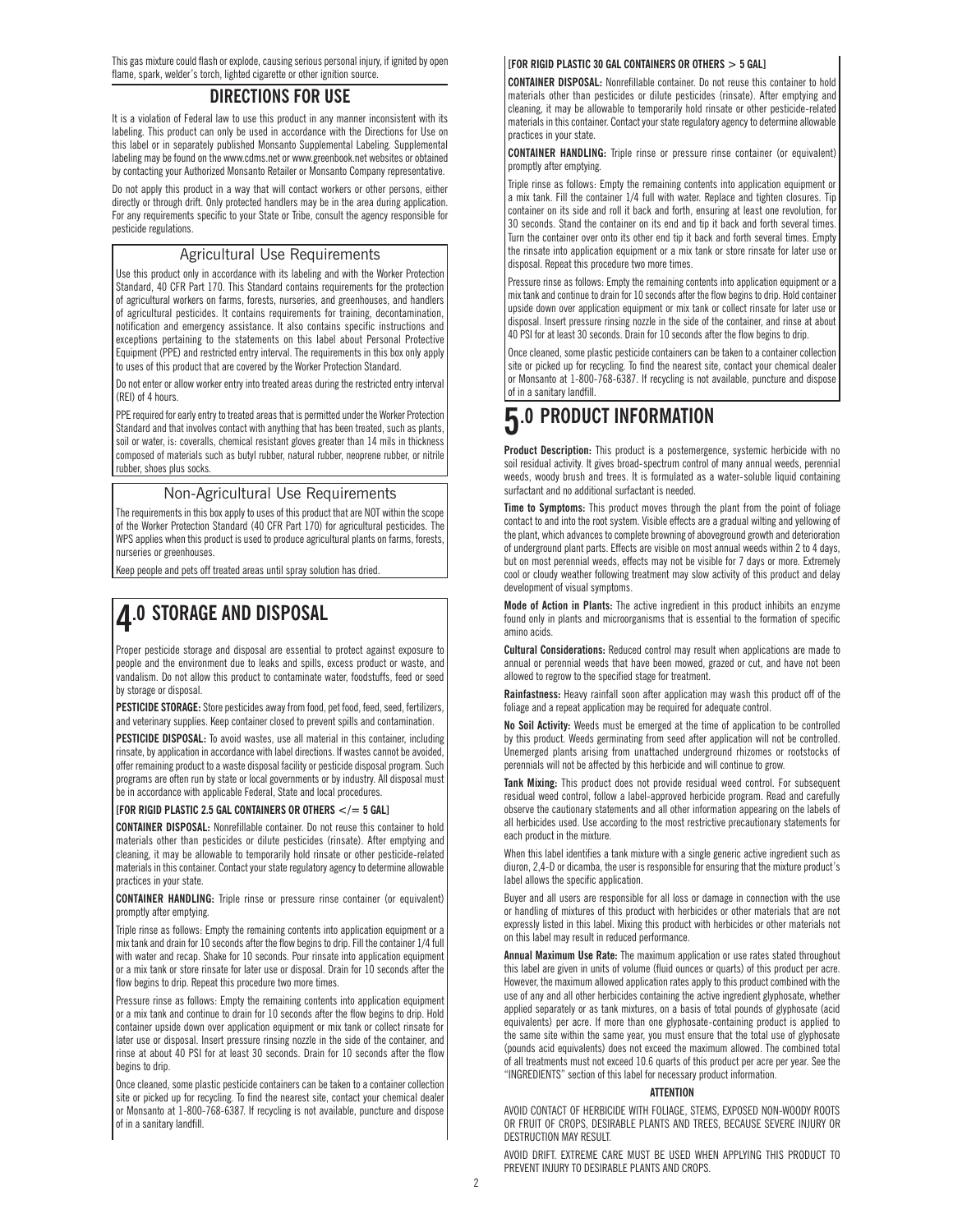Do not allow the herbicide solution to mist, drip, drift or splash onto desirable vegetation since minute quantities of this product can cause severe damage or destruction to the crop, plants or other areas on which treatment was not intended. The likelihood of injury occurring from the use of this product increases when winds are gusty, as wind velocity increases, when wind direction is constantly changing or when there are other meteorological conditions that favor spray drift. When spraying, avoid combinations of pressure and nozzle type that will result in splatter or fine particles (mist) that are likely to drift. AVOID APPLYING AT EXCESSIVE SPEED OR PRESSURE.

**NOTE:** Use of this product in any manner not consistent with this label may result in injury to persons, animals or crops, or have other unintended consequences.

#### **5.1 Weed Resistance Management GROUP** 9 **HERBICIDE**

Glyphosate, the active ingredient in this product, is a Group 9 herbicide based on the mode of action classification system of the Weed Science Society of America. Any weed population may contain plants naturally resistant to Group 9 herbicides. Weed species resistant to Group 9 herbicides may be effectively managed utilizing another herbicide from a different Group or using other cultural or mechanical practices.

To minimize the occurrence of glyphosate-resistant biotypes observe the following weed management instructions:

- Scout your application site before and after herbicide applications.
- Control weeds early when they are relatively small.
- Incorporate other herbicides and cultural or mechanical practices as part of your weed control system where appropriate.
- Utilize the labeled rate for the most difficult weed in the site. Avoid tank mixtures with other herbicides that reduce this product's efficacy (through antagonism) or tank mixtures which encourage rates of this product below the label rates.
- Control weed escapes and prevent weeds from setting seeds.
- Clean equipment before moving from site to site to minimize spread of weed seed.
- Use new commercial seed as free of weed seed as possible.
- Report any incidence of repeated non-performance of this product on a particular weed to your Monsanto representative, local retailer, or county extension agent.

### **5.2 Management Instructions for Glyphosate-Resistant Weed Biotypes**

**NOTE:** Appropriate testing is critical in order to confirm weed resistance to glyphosate. Contact your Monsanto representative to determine if resistance has been confirmed to any particular weed biotype in your area. Control instructions for biotypes confirmed as resistant to glyphosate are made available on separately published supplemental labeling or Fact Sheets for this product and may be obtained from your local retailer or Monsanto representative.

Follow good weed management practices to avoid the spread of confirmed resistant biotypes.

- If a naturally occurring resistant biotype is present at your site, this product may be tank-mixed or applied sequentially with an appropriately labeled herbicide with a different mode of action to achieve control.
- Cultural and mechanical control practices may also be used as appropriate.
- Scout treated sites after herbicide applications and control escapes of resistant biotypes before they set seed.
- Thoroughly clean equipment before leaving sites known to contain resistant biotypes.

## **6.0 MIXING**

Clean sprayer parts immediately after using this product by thoroughly flushing with water.

**NOTE:** REDUCED RESULTS MAY OCCUR IF WATER CONTAINING SOIL IS USED, OR USE OF VISIBLY MUDDY WATER OR WATER FROM PONDS AND DITCHES THAT IS NOT CLEAR.

## **6.1 Mixing with Water**

This product mixes readily with water. Mix spray solutions of this product as follows: Begin filling the mixing tank or spray tank with the required amount of clean water. Add the specified amount of this product near the end of the filling process and mix well. Use caution to avoid siphoning back into the carrier source. Use approved anti-back-siphoning devices where required by state or local regulations. During mixing and application, foaming of the spray solution may occur. To prevent or minimize foam, avoid the use of mechanical agitators, terminate by-pass and return lines at the bottom of the tank and, if needed, use an approved anti-foam or defoaming agent.

### **6.2 Tank Mixing Procedure**

When tank mixing, read and carefully observe label directions, cautionary statements and all information on the labels of all products used. Add the tank-mix product to the tank as directed by the label. Maintain agitation and add the specified amount of this product.

Maintain good agitation at all times until the contents of the tank are sprayed. If the spray mixture is allowed to settle, thorough agitation may be required to resuspend the mixture before spraying is resumed.

Keep by-pass line on or near the bottom of the tank to minimize foaming. Screen size in nozzle or line strainers should be no finer than 50-mesh.

Always predetermine the compatibility of labeled tank mixtures of this product with water carrier by mixing small proportional quantities in advance. Ensure that the specific tank mixture product is registered for application at the desired site.

Refer to the "**Tank Mixing**" section for additional precautions.

## **6.3 Mixing for Hand-Held Sprayers**

Prepare the desired volume of spray solution by mixing the amount of this product as indicated in the following table with water:

#### **Spray Solution**

| Desired<br>Volume | 1/2%     | $1\%$        | $1 - 1/2%$      | 2%           | 5%           | 10%              |
|-------------------|----------|--------------|-----------------|--------------|--------------|------------------|
| 1 Gal             | $2/3$ oz | $1 - 1/3$ oz | 20 <sub>z</sub> | $2 - 2/3$ oz | $6 - 1/2$ oz | 13 oz            |
| 25 Gal            | 1 pt     | 1 at         | $1-1/2$ at      | $2$ at       | 5 at         | 10 <sub>at</sub> |
| 100 Gal           | 2 at     | 1 gal        | $1-1/2$ gal     | 2 gal        | 5 gal        | $10$ gal         |

Amount of **Roundup PRO Herbicide**

2 tablespoons  $= 1$  fluid ounce

For use in backpack, knapsack or pump-up sprayers, mix the appropriate amount of this product with water in a larger container and then fill the sprayer with the mixed solution.

### **6.4 Colorants or Dyes**

Colorants or marking dyes may be added to spray solutions of this product; however they may reduce product performance at lower rates or dilution. Use colorants or dyes according to the manufacturer's instructions.

## **7.0 APPLICATION EQUIPMENT AND TECHNIQUES**

Do not apply this product through any type of irrigation system.

APPLY THESE SPRAY SOLUTIONS IN PROPERLY MAINTAINED AND CALIBRATED EQUIPMENT CAPABLE OF DELIVERING DESIRED VOLUMES.

### **7.1 Aerial Equipment**

DO NOT APPLY THIS PRODUCT USING AERIAL SPRAY EQUIPMENT EXCEPT UNDER CONDITIONS SPECIFIED IN THIS LABEL or in separately published Monsanto Supplemental Labeling.

Use the specified rates of this herbicide in 3 to 25 gallons of water per acre. When used according to label directions, this product will give control or partial control of herbaceous weeds, woody brush and trees listed in the "WEEDS CONTROLLED" section of this label.

Coarse sprays are less likely to drift; therefore, do not use nozzles or nozzle configurations that dispense spray as fine spray droplets. Do not angle nozzles forward into the airstream and do not increase spray volume by increasing nozzle pressure. Drift control additives may be used. When a drift control additive is used, read and carefully observe the cautionary statements and all other information appearing on the additive label.

FOR AERIAL APPLICATION IN CALIFORNIA, REFER TO THE FEDERAL SUPPLEMENTAL LABEL FOR AERIAL APPLICATIONS IN THAT STATE FOR SPECIFIC INSTRUCTIONS, RESTRICTIONS AND REQUIREMENTS.

Avoid direct application to any body of water.

Ensure uniform application. To avoid streaked, uneven or overlapped application, use appropriate marking devices.

**Aircraft Maintenance:** PROLONGED EXPOSURE OF THIS PRODUCT TO UNCOATED STEEL SURFACES MAY RESULT IN CORROSION AND POSSIBLE FAILURE OF THE PART. The maintenance of an organic coating (paint) which meets aerospace specification MIL-C-38413 may prevent corrosion. To prevent corrosion of exposed parts, thoroughly wash aircraft after each day of spraying to remove residues of this product accumulated during spraying or from spills. Landing gear is most susceptible.

#### **SPRAY DRIFT MANAGEMENT**

AVOID DRIFT. EXTREME CARE MUST BE USED WHEN APPLYING THIS PRODUCT TO PREVENT INJURY TO DESIRABLE PLANTS AND CROPS.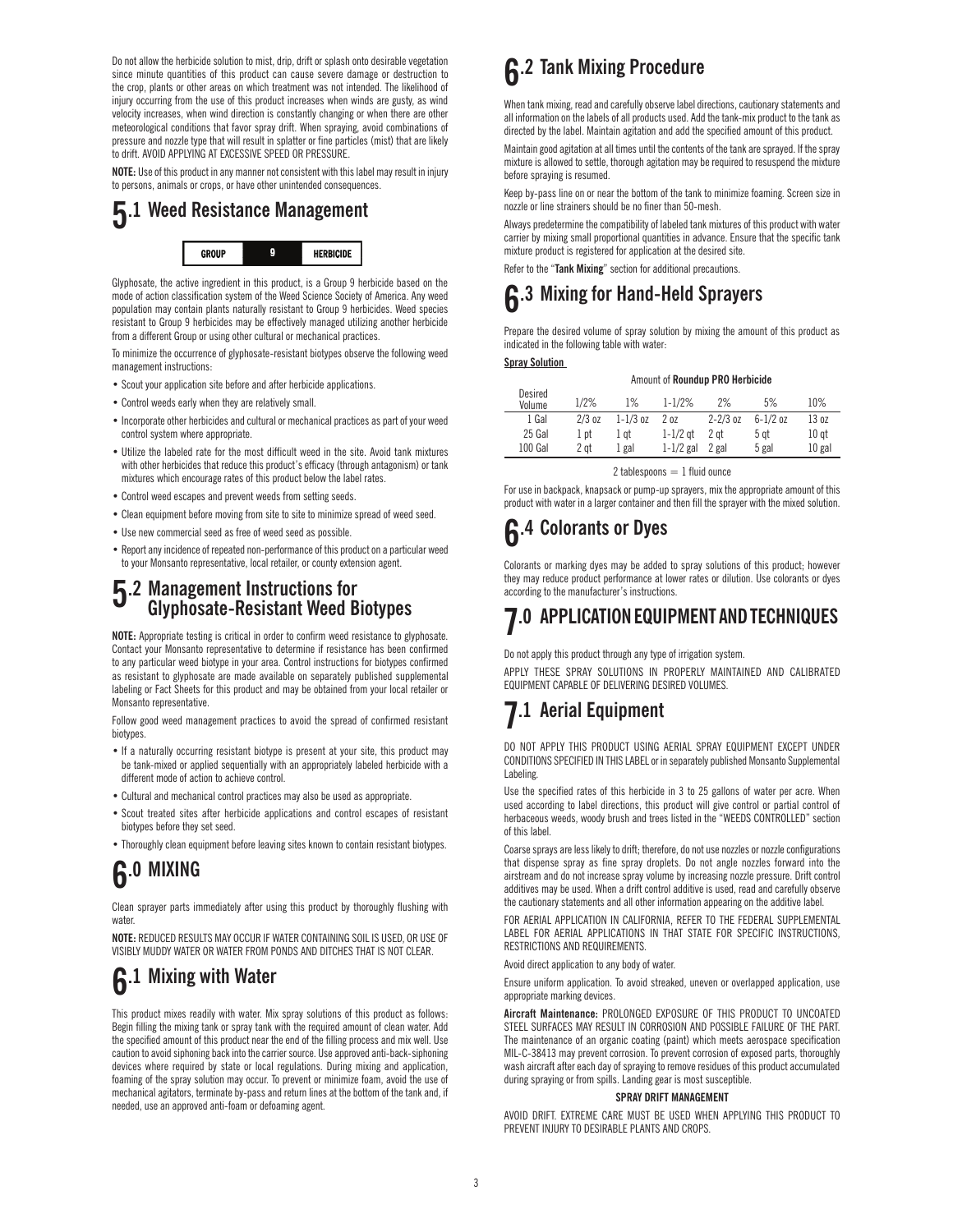Do not allow the herbicide solution to mist, drip, drift or splash onto desirable vegetation since minute quantities of this product can cause severe damage or destruction to the crop, plants or other areas on which treatment was not intended.

Avoiding spray drift at the application site is the responsibility of the applicator. The interaction of many equipment- and weather-related factors determines the potential for spray drift. The applicator and the grower are responsible for considering all these factors when making decisions.

#### **AERIAL SPRAY DRIFT MANAGEMENT**

The following drift management requirements must be followed to avoid off-target drift movement from aerial applications to agricultural field crops.

- 1.The distance of the outermost nozzles on the boom must not exceed 3/4 the length of the wingspan or rotor.
- 2. Nozzles must always point backward parallel with the airstream and never be pointed downwards more than 45 degrees. Observe state regulations if they are more stringent.

#### **Importance of droplet size**

The most effective way to reduce drift potential is to apply large droplets. The best drift management strategy is to apply the largest droplets that provide sufficient coverage and control. Applying larger droplets reduces drift potential, but will not prevent drift if applications are made improperly, or under unfavorable environmental conditions (see the "**Wind**", "**Temperature and Humidity**", and "**Temperature Inversion**" sections of this label).

#### **Controlling droplet size**

- **Volume:** Use high flow rate nozzles to apply the highest practical spray volume. Nozzles with the higher rated flows produce larger droplets.
- **Pressure**: Use the lower spray pressures for the nozzle. Higher pressure reduces droplet size and does not improve canopy penetration. When higher flow rates are needed, use higher flow rate nozzles instead of increasing pressure.
- **�Number of nozzles:** Use the minimum number of nozzles that provides uniform coverage.
- **�Nozzle orientation:** Orienting nozzles so that the spray is released backwards, parallel to the airstream, will produce larger droplets than other orientations. Significant deflection from the horizontal will reduce droplet size and increase drift potential.
- **�Nozzle type:** Use a nozzle type that is designed for the intended application. With most nozzle types, narrower spray angles produce larger droplets. Consider using low-drift nozzles. Solid stream nozzles oriented straight back produce larger droplets than other nozzle types.
- **Boom Length:** For some use patterns, reducing the effective boom length to less than 3/4 of the wingspan or rotor length may further reduce drift without reducing swath width.
- **�Application Height:** Do not make applications at a height greater than 10 feet above the top of the largest plants unless a greater height is required for aircraft safety. Making applications at the lowest height that is safe reduces the exposure of the droplets to evaporation and wind.

#### **Swath Adjustment**

When applications are made with a crosswind, the swath will be displaced downwind. Therefore, on the up and downwind edges of the field, the applicator must compensate for this displacement by adjusting the path of the aircraft upwind. Increase swath distance with increasing drift potential (higher wind speed, smaller droplets, etc.).

#### **Wind**

Drift potential is lowest between wind speeds of 2 to 10 miles per hour. However, many factors, including droplet size and equipment type determine drift potential at any given wind speed. Avoid application when wind speeds are below 2 miles per hour due to variable wind direction and high inversion potential. **NOTE:** Local terrain can influence wind patterns. Every applicator needs to be familiar with local wind patterns and how they affect drift.

#### **Temperature and Humidity**

When making applications in low relative humidity, adjust equipment to produce larger droplets to compensate for evaporation. Droplet evaporation is most severe when conditions are both hot and dry.

#### **Temperature Inversions**

Do not make applications during a temperature inversion because drift potential is high. Temperature inversions restrict vertical air mixing, which causes small suspended droplets to remain in a concentrated cloud. This cloud can move in unpredictable directions due to the light variable winds common during inversions. Temperature inversions are characterized by increasing temperatures with altitude and are common on nights with limited cloud cover and light to no wind. They begin to form as the sun sets and often continue into the morning. Their presence can be indicated by ground fog; however, if fog is not present, movement of smoke produced by a ground source or an aircraft smoke generator can also identify temperature inversions. Smoke that layers and moves laterally in a concentrated cloud (under low wind conditions) indicates an inversion, while smoke that moves upward and rapidly dissipates indicates good vertical air mixing.

#### **Sensitive Areas**

Apply this product only when the potential for drift to sensitive areas (e.g. residential areas, bodies of water, known habitat for threatened or endangered species, non-target crops) is minimal (e.g. when wind is blowing away from the sensitive areas).

### **7.2 Ground Broadcast Equipment**

Use the labeled rates of this product in 3 to 40 gallons of water per acre as a broadcast spray unless otherwise specified. As density of weeds increases, increase spray volume within the labeled range to ensure complete coverage. Carefully select proper nozzles to avoid spraying a fine mist. For best results with ground application equipment, use flat-fan nozzles. Check for even distribution of spray droplets.

### **7.3 Backpack or Hand-Held Equipment**

Apply to foliage of vegetation to be controlled on a spray-to-wet basis; do not spray to the point of runoff. Spray coverage should be uniform and complete. Use coarse sprays only.

### **7.4 Selective Equipment**

This product may be diluted with water and applied through recirculating spray systems, shielded applicators, hooded sprayers, wiper applicators or sponge bars, to listed weeds growing in any non-crop site specified on this label.

A recirculating spray system directs the spray solution onto weeds growing above desirable vegetation, while spray solution not intercepted by weeds is collected and returned to the spray tank for reuse.

AVOID CONTACT OF HERBICIDE WITH DESIRABLE VEGETATION. Contact of this product with desirable vegetation may result in unwanted plant damage or destruction.

Adjust application equipment used above desired vegetation so that the lowest spray stream or wiper contact point is at least 2 inches above the desirable vegetation. Droplets, mist, foam or splatter of the herbicide solution settling on desirable vegetation is likely to result in discoloration, stunting or destruction.

Better results may be obtained when more of the weed is exposed to the herbicide solution. Weeds not contacted by the herbicide solution will not be affected. This may occur in dense clumps, severe infestations or when the height of the weeds varies so that not all weeds are contacted. In these instances, repeat treatment may be necessary.

#### **Shielded and Hooded Applicators**

A shielded or hooded applicator directs the herbicide solution onto weeds, while shielding desirable vegetation from the herbicide. Use nozzles that provide uniform coverage within the treated area. Keep shields on these sprayers adjusted to protect desirable vegetation. EXTREME CARE MUST BE EXERCISED TO AVOID CONTACT OF HERBICIDE WITH DESIRABLE VEGETATION.

#### **Wiper Applicators and Sponge Bars**

A wiper or sponge applicator applies the herbicide solution onto weeds by rubbing the weed with an absorbent material containing the herbicide solution. Equipment must be designed, maintained and operated to prevent the herbicide solution from contacting desirable vegetation. Operate this equipment at ground speeds no greater than 5 miles per hour. Performance may be improved by reducing speed in areas of heavy weed infestations to ensure adequate wiper saturation. Better results may be obtained if two (2) applications are made in opposite directions.

Avoid leakage or dripping onto desirable vegetation. Adjust height of applicator to ensure adequate contact with weeds. Keep wiping surfaces clean. Be aware that, on sloping ground, the herbicide solution may migrate, causing dripping on the lower end and drying of the wicks on the upper end of a wiper applicator.

#### Do not use wiper applicators when weeds are wet.

Mix only the amount of solution to be used during a 1-day period, as reduced activity may result from use of leftover solutions. Clean wiper parts immediately after using this product by thoroughly flushing with water.

**For Rope or Sponge Wick Applicators:** Use solutions ranging from 33 to 75 percent of this product in water.

**For Panel Applicators and Pressure-Feed Systems:** Use solutions ranging from 33 to 100 percent of this product in water.

When applied as directed, this product CONTROLS the following weeds:

| Corn. volunteer<br>Panicum. Texas | Sicklepod<br>Spanishneedles |
|-----------------------------------|-----------------------------|
| Rye, common                       | Starbur, bristly            |
| Shattercane                       |                             |

When applied as directed, this product SUPPRESSES the following weeds:

| Beggarweed, Florida    | Ragweed, common |
|------------------------|-----------------|
| <b>Bermudagrass</b>    | Ragweed, giant  |
| Dogbane, hemp          | Smutgrass       |
| Dogfennel              | Sunflower       |
| Guineagrass            | Thistle, Canada |
| Johnsongrass           | Thistle, musk   |
| Milkweed               | Vaseygrass      |
| Nightshade, silverleaf | Velvetleaf      |
| Pigweed, redroot       |                 |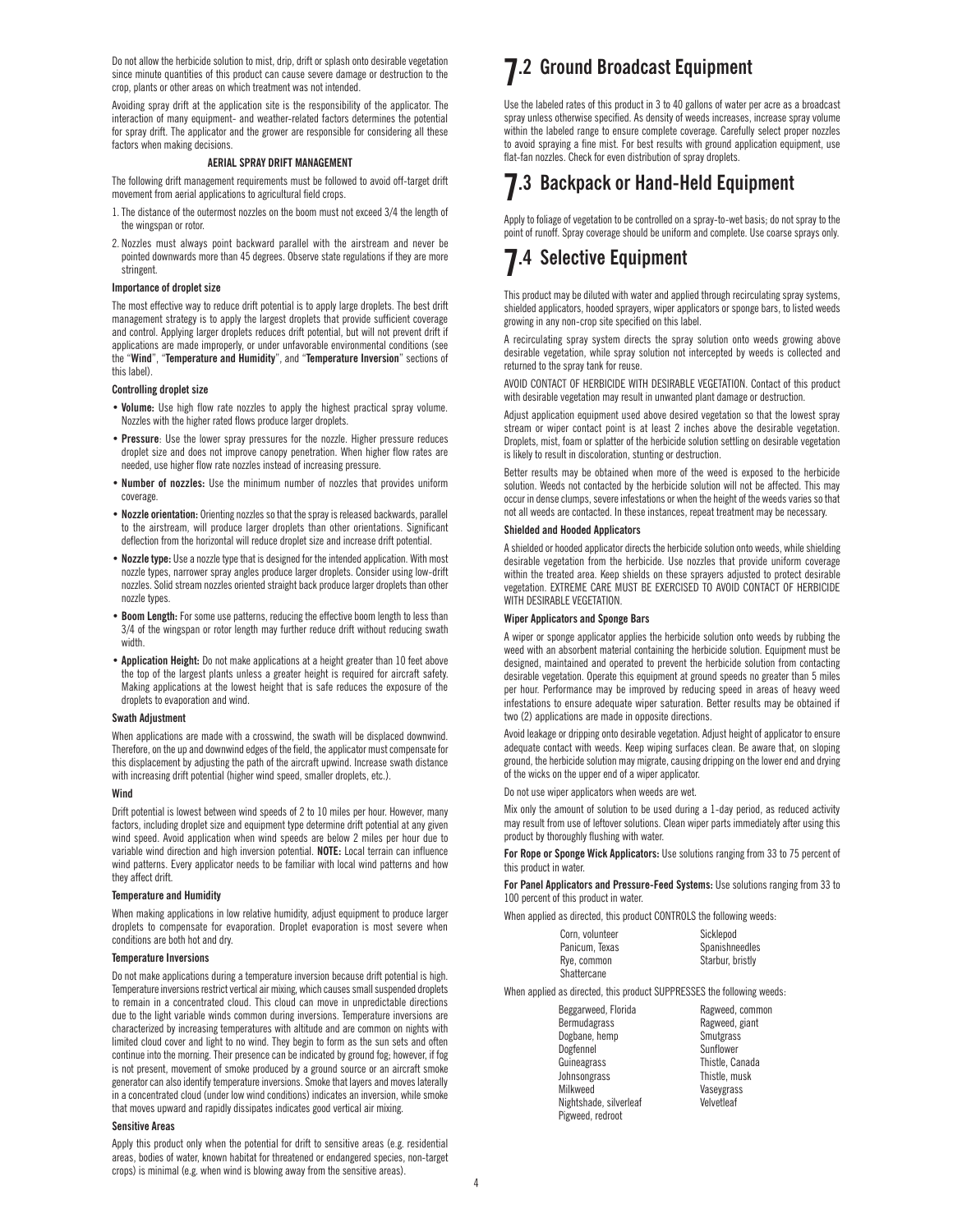### **7.5 Injection Systems**

This product may be used in aerial or ground injection spray systems. It may be used as a liquid concentrate or diluted prior to injecting into the spray stream. Do not mix this product with the undiluted concentrate of other products when using injection systems unless specifically instructed.

### **7.6 CDA Equipment**

The rate of this product applied per acre by controlled droplet application (CDA) equipment must not be less than the amount specified in this label when applied by conventional broadcast equipment. For vehicle-mounted CDA equipment, apply in 2 to 15 gallons of water per acre.

CDA equipment produces a spray pattern that is not easily visible. Extreme care must be exercised to avoid spray or drift contacting the foliage or any other green tissue of desirable vegetation, as damage or destruction is likely to result.

### **8.0 SITE AND USE INSTRUCTIONS**

Unless otherwise specified, applications may be made to control any weeds listed in the "WEEDS CONTROLLED" section of this label. Refer also to the "**Selective Equipment**" section.

## **8.1 Cut Stumps**

Cut stump treatments may be made on any site listed on this label. This product will control many types of woody brush and tree species, some of which are listed below. Apply this product using suitable equipment to ensure coverage of the entire cambium. Cut trees or resprouts close to the soil surface. Apply a 50 to 100 percent solution of this product to the freshly-cut surface **immediately after** cutting. Delays in application may result in reduced performance. For best results, make applications during periods of active growth and full leaf expansion.

| Alder       | Saltcedar |
|-------------|-----------|
| Eucalyptus  | Sweetgum  |
| Madrone     | Tan oak   |
| 0ak         | Willow    |
| Reed, giant |           |

DO NOT MAKE CUT STUMP APPLICATIONS WHEN THE ROOTS OF DESIRABLE WOODY BRUSH OR TREES MAY BE GRAFTED TO THE ROOTS OF THE CUT STUMP. Some sprouts, stems, or trees may share the same root system. Adjacent trees having a similar age, height and spacing may signal shared roots. Whether grafted or shared, injury is likely to occur to non-treated stems/trees when one or more trees sharing common roots are treated.

### **8.2 Forestry Site Preparation**

Use this product for the control or partial control of woody brush, trees and herbaceous weeds in forestry or in preparing or establishing wildlife openings within these sites and maintaining logging roads.

This product can also be used for site preparation prior to planting any tree species, including Christmas trees, eucalyptus, hybrid tree cultivars and silvicultural nursery sites.

Refer to the "WEEDS CONTROLLED" and "**Woody Brush and Trees**" sections of this label for specific application rates and instructions.

Use higher rates of this product within the specified range for control or partial control of woody brush, trees and hard-to-control perennial herbaceous weeds. For best results, apply to actively growing woody brush and trees after full leaf expansion and before fall color and leaf drop. Increase rates within the specified range for control of perennial herbaceous weeds any time after emergence and before seedheads, flowers or berries appear.

Use the lower rates of this product within the specified range for control of annual herbaceous weeds and actively growing perennial herbaceous weeds after seedheads, flowers or berries appear. Apply to the foliage of actively growing annual herbaceous weeds any time after emergence.

This product has no herbicidal or residual activity in the soil. Where repeat applications are necessary, do not exceed 10.6 quarts of this product per acre per year.

Unless otherwise directed, do not apply this product as an over-the-top broadcast spray for forestry conifer or hardwood release.

#### **TANK MIXTURES**

Tank mixtures of this product may be used to increase the spectrum of vegetation controlled. This product may be tank-mixed with the following products provided that the specific product is registered for use on the target site. Refer to these product labels for approved sites and application rates. Read and carefully observe the cautionary statements and all other information appearing on the labels of all herbicides used. Use according to the most restrictive precautionary statements for each product in the mixture.

**NOTE:** For forestry site preparation, make sure the tank-mix product is approved for use prior to planting the desired species. Observe planting interval restrictions.

Any labeled rate of this product may be used in a tank mix with the following products for forestry site preparation.

| Arsenal Applicators Concentrate | Garlon 3A |
|---------------------------------|-----------|
| Chopper                         | Garlon 4  |
| Escort                          | Oust      |
| Escort XP                       | Oust XP   |
|                                 |           |

### **8.3 Non-crop Areas and Industrial Sites**

Use in areas such as airports, apartment complexes, Christmas tree farms, commercial sites, Conservation Reserve Program (CRP) areas, ditch banks, dry ditches, dry canals, fencerows, golf courses, greenhouses, industrial sites, landscape areas, lumber yards, manufacturing sites, municipal sites, natural areas, office complexes, ornamentals, parks, parking areas, pastures, petroleum tank farms and pumping installations, plant nurseries, public areas, railroads, rangeland, recreational areas, residential areas, rights-of-way, roadsides, schools, sod or turf seed farms, sports complexes, storage areas, substations, turfgrass areas, utility sites, warehouse areas, and wildlife management areas.

#### **Weed Control, Trim-and-Edge, Bare Ground**

This product may be used in non-crop areas. It may be applied with any application equipment described in this label. This product may be used to trim-and-edge around objects in non-crop sites, for spot treatment of unwanted vegetation and to eliminate unwanted weeds growing in established shrub beds or ornamental plantings. This product may be used prior to planting an area to ornamentals, flowers, turfgrass (sod or seed), or prior to laying asphalt or beginning construction projects.

Repeated applications of this product may be used, as weeds emerge, to maintain bare ground.

TANK MIXTURES: This product may be tank-mixed with the following products provided that the specific product is registered for use on the target site. Refer to these product labels for approved sites and application rates. Read and carefully observe the cautionary statements and all other information appearing on the labels of all herbicides used. Use according to the most restrictive precautionary statements for each product in the mixture.

User is responsible for ensuring that the mixture product's label allows the specific applications when tank mixing with a single generic active ingredient listed below.

| Arsenal                | Landmark II MP        |
|------------------------|-----------------------|
| atrazine               | Oust                  |
| Barricade 65WG         | Oust XP               |
| Certainty <sup>®</sup> | Outrider <sup>®</sup> |
| Crossbow L             | pendimethalin         |
| dicamba*               | Plateau               |
| diuron                 | Poast                 |
| Endurance              | Ronstar 50WP          |
| Escort                 | simazine              |
| Escort XP              | Surflan AS            |
| Gallery 75DF           | Surflan WDG           |
| Garlon 3A              | Telar DF              |
| Garlon 4               | Transline             |
| Goal 2XL               | Velpar DF             |
| Krovar I DF            | Velpar L              |
| Landmark II            | 2.4-D                 |

\*This product plus dicamba tank mixtures may not be applied by air in California.

When applied as a tank mixture for bare ground, this product provides control of the emerged annual weeds and control or partial control of emerged perennial weeds, woody brush and trees.

For control or partial control of the following perennial weeds, apply 1 to 2 quarts of this product plus 2 to 4 ounces of Oust or Oust XP per acre.

| Dock, curly  | Poorioe       |
|--------------|---------------|
| Dogfennel    | Quackgrass    |
| Fescue, tall | Vaseygrass    |
| Johnsongrass | Vervain, blue |
|              |               |

#### **Chemical Mowing - Perennials**

This product will suppress perennial grasses listed in this section to serve as a substitute for mowing. Use 8 fluid ounces of this product per acre when treating tall fescue, fine fescue, orchardgrass, quackgrass or reed canarygrass covers. Use 6 fluid ounces of this product per acre when treating Kentucky bluegrass. Apply treatments in 10 to 40 gallons of spray solution per acre.

Use only in areas where some temporary injury or discoloration of perennial grasses can be tolerated.

#### **Chemical Mowing - Annuals**

For growth suppression of some annual grasses, such as annual ryegrass, wild barley and wild oats growing in coarse turf on roadsides or other industrial areas, apply 4 to 5 fluid ounces of this product in 10 to 40 gallons of spray solution per acre. Make applications when annual grasses are actively growing and before the seedheads are in the boot stage of development. Treatments may cause injury to the desired grasses.

#### *Bromus* **Species and Medusahead in Pastures and Rangelands**

*Bromus* **species.** This product may be used to treat downy brome *(Bromus tectorum)*, Japanese brome *(Bromus japonicus)*, soft chess *(Bromus mollis)* and cheatgrass *(Bromus secalinus)* found in industrial, rangeland and pasture sites. Apply 8 to 16 fluid ounces of this product per acre on a broadcast basis.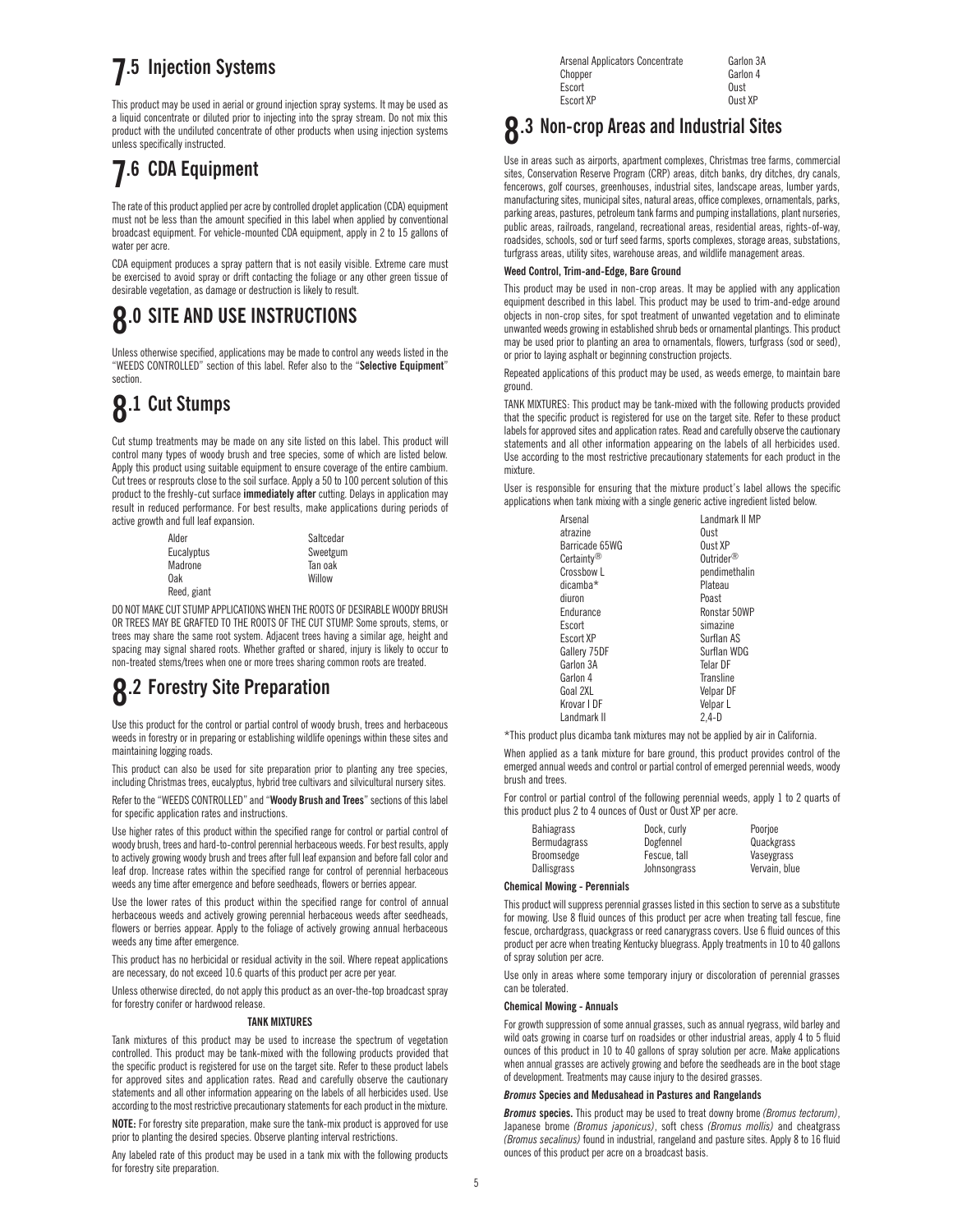For best results, coincide treatment with early seedhead emergence of the most mature plants. Delaying the application until this growth stage will maximize the emergence of other weedy grass flushes. Apply to the same site each year until seed banks are depleted and the desirable perennial grasses can become reestablished on the site.

**Medusahead.** To treat medusahead, apply 16 fluid ounces of this product per acre as soon as plants are actively growing, and prior to the 4-leaf stage. Applications may be made in the fall or spring.

Applications to brome and medusahead may be made using ground or aerial equipment. Aerial applications for these uses may be made using fixed wing or helicopter equipment. For aerial applications, apply in 2 to 10 gallons of water per acre. For applications using ground equipment, apply in 10 to 20 gallons of water per acre. When applied as directed in this label, there are no grazing restrictions.

#### **Dormant Turfgrass**

This product may be used to control or suppress many winter annual weeds and tall fescue for effective release of dormant bermudagrass and bahiagrass turf. Treat only when turf is dormant and prior to spring greenup.

Apply 8 to 64 fluid ounces of this product per acre. Apply the labeled rates in 10 to 40 gallons of water per acre. Use only in areas where bermudagrass or bahiagrass are desirable ground covers and where some temporary injury or discoloration can be tolerated.

Treatments in excess of 16 fluid ounces per acre may result in injury or delayed greenup in highly maintained areas, such as golf courses and lawns. DO NOT apply tank mixtures of this product plus Oust or Oust XP in highly maintained turfgrass areas. For further uses, refer to the "**Roadsides**" section of this label, which gives rates for dormant bermudagrass and bahiagrass treatments.

#### **Actively Growing Bermudagrass**

This product may be used to control or partially control many annual and perennial weeds for effective release of actively growing bermudagrass. DO NOT apply more than 16 fluid ounces of this product per acre in highly maintained turfgrass areas. DO NOT apply tank mixtures of this product plus Oust or Oust XP in highly maintained turfgrass areas. For further uses, refer to the "**Roadsides**" section of this label, which gives rates for actively growing bermudagrass treatments. Use only in areas where some temporary injury or discoloration can be tolerated.

#### **Turfgrass Renovation, Seed, or Sod Production**

This product controls most existing vegetation prior to renovating turfgrass areas or establishing turfgrass grown for seed or sod. For maximum control of existing vegetation, delay planting or sodding to determine if any regrowth from escaped underground plant parts occurs. Where repeat treatments are necessary, sufficient regrowth must be attained prior to application. For warm-season grasses such as bermudagrass, summer or fall applications provide the best control. Where existing vegetation is growing under mowed turfgrass management, apply this product after omitting at least one regular mowing to allow sufficient growth for good interception of the spray.

Desirable turfgrasses may be planted following the above procedures.

Hand-held equipment may be used for spot treatment of unwanted vegetation growing in existing turfgrass. Broadcast or hand-held equipment may be used to control sod remnants or other unwanted vegetation after sod is harvested.

PRECAUTIONS; RESTRICTIONS: Do not disturb soil or underground plant parts before treatment. Delay tillage or renovation techniques such as vertical mowing, coring or slicing for 7 days after application to allow translocation into underground plant parts.

If application rates total 3 quarts per acre or less, no waiting period between treatment and feeding or livestock grazing is required. If the rate is greater than 3 quarts per acre, remove domestic livestock before application and wait 8 weeks after application before grazing or harvesting.

### **8.4 Habitat Management**

#### **Habitat Restoration and Management**

This product may be used to control exotic and other undesirable vegetation in habitat management and natural areas, including rangeland and wildlife refuges. Applications can be made to allow recovery of native plant species, prior to planting desirable native species, and for similar broad-spectrum vegetation control requirements. Spot treatments can be made to selectively remove unwanted plants for habitat management and enhancement.

#### **Wildlife Food Plots**

This product may be used as a site preparation treatment prior to planting wildlife food plots. Any wildlife food species may be planted after applying this product, or native species may be allowed to repopulate the area. If tillage is needed to prepare a seedbed, wait 7 days after application before tillage to allow translocation into underground plant parts.

### **8.5 Injection and Frill (Woody Brush and Trees)**

This product may be used to control woody brush and trees by injection or frill applications. Apply this product using suitable equipment that must penetrate into the living tissue. Apply the equivalent of 1/25 fluid ounce (1 mL) of this product per each 2 to 3 inches of trunk diameter at breast height (DBH). This is best achieved by applying a 50 to 100 percent concentration of this product either to a continuous frill around the tree or as cuts evenly spaced around the tree below all branches. As tree diameter increases

in size, better results are achieved by applying diluted material to a continuous frill or more closely spaced cuttings. Avoid application techniques that allow runoff to occur from frilled or cut areas in species that exude sap freely. In species such as this, make the frill or cuts at an oblique angle to produce a cupping effect and use a 100 percent concentration of this product. For best results, apply during periods of active growth and after full leaf expansion. This product will control many species, some of which are listed below:

> Sweetgum Sycamore

Control **Partial Control** Dogwood Black gum Oak Hickory<br>Poplar Maple, r Maple, red

### **8.6 Hollow Stem Injection**

This product may be applied through hand-held injection devices that deliver the specified amounts of this product into targeted hollow-stem plants growing in any non-crop site specified on this label. For control of the following hollow-stem plants, follow the use instructions below-

#### **Castorbean** *(Ricinus communis)*

Inject 5 mL per plant of this product into the lower portion of the main stem.

#### **Hemlock, Poison** *(Conium maculatum)*

Inject one leaf cane per plant 10 to 12 inches above root crown with 6 mL of a 5% v/v solution of this product.

#### **Hogweed, Giant** *(Heracleum mantegazzianum)*

Inject one leaf cane per plant 12 inches above root crown with 6 mL of a 5% v/v solution of this product.

#### **Horsetail, Field** *(Equisetum arvense)*

Inject one segment above the root crown with 0.6 mL per stem of this product. Use a small syringe that calibrates to this rate.

#### **Knotweed, Bohemian** *(Polygonum bohemicum)*

Inject 6 mL per stem of this product between second and third internode.

#### **Knotweed, Giant** *(Polygonum sachalinense)*

Inject 6 mL per stem of this product between second and third internode.

#### **Knotweed, Japanese** *(Polygonum cuspidatum)*

Inject 6 mL per stem of this product between second and third internode.

#### **Reed, Giant** *(Arundo donax)*

Inject 8 mL per stem of this product between second and third internode.

#### **Thistle, Canada** *(Cirsium arvense)*

Cut 8 to 9 of the tallest plants at bud stage in a clump with clippers. Use a cavity needle that is pushed into the stem center and then slowly removed as 0.6 mL per stem of this product is injected into the stem.

**NOTE:** Based on the maximum annual use rate of glyphosate for these non-crop sites, the combined total for all treatments must not exceed 10.6 quarts of this product per acre. At 6 mL per stem, 10.6 quarts should treat approximately 1700 stems.

# **8.7 Ornamentals, Plant Nurseries, and Christmas Trees**

#### **Post-Directed, Trim-and-Edge**

This product may be used as a post-directed spray around established woody ornamental species such as arborvitae, azalea, boxwood, crabapple, eucalyptus, euonymus, fir, douglas fir, jojoba, hollies, lilac, magnolia, maple, oak, poplar, privet, pine, spruce and yew. This product may also be used to trim-and-edge around trees, buildings, sidewalks and roads, potted plants and other objects in a nursery setting.

Desirable plants may be protected from the spray solution by using shields or coverings made of cardboard or other impermeable material. THIS PRODUCT IS NOT FOR USE AS AN OVER-THE-TOP BROADCAST SPRAY IN ORNAMENTALS AND CHRISTMAS TREES. Care must be exercised to avoid contact of spray, drift or mist with foliage or green bark of established ornamental species.

#### **Site Preparation**

This product may be used prior to planting any ornamental, nursery or Christmas tree species.

#### **Wiper Applications**

This product may be used through wick or other suitable wiper applicators to control or partially control undesirable vegetation around established eucalyptus or poplar trees. See the "**Selective Equipment**" section of this label for further information about the proper use of wiper applicators.

#### **Greenhouse/Shadehouse**

This product may be used to control weeds growing in and around greenhouses and shadehouses. Desirable vegetation must not be present during application and air circulation fans must be turned off.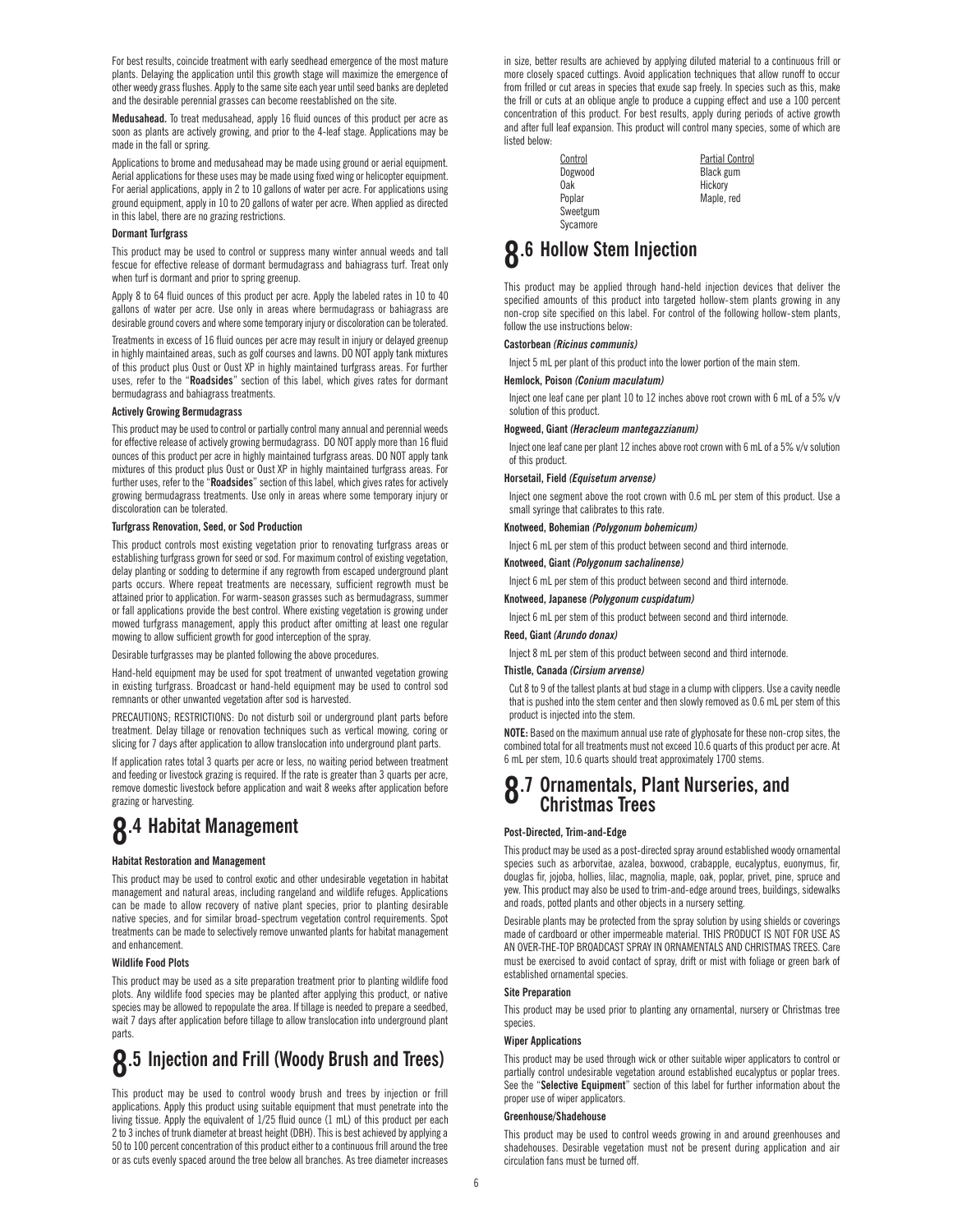# **8.8 Parks, Recreational and Residential Areas**

This product may be used in parks, recreational and residential areas. It may be applied with any application equipment described in this label. This product may be used to trimand-edge around trees, fences, and paths, around buildings, sidewalks, and other objects in these areas. This product may be used for spot treatment of unwanted vegetation. This product may be used to eliminate unwanted weeds growing in established shrub beds or ornamental plantings. This product may be used prior to planting an area to ornamentals, flowers, turfgrass (sod or seed), or prior to laying asphalt or beginning construction projects.

All of the instructions in the "**Non-crop Areas and Industrial Sites**" section apply to park and recreational areas.

### **8.9 Railroads**

The instructions in the "**Non-crop Areas and Industrial Sites**" section may be used on railroads.

#### **Bare Ground, Ballast and Shoulders, Crossings, and Spot Treatment**

This product may be used to maintain bare ground on railroad ballast and shoulders. Repeat applications of this product may be used, as weeds emerge, to maintain bare ground. This product may be used to control tall-growing weeds to improve line-of-sight at railroad crossings and reduce the need for mowing along rights-of-way. For crossing applications, up to 80 gallons of spray solution per acre may be used.

TANK MIXTURES: This product may be tank-mixed with the following products for ballast, shoulder, spot, bare ground and crossing treatments provided that the specific product is registered for use on such sites. Refer to these product labels for approved non-crop sites and application rates. Read and carefully observe the cautionary statements and all other information appearing on the labels of all herbicides used. Use according to the most restrictive precautionary statements for each product in the mixture.

User is responsible for ensuring the mixture product's label allows the specific applications when tank mixing with a single generic active ingredient listed below:

| Arsenal   | Hyvar X     | simazine    |
|-----------|-------------|-------------|
| atrazine  | Hyvar XL    | Spike 80 DF |
| dicamba*  | Krovar I DF | Telar DF    |
| Escort    | Oust        | Transline   |
| Escort XP | Oust XP     | Velpar DF   |
| Garlon 3A | Outrider    | Velpar L    |
| Garlon 4  | Sahara DG   | $2.4-D$     |

\*This product plus dicamba tank mixtures may not be applied by air in California.

#### **Brush Control**

This product may be used to control woody brush and trees on railroad rights-of-way. Apply 4 to 10 quarts of this product per acre as a broadcast spray, using boom-type or boomless nozzles. Up to 80 gallons of spray solution per acre may be used. Apply a 3/4 to 2 percent solution of this product when using high-volume spray-to-wet applications. Apply a 5 to 10 percent solution of this product when using low volume directed sprays for spot treatment. This product may be mixed with the following products for enhanced control of woody brush and trees:

| Arsenal   | Krenite    | Vanguish  |
|-----------|------------|-----------|
| Escort    | Telar DF   | Velpar DF |
| Escort XP | Tordon K   | Velpar L  |
| Garlon 3A | Tordon 22K |           |
| Garlon 4  | Transline  |           |

#### **Bermudagrass Release**

This product may be used to control or partially control many annual and perennial weeds for effective release of actively growing bermudagrass. Apply 1 to 3 pints of this product in up to 80 gallons of spray solution per acre. Use the lower rate when treating annual weeds below 6 inches in height (or runner length). Use the higher rate as weeds increase in size or as they approach flower or seedhead formation. These rates will also provide partial control of the following perennial species:

| <b>Bahiagrass</b> | Johnsongrass   |
|-------------------|----------------|
| Bluestem, silver  | Trumpetcreeper |
| Fescue, tall      | Vaseygrass     |

This product may be tank-mixed with Oust or Oust XP. If tank-mixed, use no more than 1 to 3 pints of this product with 1 to 2 ounces of Oust or Oust XP per acre. Use the lower rates of each product to control annual weeds less than 6 inches in height (or runner length) that are listed in this label and the Oust or Oust XP label. Use the higher rates as annual weeds increase in size and approach the flower or seedhead stages. These rates will also provide partial control of the following perennial weeds:

> Fescue, tall Johnsongrass Poorjoe Raspberry **Trumpetcreeper** Vaseygrass Vervain, blue

| <b>Bahiagrass</b>  |
|--------------------|
| Blackberry         |
| Bluestem, silver   |
| Broomsedge         |
| <b>Dallisgrass</b> |
| Dewberry           |
| Dock, curly        |
| Dogfennel          |

Use only on well-established bermudagrass. Bermudagrass injury may result from the treatment, but regrowth will occur under moist conditions. Repeat applications in the same season may cause severe injury.

### **8.10 Roadsides**

The instructions in the "**Non-crop Areas and Industrial Sites**" section may apply to roadsides.

#### **Shoulder Treatments**

This product may be used on road shoulders. It may be applied with boom sprayers, shielded boom sprayers, high-volume off-center nozzles, hand-held equipment, and similar equipment.

#### **Guardrails and Other Obstacles to Mowing**

This product may be used to control weeds growing under guardrails and around signposts and immovable other objects along the roadside.

#### **Spot Treatment**

This product may be used as a spot treatment to control unwanted vegetation growing along roadsides.

TANK MIXTURES: This product may be tank-mixed with the following products for shoulder, guardrail, spot and bare ground treatments provided that the specific product is registered for use on such sites. Refer to these product labels for approved non-crop sites and application rates. Read and carefully observe the cautionary statement and all other information appearing on the labels of all herbicides used. Use according to the most restrictive precautionary statements for each product in the mixture.

User is responsible for ensuring that the mixture product's label allows the specific applications when tank mixing with a single generic active ingredient listed below.

| atrazine     | Landmark MP    | Poast          |
|--------------|----------------|----------------|
| Crossbow L   | Landmark II MP | Ronstar 50 WSP |
| dicamba*     | Landmark XP    | Sahara DF      |
| diuron       | Oust           | Surflan AS     |
| Endurance    | Oust XP        | Surflan WDG    |
| Escort       | Outrider       | Telar DF       |
| Escort XP    | pendimethalin  | Velpar DF      |
| Gallery 75DF | Plateau        | Velpar L       |
| Krovar I DF  | Plateau DG     | $2.4-D$        |

\*This product plus dicamba tank mixtures may not be applied by air in California.

See the "**Non-crop Areas and Industrial Sites**" section of this label for tank mixing instructions.

#### **Release of Bermudagrass or Bahiagrass**

#### **Dormant Applications**

This product may be used to control or partially control many winter annual weeds and tall fescue for effective release of dormant bermudagrass or bahiagrass. Treat only when turf is dormant and prior to spring greenup. This product may also be tank-mixed with Oust or Oust XP for residual control. Tank mixtures of this product with Oust or Oust XP may delay greenup.

For best results on winter annuals, treat when plants are in an early growth stage (below 6 inches in height) after most have germinated. For best results on tall fescue, treat when fescue is at or beyond the 4- to 6-leaf stage.

Apply 8 to 64 fluid ounces of this product in a tank mixture with 0.75 to 1.33 ounces of Outrider herbicide per acre. Read and follow all label directions for Outrider herbicide.

Apply 8 to 64 fluid ounces of this product per acre alone or in a tank mixture with 0.25 to 1 ounce per acre of Oust or Oust XP. Apply the labeled rates in 10 to 40 gallons of water per acre. Use only in areas where bermudagrass or bahiagrass are desirable ground covers and where some temporary injury or discoloration can be tolerated. To avoid delays in greenup and minimize injury, add no more than 1 ounce of Oust or Oust XP per acre on bermudagrass and no more than 1/2 ounce of Oust or Oust XP per acre on bahiagrass and avoid treatments when these grasses are in a semi-dormant condition.

#### **Actively Growing Bermudagrass**

This product may be used to control or partially control many annual and perennial weeds for effective release of actively growing bermudagrass. Apply 1 to 3 pints of this product in 10 to 40 gallons of spray solution per acre. Use the lower rate when treating annual weeds below 6 inches in height (or runner length). Use the higher rate as weeds increase in size or as they approach flower or seedhead formation. These rates will also provide partial control of the following perennial species:

| <b>Bahiagrass</b> | Johnsongrass   |
|-------------------|----------------|
| Bluestem, silver  | Trumpetcreeper |
| Fescue, tall      | Vaseygrass     |

This product may be tank-mixed with Oust or Oust XP. If tank-mixed, use no more than 1 to 2 pints of this product with 1 to 2 ounces of Oust or Oust XP per acre. Use the lower rates of each product to control annual weeds less than 6 inches in height (or runner length) that are listed in this label and the Oust or Oust XP label. Use the higher rates as annual weeds increase in size and approach the flower or seedhead stages. These rates will also provide partial control of the following perennial weeds: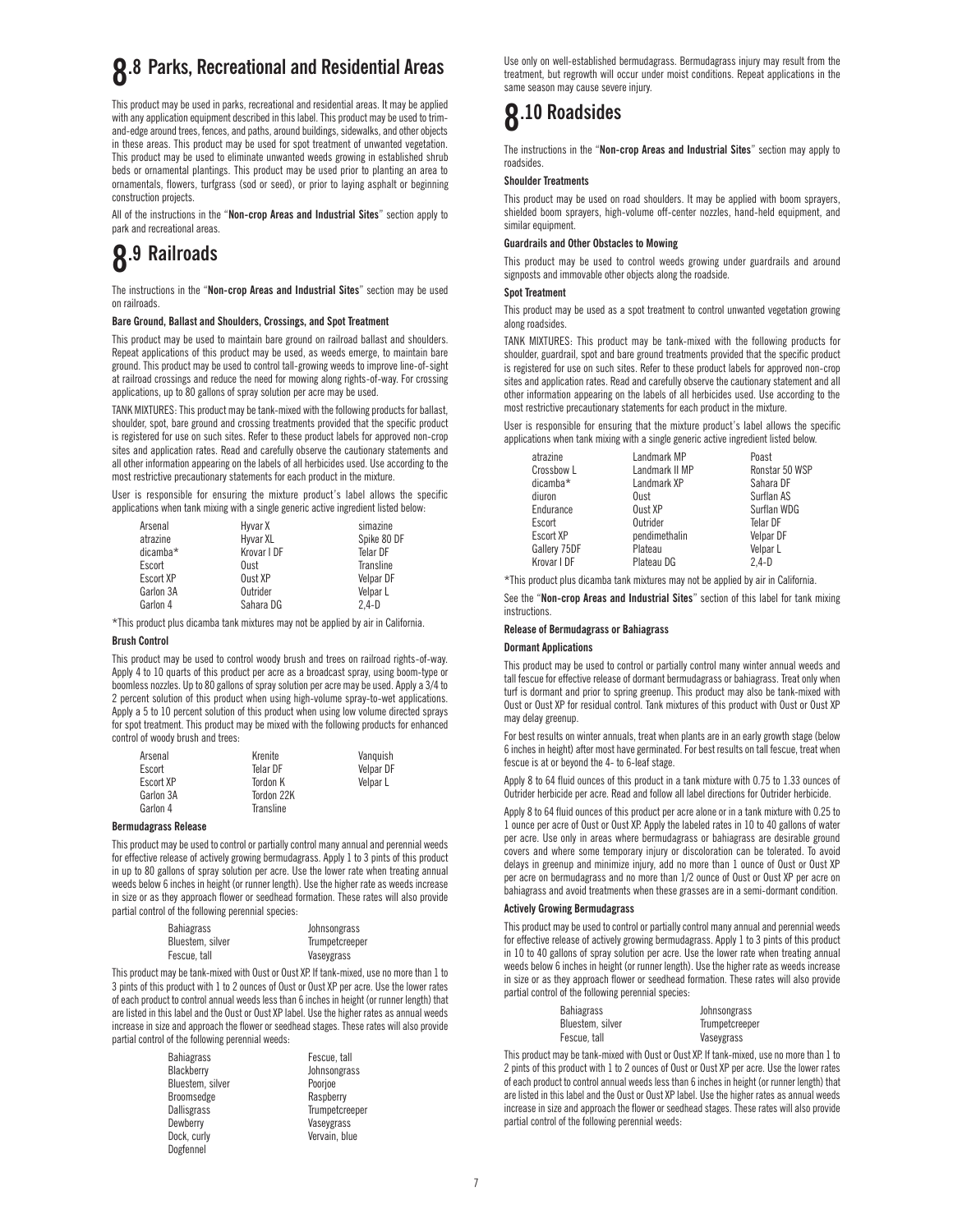Bahiagrass<br>
Bluestem silver<br>
Rluestem silver<br> **Rluestem silver** Broomsedge Poorjoe Dallisgrass Trumpetcreeper Dock, curly Vaseygrass<br>
Dogfennel Vervain, blu

**Johnsongrass** Vervain, blue

Use only on well-established bermudagrass. Bermudagrass injury may result from the treatment, but regrowth will occur under moist conditions. Repeat applications of the tank mix in the same season may cause severe injury.

#### **Actively Growing Bahiagrass**

For suppression of vegetative growth and seedhead inhibition of bahiagrass for approximately 45 days, apply 6 fluid ounces of this product in 10 to 40 gallons of water per acre. Apply 1 to 2 weeks after full greenup or after mowing to a uniform height of 3 to 4 inches. This application must be made prior to seedhead emergence.

For suppression up to 120 days, apply 4 fluid ounces of this product per acre, followed by an application of 2 to 4 fluid ounces per acre about 45 days later. Make no more than 2 applications per year.

This product may be used for control or partial control of Johnsongrass and other weeds listed on the Outrider herbicide label in actively growing bahiagrass. Apply 6.25 ounces of this product with 0.75 to 2.0 ounces of Outrider herbicide per acre. Use only on well-established bahiagrass.

A tank mixture of this product plus Oust or Oust XP may be used. Apply 6 fluid ounces of this product plus 0.5 to 1.0 ounce of Oust or Oust XP per acre 1 to 2 weeks following an initial spring mowing. Make only one application per year.

## **8.11 Utility Sites**

Use this product along electrical power, pipeline and telephone rights-of-way, and in other sites associated with these rights-of-way, such as substations, roadsides, railroads or similar rights-of-way that run in conjunction with utilities.

This product may be used in utility sites and substations for bare ground, trim-and-edge around objects, spot treatment of unwanted vegetation and to eliminate unwanted weeds growing in established shrub beds or ornamental plantings. This product may be used prior to planting a utility site to ornamentals, flowers, turfgrass (sod or seed), or beginning construction projects.

This product can be used in preparing or establishing wildlife openings within these sites, maintaining access roads and for side trimming along utility rights-of-way.

TANK MIXTURES: Tank mixtures of this product may be used to increase the spectrum of control for herbaceous weeds, woody brush and trees. This product may be tank-mixed with the following products. Refer to these products' labels for approved non-crop sites and application rates. Read and carefully observe the cautionary statements and all other information appearing on the labels of all herbicides used. Use according to the most restrictive precautionary statements for each product in the mixture.

User is responsible for ensuring that the mixture product's label allows the specific applications when tank mixing with a single generic active ingredient listed below.

| Arsenal              | Krenite       | Surflan AS  |
|----------------------|---------------|-------------|
| atrazine             | Krovar I DF   | Surflan WDG |
| dicamba <sup>1</sup> | Oust          | Telar DF    |
| diuron               | Oust XP       | Transline   |
| Endurance            | Outrider      | Vanguish    |
| Escort               | pendimethalin | Velpar DF   |
| <b>Escort XP</b>     | Plateau       | Velpar L    |
| Garlon 3A*           | Sahara DG     | $2.4-D$     |
| Garlon 42            | simazine      |             |

<sup>1</sup> This product plus dicamba tank mixtures may not be applied by air in California.

 $2$  For side trimming treatments, this product can be used alone or in tank mixture with Garlon 4.

\*Ensure that Garlon 3A is thoroughly mixed with water according to label directions before adding this product. Have spray mixture agitating at the time this product is added to avoid spray compatibility problems.

#### **Bare Ground and Trim-and-Edge**

This product may be used in utility sites and substations for bare ground, trim-and-edge around objects, spot treatment of unwanted vegetation and to eliminate unwanted weeds growing in established shrub beds or ornamental plantings. This product may be used prior to planting a utility site to ornamentals, flowers, turfgrass (sod or seed), or beginning construction projects.

Repeated applications of this product may be used, as weeds emerge, to maintain bare ground.

This product may be tank-mixed with the following products. Refer to these products' labels for approved non-crop sites and application rates.

| Arsenal        | Plateau        |
|----------------|----------------|
| Banvel         | Princep DF     |
| Barricade 65WG | Princep Liquid |
| diuron         | Ronstar 50WP   |
| Endurance      | Sahara         |
| Escort         | simazine       |
| Garlon 3A      | Surflan        |

### **9.0 WEEDS CONTROLLED**

Always use the higher rate of this product per acre within the specified range when weed growth is heavy or dense or weeds are growing in an undisturbed (noncultivated) area.

Reduced results may occur when treating weeds heavily covered with dust. For weeds that have been mowed, grazed or cut, allow regrowth to occur prior to treatment.

For low volume directed spray applications, use a 5 to 10 percent solution of this product for control or partial control of annual weeds, perennial weeds, or woody brush and trees. Spray coverage should be uniform with at least 50 percent of the foliage contacted. Coverage of the top one-half of the plant is important for best results. To ensure adequate spray coverage, spray both sides of large or tall woody brush and trees, when foliage is thick and dense, or where there are multiple resprouts.

Refer to the following label sections for rates to control annual and perennial weeds and woody brush and trees. For difficult to control annual or perennial weeds and woody brush and trees, where plants are growing under stressed conditions, or where infestations are dense, this product may be used at 5 to 10 quarts per acre for enhanced results.

### **9.1 Annual Weeds**

Use 1 quart per acre if weeds are less than 6 inches in height or runner length and 1.5 quarts to 4 quarts per acre if weeds are over 6 inches in height or runner length or when weeds are growing under stressed conditions. Use the higher rate for tough-to-control species regardless of the weed size at application. Treat tough-to-control weeds early when they are relatively small. This product may be tank-mixed provided that the specific tank-mix product is registered for use on the target site. Refer to these product labels for approved sites and application rates.

For spray-to-wet applications, apply a 1/2 percent solution of this product to weeds less than 6 inches in height or runner length. Apply prior to seedhead formation in grass or bud formation in broadleaf weeds. For annual weeds over 6 inches tall, or for smaller weeds growing under stressed conditions, use a 1 to 2 percent solution. Use the higher rate for tough-to-control species or for weeds over 24 inches tall.

#### **WEED SPECIES**

Anoda, spurred Barley\* Barnyardgrass\* Bassia, fivehook Bittercress\* Black nightshade\* Bluegrass, annual\* Bluegrass, bulbous\* Brome, downy\* Brome, Japanese\* Browntop panicum\* Buttercup\* Carolina foxtail\* Carolina geranium **Castorbean** Cheatgrass\* Cheeseweed *(Malva parviflora)* Chervil\* Chickweed\* Cocklebur\* Copperleaf, hophornbeam Corn\* Corn speedwell\* Crabgrass\* Dwarfdandelion\* Eastern mannagrass\* Eclipta\* Fall panicum\* Falsedandelion\* Falseflax, smallseed\* Fiddleneck Field pennycress\* Filaree Fleabane, annual\* Fleabane, hairy *(Conyza bonariensis)*\* Fleabane, rough\* Florida pusley Foxtail\* Goatgrass, jointed\* Goosegrass Grain sorghum (milo)\* Groundsel, common\* Hemp sesbania Henbit Horseweed/Marestail *(Conyza canadensis)*

Itchgrass\* Johnsongrass, seedling Junglerice Knotweed Kochia Lamb's-quarters\* Little barley\* London rocket\* Mayweed Medusahead\* Morningglory *(Ipomoea spp.)* Mustard, blue\* Mustard, tansy\* Mustard, tumble\* Mustard, wild\* Oats Pigweed\* Plains/Tickseed coreopsis\* Prickly lettuce\* Puncturevine Purslane, common Ragweed, common\* Ragweed, giant Red rice Russian thistle Rye\* Ryegrass\* Sandbur, field\* Shattercane\* Shepherd's-purse\* Sicklepod Signalgrass, broadleaf\* Smartweed, ladysthumb\* Smartweed, Pennsylvania\* Sowthistle, annual Spanishneedles Speedwell, purslane\* Sprangletop\* Spurge, annual Spurge, prostrate\* Spurge, spotted\* Spurry, umbrella\* Starthistle, yellow Stinkgrass\* Sunflower\* Teaweed/Prickly sida Texas panicum\*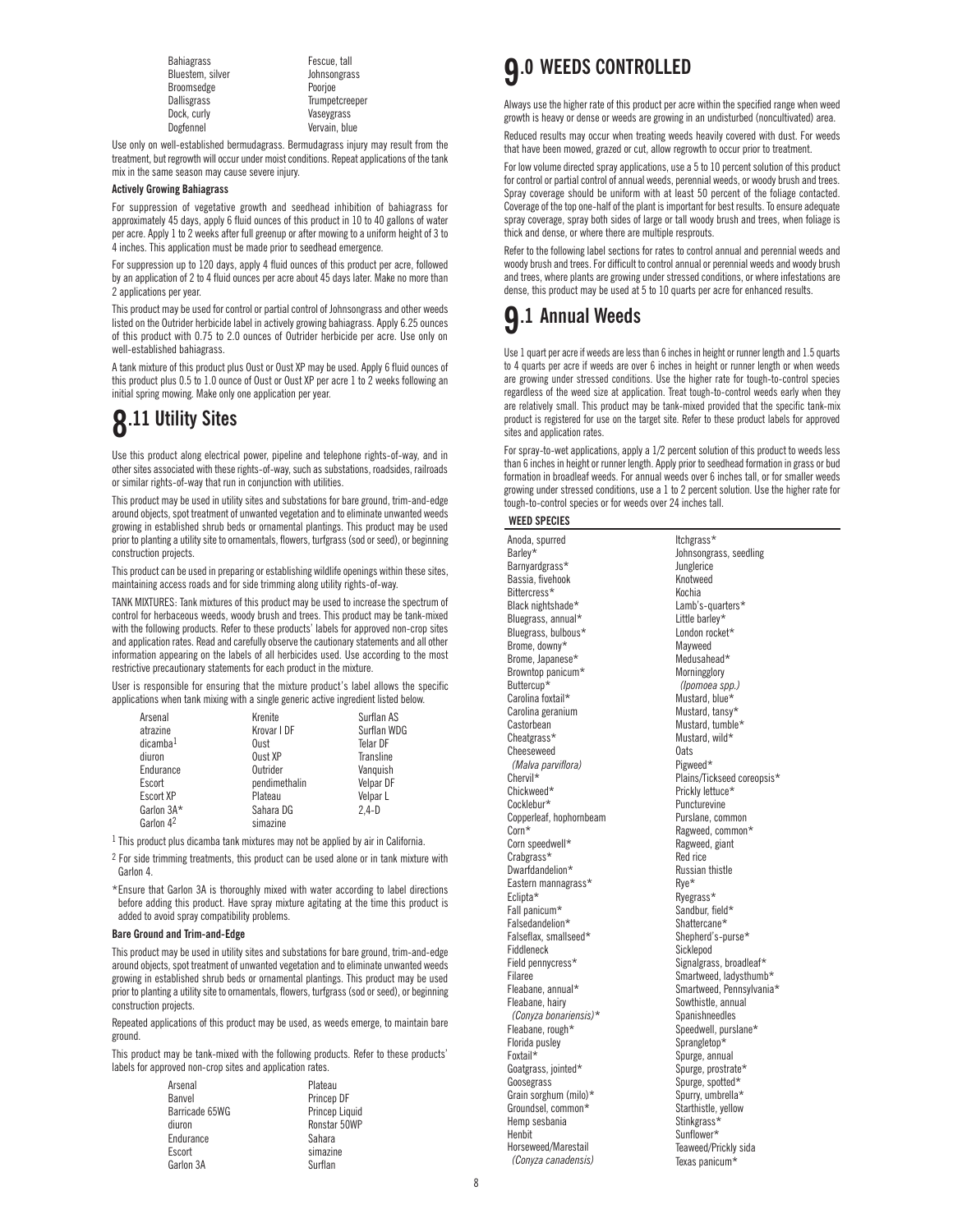#### **WEED SPECIES**

Velvetleaf Virginia copperleaf Virginia pepperweed\* Wheat\*

Wild oats\* Witchgrass\* Woolly cupgrass\* Yellow rocket

\*When using field broadcast equipment (aerial applications or boom sprayers using flat-fan nozzles) these species will be controlled or partially controlled using 1 pint of this product per acre. Applications must be made using 3 to 10 gallons of carrier volume per acre. Use nozzles that ensure thorough coverage of foliage and treat when weeds are in an early growth stage.

## **9.2 Perennial Weeds**

Best results are obtained when perennial weeds are treated after they reach the reproductive stage of growth (seedhead initiation in grasses and bud formation in broadleaves). For non-flowering plants, best results are obtained when the plants reach a mature stage of growth. In many situations, treatments are required prior to these growth stages. Under these conditions, use the higher application rate within the specified range. Use a 2 percent solution on tough-to-control perennials such as bermudagrass, dock, field bindweed, hemp dogbane, milkweed and Canada thistle.

Ensure thorough coverage when using spray-to-wet treatments using hand-held equipment. When using hand-held equipment for low volume directed spot treatments, apply a 5 to 10 percent solution of this product.

Allow 7 or more days after application before tillage.

|                                 | Rate                     | <b>Hand-Held</b> |
|---------------------------------|--------------------------|------------------|
| <b>Weed Species</b>             | (QT/A)                   | % Solution       |
| Alfalfa*                        | 1                        | $\overline{2}$   |
| Alligatorweed*                  | 4                        | 1.5              |
| Anise (fennel)                  | $2 - 4$                  | $1 - 2$          |
| <b>Bahiagrass</b>               | $3 - 5$                  | $\overline{2}$   |
| Beachgrass, European            |                          |                  |
| (Ammophila arenaria)            | $\overline{\phantom{0}}$ | 5                |
| Bentgrass*                      | 1.5                      | $\overline{2}$   |
| Bermudagrass                    | 5                        | $\overline{2}$   |
| Bermudagrass, water (knotgrass) | 1.5                      | $\overline{2}$   |
| Bindweed, field                 | $4 - 5$                  | $\overline{2}$   |
| Bluegrass, Kentucky             | 2                        | $\overline{2}$   |
| <b>Blueweed. Texas</b>          | $4 - 5$                  | $\overline{2}$   |
| <b>Brackenfern</b>              | $3 - 4$                  | $1 - 1.5$        |
| Bromegrass, smooth              | 2                        | $\overline{2}$   |
| Bursage, woolly-leaf            | $\equiv$                 | $\overline{2}$   |
| Canarygrass, reed               | $2 - 3$                  | $\overline{2}$   |
| Cattail                         | $3 - 5$                  | $\overline{2}$   |
| Clover; red, white              | $3 - 5$                  | $\overline{2}$   |
| Cogongrass                      | $3 - 5$                  | $\overline{2}$   |
| Dallisgrass                     | $3 - 5$                  | $\overline{2}$   |
| Dandelion                       | $3 - 5$                  | $\overline{2}$   |
| Dock, curly                     | $3 - 5$                  | $\overline{2}$   |
| Dogbane, hemp                   | 4                        | $\overline{2}$   |
| Fescue (except tall)            | $3 - 5$                  | $\overline{2}$   |
|                                 | $1 - 3$                  | $\overline{2}$   |
| Fescue, tall                    | $2 - 4$                  | $1 - 2$          |
| German ivy                      |                          |                  |
| Guineagrass                     | 3<br>$3 - 5$             | 1                |
| Horsenettle                     |                          | $\overline{2}$   |
| Horseradish                     | 4                        | $\overline{2}$   |
| Iceplant                        | $\overline{2}$           | $1.5 - 2$        |
| Jerusalem artichoke             | $3 - 5$                  | $\overline{2}$   |
| Johnsongrass                    | $2 - 3$                  | 1                |
| Kikuyugrass                     | $2 - 3$                  | $\overline{2}$   |
| Knapweed                        | 4                        | $\overline{2}$   |
| Lantana                         | $\equiv$                 | $1 - 1.25$       |
| Lespedeza                       | $3 - 5$                  | 2                |
| Milkweed, common                | 3                        | $\overline{2}$   |
| Muhly, wirestem                 | $\overline{2}$           | $\overline{2}$   |
| Mullein, common                 | $3 - 5$                  | $\overline{2}$   |
| Napiergrass                     | $3 - 5$                  | $\overline{2}$   |
| Nightshade, silverleaf          | $\overline{2}$           | $\overline{2}$   |
| Nutsedge; purple, yellow        | 3                        | $1 - 2$          |
| Orchardgrass                    | $\overline{2}$           | $\overline{c}$   |
| Pampasgrass                     | $3 - 5$                  | $1.5 - 2$        |
| Paragrass                       | $3 - 5$                  | $\overline{2}$   |
| Pepperweed, perennial           | 4                        | $\overline{2}$   |
| Phragmites*                     | $3 - 5$                  | $1 - 2$          |
| Poison hemlock                  | $2 - 4$                  | $1 - 2$          |

| <b>Weed Species</b> | Rate<br>(QT/A) | Hand-Held<br>% Solution |
|---------------------|----------------|-------------------------|
| Quackgrass          | $2 - 3$        | 2                       |
| Redvine*            | 2              | $\overline{2}$          |
| Reed, giant         | $4 - 5$        | $\overline{2}$          |
| Ryegrass, perennial | $2 - 3$        |                         |
| Smartweed, swamp    | $3 - 5$        | $\overline{2}$          |
| Spurge, leafy*      |                | $\overline{2}$          |
| Sweet potato, wild* |                | $\overline{2}$          |
| Thistle, artichoke  | $2 - 3$        | $1 - 2$                 |
| Thistle, Canada     | $2 - 3$        | $\overline{2}$          |
| Timothy             | $2 - 3$        | $\overline{2}$          |
| Torpedograss*       | $4 - 5$        | $\overline{2}$          |
| Trumpetcreeper*     | $2 - 3$        | $\overline{2}$          |
| Vaseygrass          | $3 - 5$        | $\overline{2}$          |
| Velvetgrass         | $3 - 5$        | $\overline{2}$          |
| Wheatgrass, western | $2 - 3$        | 2                       |

\*Partial control

### **9.3 Woody Brush and Trees**

Apply this product after full leaf expansion, unless otherwise directed. Use the higher rate for larger plants and/or dense areas of growth. On vines, use the higher rate for plants that have reached the woody stage of growth. Best results are obtained when application is made in late summer or fall after fruit formation.

In arid areas, best results are obtained when applications are made in the spring to early summer when brush species are at high moisture content and are flowering.

Ensure thorough coverage when using spray-to-wet treatments using hand-held equipment. When using hand-held equipment for low volume directed-spray spot treatments, apply a 5 to 10 percent solution of this product.

Symptoms may not appear prior to frost or senescence with fall treatments.

Allow 7 or more days after application before tillage, mowing or removal. Repeat treatments may be necessary to control plants regenerating from underground parts or seed. Some autumn colors on undesirable deciduous species are acceptable provided no major leaf drop has occurred. Reduced performance may result if fall treatments are made following a frost.

|                            | <b>Broadcast</b><br>Rate | <b>Hand-Held</b><br>Spray-to-Wet |
|----------------------------|--------------------------|----------------------------------|
| <b>Weed Species</b>        | (QT/A)                   | % Solution                       |
| Alder                      | $3 - 4$                  | $1 - 1.5$                        |
| Ash*                       | $2 - 5$                  | $1 - 2$                          |
| Aspen, quaking             | $2 - 3$                  | $1 - 1.5$                        |
| Bearclover (Bearmat)*      | $2 - 5$                  | $1 - 2$                          |
| Beech*                     | $2 - 5$                  | $1 - 2$                          |
| Birch                      | $\overline{2}$           | $\mathbf{1}$                     |
| Blackberry                 | $3 - 4$                  | $1 - 1.5$                        |
| Blackgum                   | $2 - 5$                  | $1 - 2$                          |
| <b>Bracken</b>             | $2 - 5$                  | $1 - 2$                          |
| Broom; French, Scotch      | $2 - 5$                  | $1.5 - 2$                        |
| Buckwheat, California*     | $2 - 4$                  | $1 - 2$                          |
| Cascara*                   | $2 - 5$                  | $1 - 2$                          |
| Catsclaw*                  | $\qquad \qquad -$        | $1 - 1.5$                        |
| Ceanothus*                 | $2 - 5$                  | $1 - 2$                          |
| Chamise*                   | $2 - 5$                  | 1                                |
| Cherry; bitter, black, pin | $2 - 3$                  | $1 - 1.5$                        |
| Coyote brush               | $3 - 4$                  | $1.5 - 2$                        |
| Deerweed                   | $2 - 5$                  | 1                                |
| Dogwood*                   | $2 - 5$                  | $1 - 2$                          |
| Elderberry                 | $\overline{2}$           | $\mathbf{1}$                     |
| Elm*                       | $2 - 5$                  | $1 - 2$                          |
| Eucalyptus                 | $\equiv$                 | $\overline{2}$                   |
| $Gorse*$                   | $2 - 5$                  | $1 - 2$                          |
| Hasardia*                  | $2 - 4$                  | $1 - 2$                          |
| Hawthorn                   | $2 - 3$                  | $1 - 1.5$                        |
| Hazel                      | $\overline{2}$           | 1                                |
| Hickory*                   | $2 - 5$                  | $1 - 2$                          |
| Honeysuckle                | $3 - 4$                  | $1 - 1.5$                        |
| Hornbeam, American*        | $2 - 5$                  | $1 - 2$                          |
| Kudzu                      | 4                        | $\overline{c}$                   |
| Locust, black*             | $2 - 4$                  | $1 - 2$                          |
| Madrone resprouts*         | $\equiv$                 | $\overline{2}$                   |
| Manzanita*                 | $2 - 5$                  | $1 - 2$                          |
| Maple, red                 | $2 - 4$                  | $1 - 1.5$                        |
| Maple, sugar               | $\qquad \qquad -$        | $1 - 1.5$                        |
| Monkey flower*             | $2 - 4$                  | $1 - 2$                          |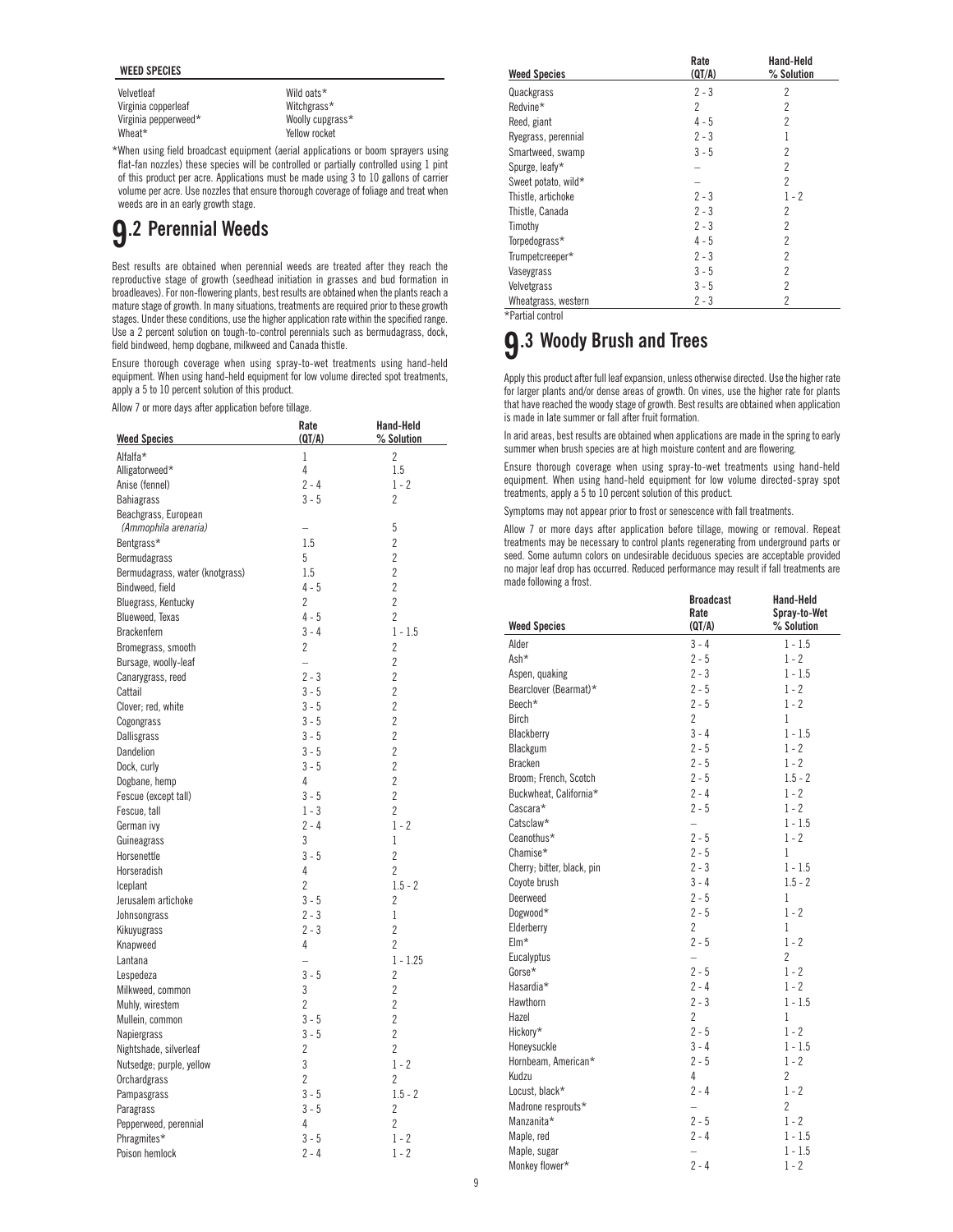|                                           | <b>Broadcast</b>         | Hand-Held                  |
|-------------------------------------------|--------------------------|----------------------------|
| <b>Weed Species</b>                       | Rate<br>(QT/A)           | Spray-to-Wet<br>% Solution |
| Oak: black. white*                        | $2 - 4$                  | $1 - 2$                    |
| Oak, post                                 | $3 - 4$                  | $1 - 1.5$                  |
| Oak; northern, pin                        | $2 - 4$                  | $1 - 1.5$                  |
| Oak. Scrub*                               | $2 - 4$                  | $1 - 1.5$                  |
|                                           | $2 - 3$                  | $1 - 1.5$                  |
| Oak; southern red                         |                          |                            |
| Peppertree, Brazilian<br>(Florida holly)* | $2 - 5$                  | 1 - 2                      |
| Persimmon*                                | $2 - 5$                  | $1 - 2$                    |
| Pine                                      | $2 - 5$                  | $1 - 2$                    |
| Poison ivy                                | $4 - 5$                  | $\overline{c}$             |
| Poison oak                                | $4 - 5$                  | $\overline{2}$             |
| Poplar, yellow*                           | $2 - 5$                  | $1 - 2$                    |
| Redbud, eastern                           | $2 - 5$                  | $1 - 2$                    |
| Rose, multiflora                          | $\overline{2}$           | 1                          |
| Russian olive*                            | $2 - 5$                  | $1 - 2$                    |
| Sage, black                               | $2 - 4$                  | 1                          |
| Sage, white*                              | $2 - 4$                  | $1 - 2$                    |
| Sage brush, California                    | $2 - 4$                  | 1                          |
| Salmonberry                               | $\overline{2}$           | 1                          |
| Saltcedar*                                | $2 - 5$                  |                            |
| Sassafras*                                | $2 - 5$                  | $1 - 2$<br>$1 - 2$         |
| Sourwood*                                 | $2 - 5$                  | $1 - 2$                    |
| Sumac; laurel, poison, smooth,            |                          |                            |
| sugarbush, winged*                        | $2 - 4$                  | $1 - 2$                    |
| Sweetgum                                  | $2 - 3$                  | $1 - 1.5$                  |
| Swordfern*                                | $2 - 5$                  | $1 - 2$                    |
| Tallowtree, Chinese                       | $\overline{\phantom{0}}$ | 1                          |
| Tan oak resprouts*                        | $\overline{\phantom{0}}$ | $\overline{2}$             |
| Thimbleberry                              | $\overline{2}$           | 1                          |
| Tobacco, tree*                            | $2 - 4$                  | $1 - 2$                    |
| Toyon*                                    | $\overline{\phantom{0}}$ | $\overline{2}$             |
| Trumpetcreeper                            | $2 - 3$                  | $1 - 1.5$                  |
| Vine maple*                               | $2 - 5$                  | $1 - 2$                    |
| Virginia creeper                          | $2 - 5$                  | $1 - 2$                    |
| Waxmyrtle, southern*                      | $2 - 5$                  | $1 - 2$                    |
| Willow                                    | 3                        | $\mathbf{1}$               |
| Yerba Santa*                              |                          | $\overline{2}$             |
| *Partial control                          |                          |                            |

### **10.0 LIMIT OF WARRANTY AND LIABILITY**

Monsanto Company warrants that this product conforms to the chemical description on the label and is reasonably fit for the purposes set forth in the Complete Directions for Use label booklet ("Directions'') when used in accordance with those Directions under the conditions described therein. NO OTHER EXPRESS WARRANTY OR IMPLIED WARRANTY OF FITNESS FOR PARTICULAR PURPOSE OR MERCHANTABILITY IS MADE. This warranty is also subject to the conditions and limitations stated herein.

Buyer and all users shall promptly notify this Company of any claims whether based in contract, negligence, strict liability, other tort or otherwise.

To the fullest extent permitted by law, buyer and all users are responsible for all loss or damage from use or handling which results from conditions beyond the control of this Company, including, but not limited to, incompatibility with products other than those set forth in the Directions, application to or contact with desirable vegetation, unusual weather, weather conditions which are outside the range considered normal at the application site and for the time period when the product is applied, as well as weather conditions which are outside the application ranges set forth in the Directions, application in any manner not explicitly set forth in the Directions, moisture conditions outside the moisture range specified in the Directions, or the presence of products other than those set forth in the Directions in or on the soil, crop or treated vegetation.

This Company does not warrant any product reformulated or repackaged from this product except in accordance with this Company's stewardship requirements and with express written permission from this Company.

THE EXCLUSIVE REMEDY OF THE USER OR BUYER, AND THE LIMIT OF THE LIABILITY OF THIS COMPANY OR ANY OTHER SELLER FOR ANY AND ALL LOSSES, INJURIES OR DAMAGES RESULTING FROM THE USE OR HANDLING OF THIS PRODUCT (INCLUDING CLAIMS BASED IN CONTRACT, NEGLIGENCE, STRICT LIABILITY, OTHER TORT OR OTHERWISE) SHALL BE THE PURCHASE PRICE PAID BY THE USER OR BUYER FOR THE QUANTITY OF THIS PRODUCT INVOLVED, OR, AT THE ELECTION OF THIS COMPANY OR ANY OTHER SELLER, THE REPLACEMENT OF SUCH QUANTITY, OR, IF NOT ACQUIRED BY PURCHASE, REPLACEMENT OF SUCH QUANTITY. TO THE FULLEST EXTENT PERMITTED BY LAW, IN NO EVENT SHALL THIS COMPANY OR ANY OTHER SELLER BE LIABLE FOR ANY INCIDENTAL, CONSEQUENTIAL OR SPECIAL DAMAGES.

Upon opening and using this product, buyer and all users are deemed to have accepted the terms of this LIMIT OF WARRANTY AND LIABILITY which may not be varied by any verbal or written agreement. If terms are not acceptable, return at once unopened.

Roundup PRO, Certainty, Outrider, and Monsanto and Vine Design are registered trademarks of Monsanto Technology LLC.

All other trademarks are the property of their respective owners.

This product is protected by U.S. Patent Nos. 5,683,958; 5,703,015; 6,063,733; 6,121,199; 6,121,200. No license granted under any non-U.S. patent(s).

EPA Reg. No. 524-475

In case of an emergency involving this product, or for medical assistance, Call Collect, day or night, (314) 694-4000.

Packed For: MONSANTO COMPANY 800 N. LINDBERGH BLVD. ST. LOUIS, MISSOURI, 63167 U.S.A. ©2010 012810

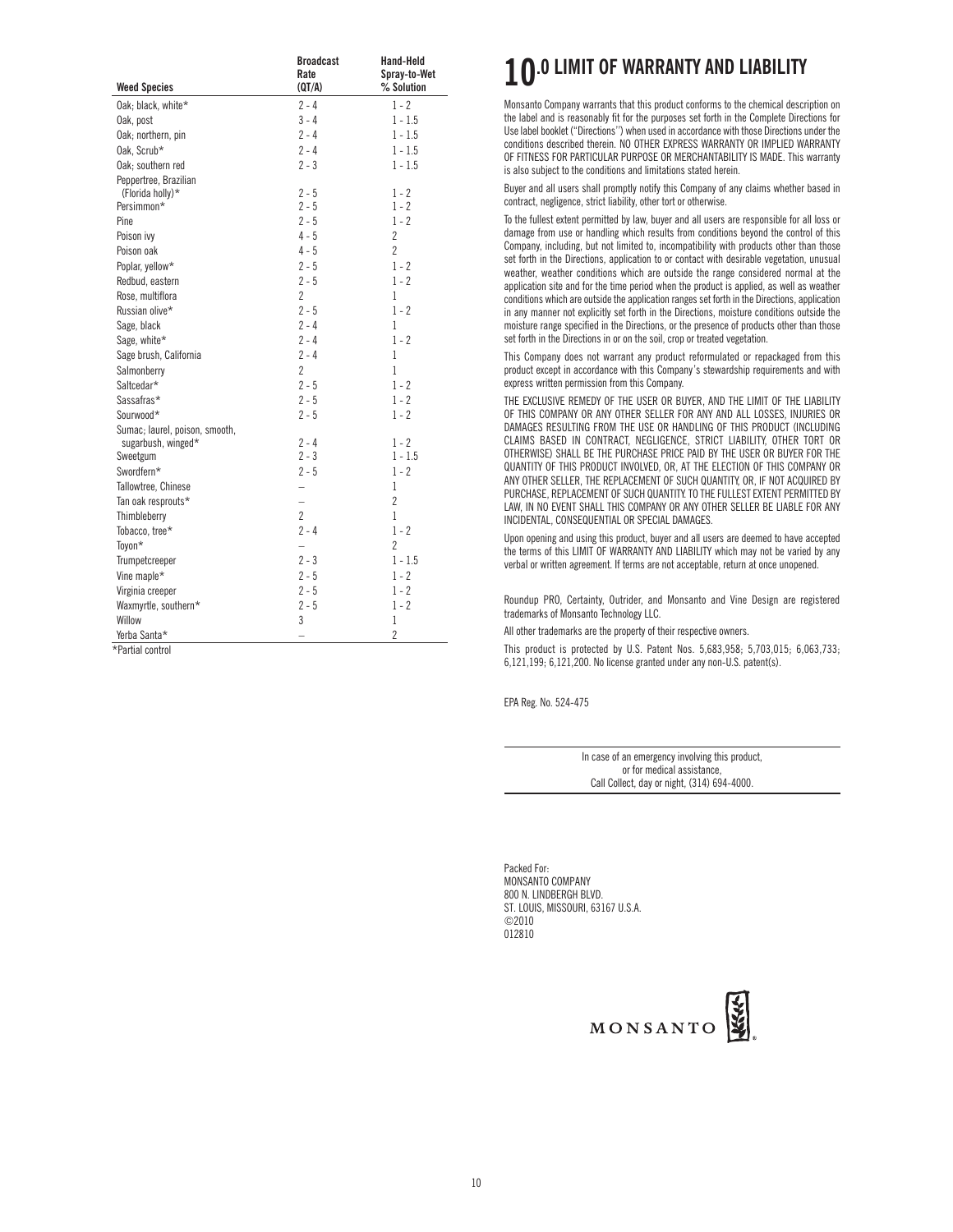### **ATENCIÓN:**

Esta etiqueta de muestra se entrega únicamente para información general.

- Este producto pesticida puede no estar todavía disponible o aprobado para la venta o utilización en su localidad.
- Usted tiene la responsabilidad de cumplir todas las leyes federales, estatales y locales, así como todas las reglamentaciones relativas a la utilización de pesticidas.
- Antes de utilizar un pesticida, asegúrese de que esté aprobado en su estado o localidad.
- Su estado o localidad puede exigir precauciones adicionales e instrucciones para la utilización de este producto que no están incluidas aquí.
- Monsanto no garantiza el lo completo ni la certeza de esta etiqueta de la espécimen. La información encontró en esta etiqueta puede diferir de la información encontró en la etiqueta del producto. Usted debe tener consigo la etiqueta aprobada por la agencia EPA cuando utilice el producto y debe leer y respetar todas las instrucciones en la etiqueta.
- No debe basarse sobre las precauciones, las instrucciones de utilización y cualquier otra información en esta etiqueta para utilizar algún otro producto similar.
- Siempre siga las precauciones y las instrucciones para el uso en la etiqueta del pesticida que usted utiliza.



**El herbicida profesional completo de postemergencia y de amplia efectividad, para el control de malezas en zonas industriales, céspedes y ornamentales.**

### **Instrucciones completas para el uso**

EVITE EL CONTACTO DEL HERBICIDA CON EL FOLLAJE, TALLOS, RAICES NO LEÑOSAS EXPUESTAS O FRUTOS EXPUESTOS DE LAS COSECHAS, PLANTAS Y ARBOLES DESEABLES. EN CASO CONTRARIO ES PROBABLE QUE SUFRAN GRAVES DAÑOS O SEAN DESTRUIDOS TOTALMENTE.

Registro en la EPA Nº 524-475 2010-1



Antes de usar este producto, lea la etiqueta en su totalidad.

Uselo solamente de acuerdo con las instrucciones de la etiqueta.

No todos los productos recomendados en esta etiqueta han sido registrados para su uso en California. Verifique el estado de registro de cada producto en California antes de utilizarlo.

Antes de comprar o usar el producto, lea "LIMITES EN LA GARANTIA Y EN LA RESPONSABILIDAD" en la última sección de la etiqueta. Si las condiciones son inaceptables para usted, devuelva el producto inmediatamente sin abrir el recipiente.

ESTE ES UN PRODUCTO PARA USARSE TAL Y COMO ESTA PREPARADO. MONSANTO NO LO HA DISEÑADO NI LO HA REGISTRADO PARA QUE SEA REFORMULADO. VEA LA ETIQUETA DEL ENVASE INDIVIDUAL PARA ENTERARSE DE LAS LIMITACIONES DE REEMPAQUE.

### **1.0 INGREDIENTES**

INGREDIENTE ACTIVO:

\*Glifosato, N-(fosfonometil)glicina, en forma de su sal de isopropilamina .................................................................................. 41.0%

|                                                                                          | 59.0%  |  |
|------------------------------------------------------------------------------------------|--------|--|
|                                                                                          | 100.0% |  |
| *Contigna 100 gramas nor litro a 1 libros nor galán del ingradiente estiva glifaeste, en |        |  |

Contiene 480 gramos por litro o 4 libras por galón del ingrediente activo gli forma de su sal de isopropilamina. Equivalente a 356 gramos por litro o 3 libras por galón del ácido, glifosato.

Este producto está protegido por la patente de los Estados Unidos Nos. 5,683,958; 5,703,015; 6,063,733; 6,121,199; 6,121,200. No se han otorgado licencias bajo ninguna patente que no sea de los Estados Unidos.

### **2.0 TELEFONOS IMPORTANTES**

PARA **INFORMACION SOBRE EL PRODUCTO** O AYUDA PARA UTILIZAR ESTE PRODUCTO, LLAME GRATIS AL, **1-800-332-3111**.

EN CASO DE QUE SE PRESENTE **UNA EMERGENCIA** RELACIONADA CON ESTE PRODUCTO, O PARA **OBTENER AYUDA MEDICA**, LLAME POR COBRAR A CUALQUIER HORA DEL DIA O DE LA NOCHE, AL TELEFONO, **(314)-694-4000**.

### **3.0 ADVERTENCIAS**

# **3**.1 Riesgos para seres humanos y animales<br>**d**omésticos

Manténgase fuera del alcance de los niños.

### ¡PRECAUCION!

IRRITA LOS OJOS.

Evite el contacto con los ojos y con la ropa.

| PRIMEROS AUXILIOS: Llame al centro de envenenamientos o a un médico para que<br>le indique el tratamiento.                                                              |                                                                                                               |  |
|-------------------------------------------------------------------------------------------------------------------------------------------------------------------------|---------------------------------------------------------------------------------------------------------------|--|
| <b>SI ENTRA EN</b><br><b>CONTACTO</b>                                                                                                                                   | • Mantenga abiertos los ojos y enjuague lenta y cuidadosamente con<br>agua durante 15 a 20 minutos            |  |
| <b>CON LOS</b><br>010S                                                                                                                                                  | • Si usa lentes de contacto, quíteselos después de los primeros<br>5 minutos, y continúe enjuagando los ojos. |  |
| • Tenga a mano el envase o la etiqueta del producto cuando llame al centro de<br>envenenamientos o al médico, o cuando vaya a procurarse tratamiento.                   |                                                                                                               |  |
| • También puede llamar por cobrar al teléfono (314) 694-4000, las 24 horas, para<br>obtener información sobre el tratamiento médico de urgencia.                        |                                                                                                               |  |
| • Este producto está identificado como herbicida Roundup PRO <sup>®</sup> , Registro de la EPA<br>$N^{\circ}$ 524-475.                                                  |                                                                                                               |  |
| ANIMALES DOMESTICOS: Este producto se considera relativamente no tóxico para los<br>perros y otros animales domésticos; sin embargo, la ingestión de este producto o de |                                                                                                               |  |

perros y otros animales domésticos; sin embargo, la ingestión de este producto o de grandes cantidades de vegetación recientemente tratada puede resultar en una irritación gastrointestinal temporal (vómito, diarrea, cólico, etc.). Si se observan dichos síntomas, dé al animal suficiente cantidad de líquidos para evitar la deshidratación. Si los síntomas continúan por más de 24 horas, llame al veterinario.

#### **Equipo de protección personal (PPE)**

**Las personas que aplican o manejan este producto deben usar:** camisas de manga larga, así como pantalones largos, zapatos y calcetin. Siga las instrucciones del fabricante para limpiar y mantener el equipo de protección personal (PPE). En caso de no tener dichas instrucciones para las piezas lavables, use detergente y agua muy caliente. Mantenga y lave el equipo de protección personal separado de la otra ropa.

Deseche la ropa y otros materiales absorbentes que se hayan empapado o se encuentren muy contaminados con el concentrado de este producto. No los vuelva a utilizar.

En los casos en los cuales el personal encargado de manejar el producto lo hace en ambientes cerrados, cabinas cerradas o aviones, de manera tal que se cumplan los requisitos indicados en "Worker Protection Standard (WPS) for agricultural pesticides" (Normas para la Protección de los Trabajadores que trabajan con pesticidas usados en la agricultura) [40 CFR 170.240 (d) (4-6)], los requisitos para el equipo de protección personal del trabajador pueden ser reducidos o modificados de acuerdo a lo que se especifica en las normas WPS.

IMPORTANTE: Cuando se emplean equipos de protección personal reducidos debido a que se utiliza un sistema cerrado, el personal que manipula el producto debe recibir todos los equipos de protección especificados arriba para "las personas que aplican este producto y otras personas que lo manipulan" y tener tales equipos inmediatamente a su disposición para emplear en caso de emergencia, como un derrame o un desperfecto del equipo.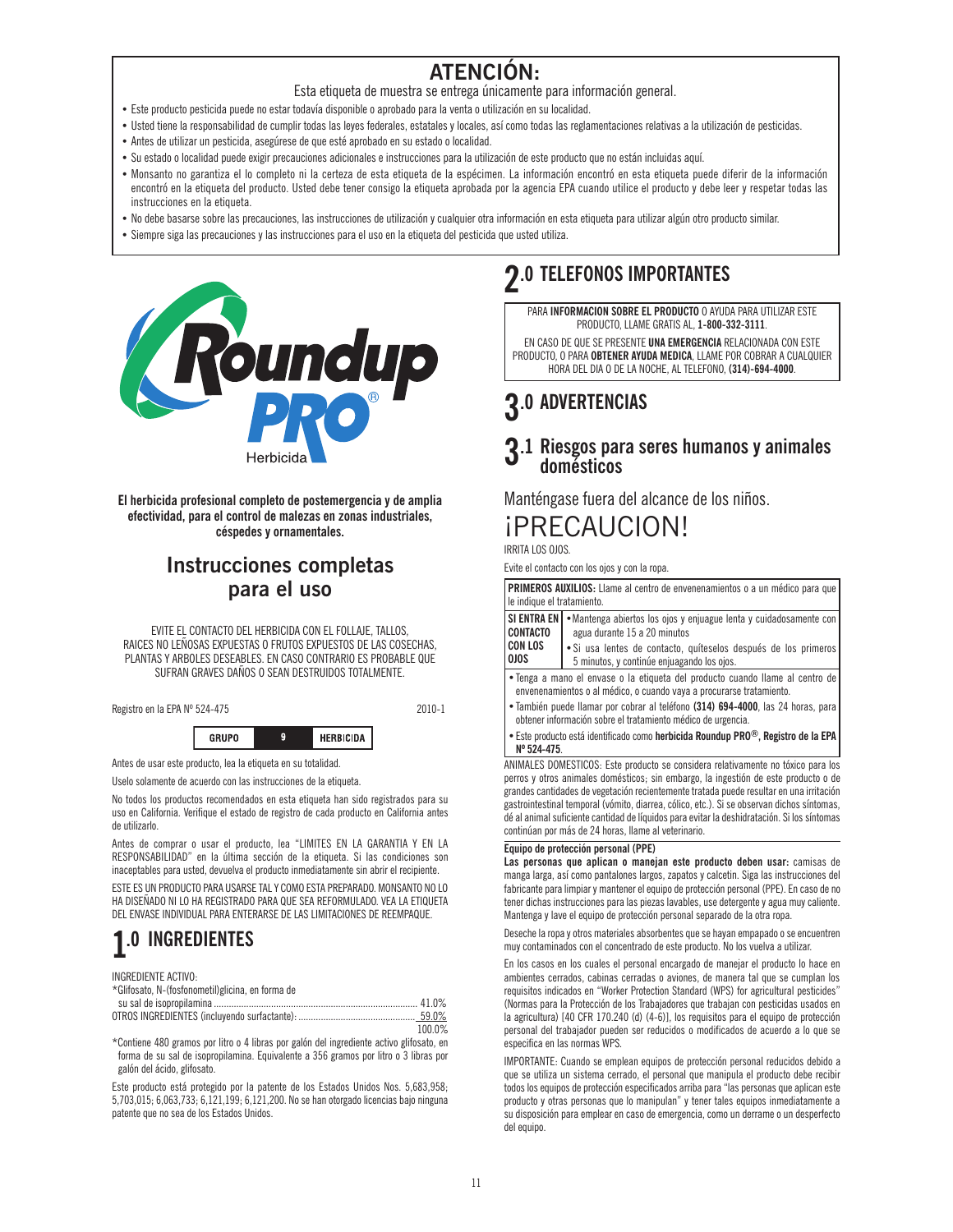#### **Recomendaciones de seguridad para el usuario**

El usuario debe:

Lavarse las manos antes de comer, beber, mascar goma, usar tabaco o de usar el servicio higiénico.

Quitarse la ropa inmediatamente en caso de que el pesticida entre dentro de ésta. Luego debe lavarse muy bien y ponerse ropa limpia.

### **3.2 Riesgos al medio ambiente**

No aplique directamente al agua, en áreas donde el agua superficial esté presente o en áreas donde haya mareas altas y bajas por debajo del nivel medio de mareas altas. No contamine el agua cuando deseche el agua con la cual lavó el equipo.

# **3.3 Riesgos de orden físico o químico**

Para mezclar, almacenar y aplicar la solución de este producto, se deben usar solamente recipientes de acero inoxidable, aluminio, fibra de vidrio, plástico o recipientes de acero recubiertos internamente con plástico.

NO MEZCLE, ALMACENE O APLIQUE ESTE PRODUCTO O SUS SOLUCIONES PARA ROCIAR EN RECIPIENTES O TANQUES ROCIADORES DE ACERO GALVANIZADO O DE ACERO NO RECUBIERTO (EXCEPTO SI ES ACERO INOXIDABLE). Este producto o la solución para rociar reaccionan con el material de dichos recipientes y tanques, lo cual produce hidrógeno, que puede formar una mezcla de gases altamente combustibles. Si esta mezcla de gases entra en contacto con llamas, chispas, el soplete de un soldador, un cigarrillo encendido o cualquier otra fuente de encendido, puede inflamarse o explotar y causar heridas graves a personas.

#### **INSTRUCCIONES PARA EL USO**

El uso de este producto de cualquier manera que sea inconsistente con las instrucciones dadas en la etiqueta es una violación de las leyes federales. Este producto puede ser empleado de acuerdo con las Instrucciones de uso en la etiqueta o según las Etiquetas Complementarias de Monsanto que se publican por separado. Las Etiquetas Complementarias pueden encontrarse en las páginas web cdms.net o greenbook.net o bien, solicítelas al vendedor minorista de Monsanto autorizado o el representante de la compañía Monsanto.

No aplique este producto de alguna manera que entre en contacto con los trabajadores u otras personas, ya sea directamente o por medio de alguna corriente de aire. Solamente las personas que los manipulen y que usen equipo protector podrán estar en el área durante su aplicación. Para verificar requisitos específicos de su tribu o estado, consulte con la agencia responsable de la regulación del uso de pesticidas.

#### Requisitos para el uso en la agricultura

Use este producto siguiendo estrictamente las instrucciones de la etiqueta y de acuerdo con "Worker Protection Standard", 40 CFR sección 170. Estas normas contienen los requisitos para proteger a los trabajadores agrícolas en haciendas, bosques, viveros e invernaderos, así como a aquellos trabajadores que manejan pesticidas usados en la agricultura. Las normas contienen los requisitos para entrenar, descontaminar, para dar aviso y para asistencia de emergencia. También contienen instrucciones específicas y excepciones que tienen que ver con el contenido de esta etiqueta en lo relacionado con el equipo para la protección personal (PPE) e intervalos de entrada restringida. Los requisitos mencionados en esta sección se aplican únicamente a los usos de este producto que están regulados por las Normas para la Protección de los Trabajadores (WPS).

No entre ni permita la entrada de personal al área tratada durante el intervalo de entrada restringida (REI) de 4 horas.

El equipo de protección personal (PPE) permitido por el Estándar de Protección al Trabajador (WPS) necesario para una entrada prematura a lugares tratados y que implique el contacto con cualquier cosa que haya sido tratada como plantas, suelo o agua, es: overoles/monos, guantes resistentes a los productos químicos de más de 14 mil de espesor, fabricados con materiales como caucho (plastico) butílico, caucho natural, neopreno o caucho nitrilo, zapatos y calcetines.

#### Requisitos para usos no agrícolas

Los requisitos en esta sección son para los usos de este producto que NO están cubiertos por WPS (40 CFR Sección 170) para el uso de pesticidas en la agricultura. Las regulaciones del WPS se aplican cuando el producto se usa para obtener productos agrícolas en haciendas, bosques, viveros e invernaderos.

Mantenga a las personas y a los animales domésticos fuera del área tratada hasta que la solución rociada se haya secado.

### **4.0 ALMACENAMIENTO Y DESECHO**

Son fundamentales el almacenamiento y la eliminación adecuados de los pesticidas para evitar la exposición de las personas y el medio ambiente como consecuencia de fuga y derrames del producto, excedentes o desechos y actos de vandalismo. No permita que este producto contamine el agua, los alimentos de las personas y animales o las semillas por medio del almacenamiento y la eliminación.

**ALMACENAMIENTO DE PESTICIDAS:** Guarde los pesticidas lejos de los alimentos para personas, los alimentos para mascotas, los alimentos para animales, las semillas, los fertilizantes y los materiales de uso veterinario. Mantenga el envase bien cerrado para evitar derramamientos y contaminación.

**ENVASE DE PESTICIDA:** Para evitar desperdicio, use todo el material contenido es este envase, incluyendo los residuos del enjuague, aplicándolo según las indicaciones de la etiqueta. Si no es posible evitar el desperdicio, ofrezca el producto restante a una planta de eliminación de desechos o a un programa de eliminación de pesticidas. Estos programas suelen ser manejados por gobiernos estatales o locales o por la industria. Todos los desechos deben seguir los procedimientos federales, estatales y locales aplicables.

#### **[PARA ENVASES DE PLÁSTICO RÍGIDO DE 2.5 GALONES U OTROS ENVASES DE MENOS DE 5 GALONES]**

**ELIMINACIÓN DEL ENVASE:** Envase no rellenable. No vuelva a usar este envase para contener materiales que no sean pesticidas o pesticidas diluidos (residuos del enjuague). Después de vaciar y limpiar el envase, puede contener temporalmente residuos del enjuague u otros materiales relacionados con pesticidas. Contacte al organismo de reglamentación de su estado para determinar las prácticas permitidas en su estado.

**MANIPULACION DEL ENVASE:** Enjuague tres veces o enjuague por presión el envase (o equivalente) inmediatamente una vez vacío.

Enjuague tres veces de la siguiente forma: Vacíe el contenido restante del envase en el equipo de aplicación o en un tanque de mezclado y drene durante 10 segundos después de que el flujo comience a gotear. Llene el envase con agua hasta un 1/4 de su capacidad y vuelva a taparlo. Agítelo durante 10 segundos. Vierta los residuos del enjuague en el equipo de aplicación o en un tanque de mezclado o conserve los residuos del enjuague para su uso o eliminación posterior. Drene durante 10 segundos después de que el flujo comience a gotear. Repita este procedimiento dos veces más.

Para enjuagar por presión proceda como se indica a continuación: Vacíe el contenido restante del envase en el equipo de aplicación o en un tanque mezclador y continúe drenando durante 10 segundos después de que el flujo comience a gotear. Sostenga el envase en posición invertida sobre el equipo de aplicación o el tanque mezclador o recoja los residuos del enjuague para su uso o eliminación posterior. Inserte la boquilla de enjuague por presión en la parte lateral del envase y enjuague a una presión de aproximadamente 40 PSI durante 30 segundos como mínimo. Drene durante 10 segundos después de que el flujo comience a gotear.

Una vez limpios, algunos envases de pesticida de plástico pueden llevarse a un centro de acopio de envases o ser recogidos para su reciclaje. Para encontrar el centro más cercano, póngase en contacto con su distribuidor de productos químicos o con Monsanto en el 1-800-768-6387. Si no es posible reciclar el envase, perfórelo y deséchelo en un relleno sanitario.

#### **[PARA ENVASES DE PLASTICO RIGIDO DE 30 GALONES U OTROS ENVASES DE MAS DE 5 GALONES]**

**ELIMINACION DEL ENVASE:** Envase no rellenable. No vuelva a usar este envase para contener materiales que no sean pesticidas o pesticidas diluidos (residuos del enjuague). Después de vaciar y limpiar el envase, puede contener temporalmente residuos del enjuague u otros materiales relacionados con pesticidas. Contacte al organismo de reglamentación de su estado para determinar las prácticas permitidas en su estado.

**MANIPULACION DEL ENVASE:** Enjuague tres veces o enjuague por presión el envase (o equivalente) inmediatamente una vez vacío.

Enjuague tres veces de la siguiente forma: Vacíe el contenido restante del envase en el equipo de aplicación o en un tanque de mezclado. Llene el envase con agua hasta un 1/4 de su capacidad. Vuelva a colocar la tapa y ajústela bien. Incline el envase sobre la parte lateral y hágalo rodar hacia atrás y hacia adelante durante 30 segundos, asegurándose de que dé al menos un giro completo. Apoye el envase sobre uno de los extremos e inclínelo hacia atrás y hacia adelante varias veces. Invierta el envase apoyándolo sobre el otro extremo y repita el procedimiento. Vierta los residuos del enjuague en el equipo de aplicación o en un tanque de mezclado o conserve los residuos del enjuague para su uso o eliminación posterior. Repita este procedimiento dos veces más.

Para enjuagar por presión proceda como se indica a continuación: vacíe el contenido restante del envase en el equipo de aplicación o en un tanque mezclador y continúe drenando durante 10 segundos después de que el flujo comience a gotear. Sostenga el envase en posición invertida sobre el equipo de aplicación o el tanque mezclador o recoja los residuos del enjuague para su uso o eliminación posterior. Inserte la boquilla de enjuague por presión en la parte lateral del envase y enjuague a una presión de aproximadamente 40 PSI durante 30 segundos como mínimo. Drene durante 10 segundos después de que el flujo comience a gotear.

Una vez limpios, algunos envases de pesticida de plástico pueden llevarse a un centro de acopio de envases o ser recogidos para su reciclaje. Para encontrar el centro más cercano, póngase en contacto con su distribuidor de productos químicos o con Monsanto en el 1-800-768-6387. Si no es posible reciclar el envase, perfórelo y deséchelo en un relleno sanitario.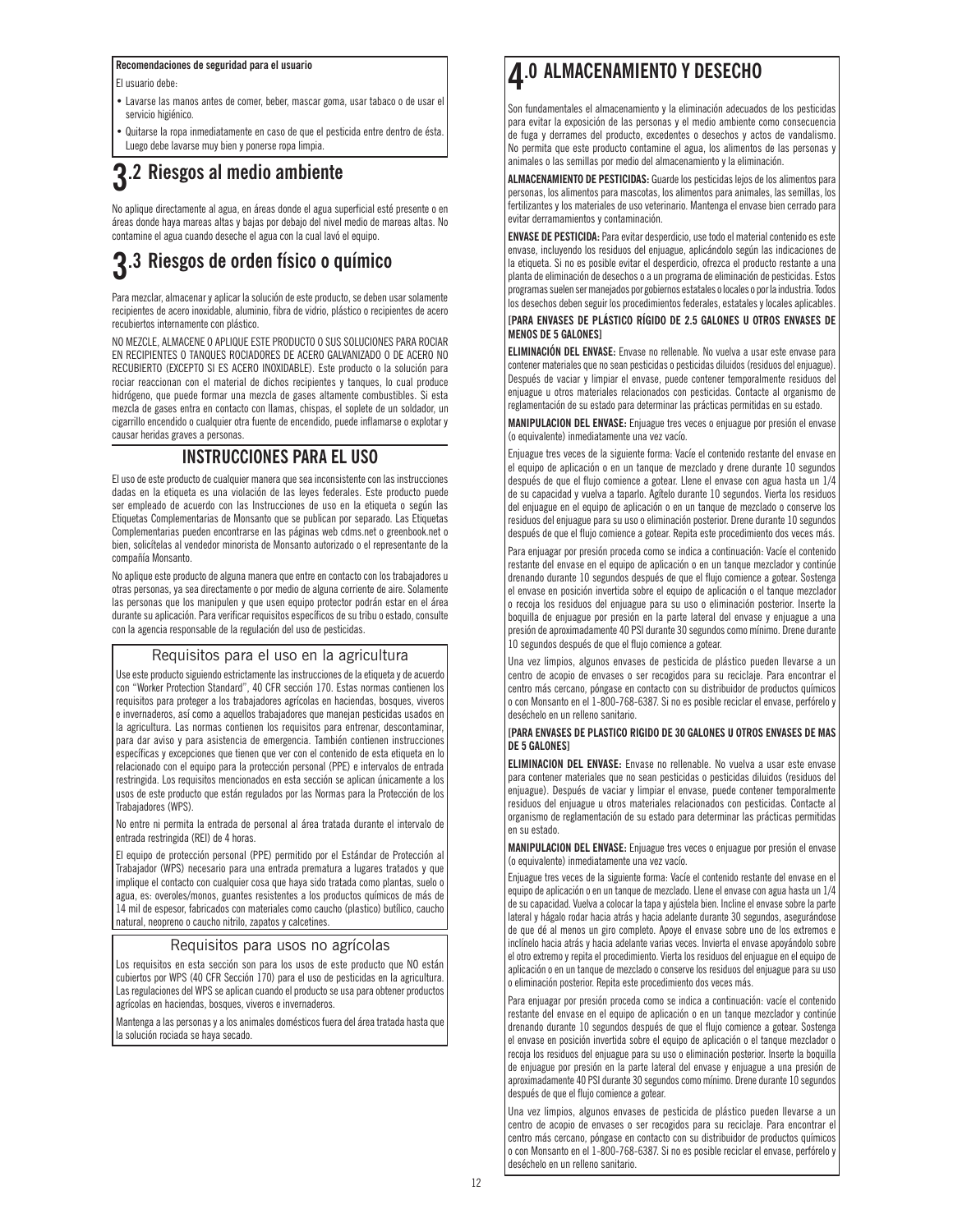# **5.0 INFORMACIÓN DE LA PRODUCCIÓN**

**Descripción del producto:** Este producto es un herbicida sistémico de aplicación postemergencia foliar, sin actividad residual en el suelo. Controla un amplio espectro de malezas anuales, malezas perennes, matorrales leñosos y árboles. Es un líquido soluble en agua y contiene surfactante por lo que no es necesario usar surfactante adicional.

**Aparición de los síntomas:** Este producto se mueve dentro de la planta desde el punto de aplicación sobre el follaje, hasta las raíces. Los efectos visibles incluyen que la planta se marchite y se vuelva amarilla en forma gradual, hasta que la parte exterior de ésta se torne completamente color café; mientras tanto, las partes de la planta que están bajo tierra se deterioran completamente. Los efectos visibles en la mayor parte de las malezas anuales se pueden apreciar entre los 2 ó 4 días después de la aplicación, pero en la mayoría de las malezas perennes, los efectos no se ven hasta después de 7 días o más. El frío extremo o el cielo muy nublado después de la aplicación pueden retardar la actividad del producto y hacer que el efecto visual se retarde.

**Modo de acción en las plantas:** El ingrediente activo de este producto inhibe una enzima hallada sólo en las plantas y microorganismos que es esencial para la formación de aminoácidos específicos.

**Prácticas culturales:** Se podrá observar una reducción en el efecto si se aplica el producto a malezas anuales o perennes que hayan sido segadas, que hayan servido de alimento para animales o hayan sido cortadas, y que no hubiesen crecido nuevamente hasta el nivel recomendado para el tratamiento**.**

**Resistencia a la lluvia:** La lluvia torrencial poco después de la aplicación lavará el producto del follaje y se requerirá una nueva aplicación para obtener un control adecuado.

**No tiene actividad residual sobre el suelo:** Las malezas deben haber emergido en el momento de la aplicación para poder ser controladas por este producto. Las malezas que germinen de semillas después de la aplicación no serán controladas. Las plantas no emergidas con rizomas o raíces subterráneas de malezas perennes no conectadas no se verán afectadas por el herbicida y continuarán creciendo.

**Mezclas de tanque:** Este producto no proporciona control residual de malezas. Para lograr un control residual subsecuente, utilice un herbicida que esté aprobado en la etiqueta. Lea y siga cuidadosamente todas las precauciones indicadas y toda la información que aparezca en las etiquetas de los herbicidas que use. Uselos según las instrucciones más restrictivas de la etiqueta de cada producto usado en la mezcla**.**

Cuando esta etiqueta indique una mezcla de tanque con un ingrediente activo genérico como diurón, 2,4-D o dicamba, el usuario será responsable de asegurarse de que la etiqueta del producto de mezcla permita la aplicación específica.

El comprador y todos los usuarios son responsables por todas las pérdidas o daños que resulten del uso o manejo de las mezclas de este producto con herbicidas u otros materiales que no estén expresamente recomendados en esta etiqueta. La mezcla de este producto con herbicidas u otros materiales que no estén recomendados en esta etiqueta puede reducir la eficacia de este producto.

**Cantidades de aplicación máximas:** Las cantidades de aplicación o uso máximas especificadas en esta etiqueta están expresadas en unidades de volumen (onzas fluidas o cuartos de galón) de este producto por acre. No obstante, las dosis máximas de aplicación permitidas corresponden al uso de este producto en combinación con otros herbicidas que contienen glifosato como principio activo, tanto si son aplicados como mezclas de tanque o por separado, en función de las libras totales de glifosato (libras de ácido equivalente) por acre. Si se aplica más de un producto que contiene glifosato al mismo sitio dentro del mismo año, debe asegurarse de que el uso total de glifosato (libras de ácido equivalente) no exceda el máximo permitido. El total combinado de todos los tratamientos no debe exceder 10.6 cuartos de galón de este producto (10.6 libras de ácido glifosato) por acre por año. Vea en la sección "INGREDIENTES" de esta etiqueta información importante sobre el producto.

#### **ATENCION**

EVITE EL CONTACTO DEL HERBICIDA CON EL FOLLAJE, TALLOS, RAICES NO LEÑOSAS EXPUESTAS O FRUTOS EXPUESTOS DE LAS COSECHAS, PLANTAS Y ARBOLES DESEABLES. EN CASO CONTRARIO ES PROBABLE QUE SUFRAN GRAVES DAÑOS O SEAN DESTRUIDOS **TOTAL MENTE** 

EVITE EL ACARREO. CUANDO EL PRODUCTO SE APLIQUE, SE DEBE TENER MUCHO CUIDADO PARA PREVENIR EL DAÑO A PLANTAS Y CULTIVOS DESEABLES.

No permita que la solución del herbicida se nebulice, gotee, sea acarreada o salpique sobre la vegetación deseable. Una cantidad pequeña puede ser suficiente para causar daños graves o destruir las cosechas, plantas u otras áreas que no se desea tratar. La probabilidad de que ocurran daños por el uso de este producto aumenta cuando hay muchas ráfagas de viento, a medida que aumenta la velocidad del viento, cuando la velocidad del viento cambia constantemente o cuando existen otras condiciones meteorológicas que favorecen la dispersión del rociado. Cuando se esté aplicando el producto con un rociador, evite la combinación de presiones y tipos de boquilla que puedan dar como resultado salpicaduras o partículas finas (niebla), que tienen muchas probabilidades de que el producto sea acarreado. EVITE LA APLICACION A ALTA VELOCIDAD O PRESION EXCESIVAS.

**NOTA:** El uso de este producto de cualquier manera contraria a las indicaciones contenidas en esta etiqueta, puede resultar en lesiones a personas, animales o cosechas o pueden ocurrir otras consecuencias no deseadas

### **5.1 Control de malezas resistentes**

**GRUPO HERBICIDA**  $\pmb{9}$ 

El glifosato, ingrediente activo en este producto, es un herbicida del grupo 9 basado en el sistema de clasificación de efecto de Weed Science Society de los Estados Unidos. Todas las poblaciones de malezas pueden contener plantas naturalmente resistentes a los herbicidas del grupo 9. Las especies de malezas resistentes a los herbicidas del grupo 9 pueden tratarse con buenos resultados utilizando otro herbicida de un grupo diferente o adoptando otras prácticas de cultivo o mecánicas.

Para reducir al mínimo la incidencia de biotipos resistentes al glifosato, respete las siguientes recomendaciones generales con respecto a la gestión de malezas:

- Haga un reconocimiento del sitio de la aplicación antes y después de haber aplicado herbicida.
- Controle las malezas cuanto antes, cuando sean todavía relativamente pequeñas.
- Donde sea apropiado, incorpore otros herbicidas y prácticas de cultivo o mecánicas como parte del sistema de control de malezas.
- Utilice la cantidad indicada en la etiqueta para las malezas más difíciles de controlar en el sitio. Evite las mezclas de tanque con otros herbicidas que reducen la eficacia de este producto (por antagonismo) o las recomendaciones de mezclas de tanque que alientan la utilización de cantidades de este producto inferiores a las indicadas en la etiqueta
- Controle las malezas omitidas e impida que echen semilla.
- Limpie los equipos antes de trasladarse de un sitio a otro para reducir al mínimo la propagación de semillas de malezas.
- Utilice semillas comerciales nuevas tan libres de semillas de malezas como sea posible.
- Informe todo incidente de falta de rendimiento reiterado de este producto en una maleza determinada al representante de Monsanto, vendedor minorista de su localidad o agente de extensión del condado.

### **5.2 Instrucciones de administración para biotipos de malezas resistentes al glifosanto**

**NOTA:** Es fundamental realizar una prueba apropiada para confirmar la resistencia de la maleza al glifosato. Comuníquese con su representante de Monsanto para determinar si se confirmó la resistencia a algún biotipo de maleza determinada en su región. Las recomendaciones de control para biotipos confirmados como resistentes al glifosato se dan a conocer con la publicación de etiquetas o fichas técnicas complementarias para este producto y puede solicitarlas al vendedor minorista o a su representante de Monsanto.

Siga las prácticas correctas de gestión de malezas para evitar la propagación de biotipos resistentes confirmados.

- Si en su zona existe naturalmente un biotipo resistente, para lograr su control puede mezclar este producto en un tanque o aplicarlo secuencialmente con un herbicida apropiadamente etiquetado con efecto diferente.
- También se pueden utilizar prácticas de control de cultivo y mecánicas según corresponda.
- Haga un reconocimiento de los lugares tratados después de las aplicaciones de herbicida y controle las omisiones de biotipos resistentes antes de que echen semilla.
- Limpie minuciosamente los equipos antes de abandonar los lugares que se sabe que contienen biotipos resistentes.

### **6.0 MEZCLA**

Limpie las piezas del rociador inmediatamente después de su utilización lavándolas bien con agua.

**NOTA:** PUEDE OCURRIR UNA DISMINUCION DE LOS RESULTADOS SI SE UTILIZA AGUA QUE CONTENGA TIERRA, TAL COMO AGUA CON BARRO VISIBLE O AGUA DE CHARCOS O ACEQUIAS QUE NO ESTE CLARA.

### **6.1 Mezcla con agua**

Este producto se mezcla fácilmente con agua. La solución para rociar se debe mezclar de la siguiente manera: ponga la cantidad correcta de agua limpia en el tanque en el cual se va a preparar la mezcla. Agregue la cantidad necesaria de este producto cuando ya está cerca de completarse el llenado con agua y mezcle bien. Tenga cuidado de que el líquido no regrese al recipiente original. Use dispositivos aprobados para evitar que el líquido regrese al recipiente original cuando así lo exijan las reglamentaciones estatales o locales. Es posible que durante la mezcla y rociado, la solución produzca espuma. Para evitar o minimizar la formación de espuma, evite el uso de agitadores mecánicos, cierre las tuberías de derivación y de retorno en el fondo del tanque, y si es necesario, use compuestos aprobados para evitar la formación de espuma o para eliminar la espuma ya formada.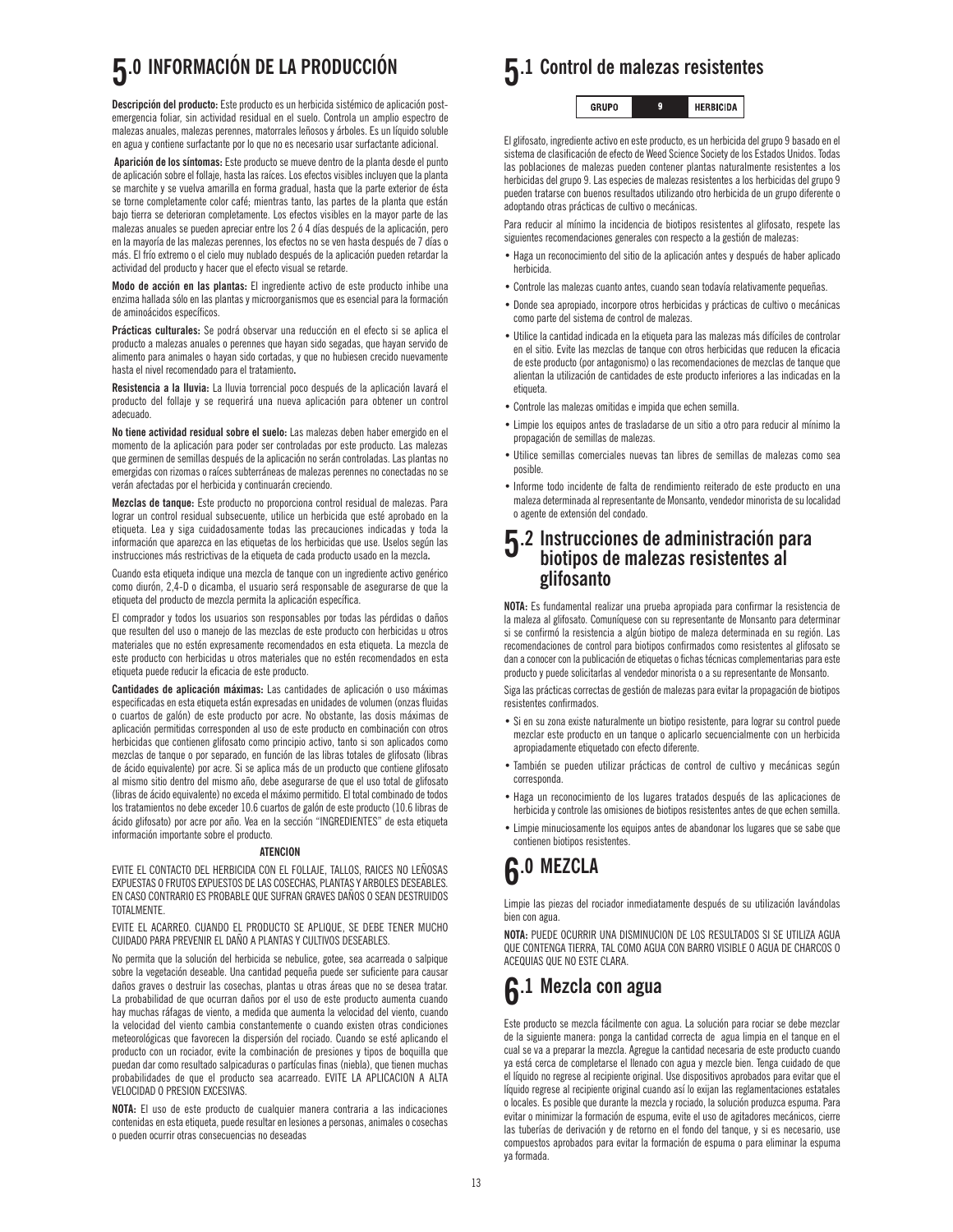## **6.2 Procedimiento para mezclas de tanque**

Cuando haga mezclas de tanque, lea y siga cuidadosamente las instrucciones de la etiqueta, las precauciones y toda la información contenida en las etiquetas de todos los productos utilizados. Agregue el producto al tanque según las instrucciones de la etiqueta. Agite continuamente y agregue la cantidad recomendada de este producto.

Agite continuamente hasta usar totalmente el contenido del tanque. Si se deja que la mezcla para rociar se asiente, agite bien para que la mezcla vuelva a estar en suspensión antes de continuar con el rociado.

A fin de reducir la formación de espuma, mantenga las tuberías de retorno lo más cerca del fondo del tanque. El tamaño del cernidor en la boquilla o de los cernidores en las tuberías no debe ser menor al número 50.

Siempre determine previamente la compatibilidad de la mezcla de este producto, que viene en tanque rotulado, con agua como vehículo mezclando cantidades pequeñas proporcionales con anticipación. Asegúrese de que el producto específico de mezcla de tanque esté registrado para aplicar en el sitio deseado.

Vea la sección "**Mezclas de tanque**" para las precauciones adicionales.

## **6.3 Mezcla para rociadores de mano**

Prepare la cantidad deseada de la solución para rociar, mezclando las proporciones de este producto con agua, según se muestra en la siguiente tabla:

#### **Solución para rociar**

| Volumen |          |              | Cantidad de Roundup PRO herbicida |              |              |                  |
|---------|----------|--------------|-----------------------------------|--------------|--------------|------------------|
| deseado | 1/2%     | $1\%$        | $1 - 1/2%$                        | $2\%$        | 5%           | 10%              |
| 1 Gal   | $2/3$ oz | $1 - 1/3$ oz | 20z                               | $2 - 2/3$ oz | $6 - 1/2$ oz | 13 oz            |
| 25 Gal  | 1 pt     | 1 at         | $1-1/2$ at                        | 2 at         | 5 at         | 10 <sub>gt</sub> |
| 100 Gal | 2 at     | 1 gal        | $1-1/2$ gal                       | 2 gal        | 5 gal        | $10$ gal         |

 $2$  cucharadas  $= 1$  onza fluida

Cuando se usen rociadores tipo mochila, o para bombeo, mezcle la cantidad apropiada de este producto con agua en un envase más grande y luego llene el rociador con la solución mezclada.

### **6.4 Colorantes o tinturas**

Se pueden agregar colorantes o tinturas a las soluciones de este producto para pulverización; sin embargo, es posible que reduzcan su rendimiento si se utilizan menores proporciones o si lo diluye. Para usar los colorantes y tinturas siga las instrucciones del fabricante.

## **7.0 EQUIPOS Y TECNICAS PARA LA APLICACION**

No use ningún sistema de irrigación para aplicar este producto.

APLIQUE ESTAS SOLUCIONES PARA ROCIAR UTILIZANDO EQUIPOS DEBIDAMENTE MANTENIDOS Y CALIBRADOS QUE SEAN CAPACES DE ROCIAR EL VOLUMEN DESEADO.

### **7.1 Equipo aéreo**

NO APLIQUE ESTE PRODUCTO CON EQUIPOS AEREOS EXCEPTO BAJO LAS CONDICIONES QUE SE ESPECIFICAN EN ESTE LIBRETO o según las Etiquetas Complementarias de Monsanto que se publican por separado.

Use las dosis recomendadas de este herbicida en 3 a 25 galones de agua por acre. Cuando se usa de acuerdo a las instrucciones de la etiqueta, este producto proporciona el control o el control parcial de malezas herbáceas, matorrales leñosos y árboles que se indican en la sección "MALEZAS CONTROLADAS" de esta etiqueta.

Es menos probable que los pulverizadores gruesos se dispersen. Por lo tanto, no utilice boquillas, o bien use aquéllas cuya configuración permita rociar con gotas finas. No aplique el producto con las boquillas en ángulo con respecto al aire y no incremente el volumen de pulverización aumentando la presión de la boquilla. Los añadidos de la reducción de la deriva pueden ser utilizados. Cuando utilice un aditivo de reducción de dispersión, lea detenidamente y siga al pie de la letra las advertencias y el resto de la información de la etiqueta del aditivo.

PARA LA APLICACION AEREA EN CALIFORNIA, CONSULTE LA ETIQUETA DE EL SUPLEMENTO FEDERAL PARA APLICACIONES AFREAS EN DICHO ESTADO, PARA CONOCER LAS INSTRUCCIONES, LIMITACIONES Y REQUISITOS ESPECIFICOS.

Evite la aplicación directa sobre agua.

Asegúrese de que la aplicación sea uniforme. A fin de evitar que queden áreas sin tratar, que la aplicación no sea uniforme o que las aplicaciones se traslapen, se deben usar marcadores adecuados.

**Mantenimiento De Avión:** EL CONTACTO PROLONGADO DE ESTE PRODUCTO CON PARTES DE ACERO QUE NO ESTA RECUBIERTO CON ALGUN TIPO DE PROTECCION, PUEDE DAR COMO RESULTADO LA CORROSION Y POSIBLEMENTE QUE LAS PARTES FALLEN. Es posible prevenir la corrosión recubriendo las partes con pintura orgánica, que cumpla con las especificaciones aero-espaciales MIL-C-38413. Al final de cada día de trabajo, para evitar la corrosión de las partes expuestas, lave muy bien el avión a fin de remover los residuos de este producto que se acumulan durante el rociado o por derramamientos. Las partes del tren de aterrizaje son extremadamente susceptibles.

#### **MANEJO DE LA DERIVA POR ROCIADO**

EVITE LA DERIVA. DEBE USARSE EXTREMO CUIDADO EN LA APLICACIÓN DE ESTE PRODUCTO PARA EVITAR DAÑOS A PLANTAS Y CULTIVOS DESEADOS.

No permita que la solución del herbicida empañe, gotee, se derive o salpique sobre la vegetación deseada, ya que minúsculas cantidades de este producto pueden causar daños graves o destrucción del cultivo, plantas u otras áreas que no se pretendía tratar.

Es la responsabilidad del aplicador evitar la deriva por rociado en el lugar de aplicación. La interacción de varios factores relacionados con el clima y el equipo determina la posibilidad de deriva por rociado. El aplicador y el cultivador son responsables de considerar todos estos factores al tomar decisiones.

#### **MANEJO DE LA DERIVA POR ROCIADO AÉREO**

Deben seguirse los siguientes requerimientos de manejo de la deriva para evitar el movimiento de ésta fuera de objetivo en aplicaciones aéreas a campos de cultivo agrícola.

- 1.La distancia del pulverizador más externo en la barra distribuidora no debe exceder 3/4 del largo de la envergadura o rotor.
- 2.Los pulverizadores deben siempre apuntar hacia atrás, paralelos a la corriente de aire, nunca hacia abajo más de 45 grados. En los estados con reglamentos más estrictos, éstos deben observarse.

#### **Importancia del tamaño de la gotita**

La forma más eficaz de reducir la posibilidad de deriva es la aplicación de gotitas grandes. La mejor estrategia de manejo de la deriva es la aplicación de las gotitas más grandes que provean suficiente cobertura y control. La aplicación de gotitas más grandes reduce la posibilidad de deriva, pero no la evitará si las aplicaciones se realizan inadecuadamente o bajo condiciones ambientales desfavorables (vea las secciones de "**Viento**", "**Temperatura y Humedad**", e "**Inversión de la Temperatura**" en esta etiqueta)

#### **Control del tamaño de la gotita**

- **Volumen:** Use pulverizadores de velocidad de flujo alta para aplicar el mayor volumen de rociado práctico. Los pulverizadores con mayores velocidades de flujo producen gotitas más grandes.
- **Presión:** Use las presiones de rociado más bajas para el pulverizador. La presión más alta reduce el tamaño de la gotita y no mejora la penetración del todo. Cuando sean necesarias velocidades de flujo mayores, use pulverizadores con velocidad de flujo mayor en lugar de aumentar la presión.
- **�Número de pulverizadores:** Use el número mínimo de pulverizadores que provean cobertura uniforme.
- **�Orientación del pulverizador:** Oriente los pulverizadores de modo que el rocío sea liberado hacia atrás, paralelo a la corriente de aire, produzca gotitas más grandes que en otras orientaciones. Una deflexión significativa de la horizontal reducirá el tamaño de la gotita y aumentará la posibilidad de deriva.
- **�Tipo de pulverizador:** Use un tipo de pulverizador que esté diseñado para la aplicación prevista. Con la mayoría de los tipos de pulverizadores, los ángulos de rociado más angostos producen gotitas más grandes. Considere el uso de pulverizadores de deriva baja. Los pulverizadores de flujo sólido orientados hacia atrás producen gotitas más grandes que otros tipos de pulverizador.
- **�Largo de la barra distribuidora:** Para algunos tipos de uso, la reducción del largo efectivo de la barra distribuidora a menos de 3/4 de la envergadura o el largo del rotor puede reducir más la deriva sin reducir el ancho de la hilera (pasada).
- **�Altura de la aplicación:** Las aplicaciones no deben realizarse a una altura mayor que 10 pies por encima de la copa de las plantas más grandes, a menos que se requiera mayor altura por razones de seguridad del aeroplano. La realización de las aplicaciones a la menor altura que sea segura reduce la exposición de las gotitas a la evaporación y el viento.

#### **Ajuste de la hilera (pasada)**

Cuando se realizan aplicaciones con viento cruzado, la pasada se desplazará hacia abajo. Por ello, en los extremos con o contra el viento del campo, el aplicador debe compensar por este desplazamiento ajustando la vía del aeroplano con el viento hacia arriba. La distancia de ajuste de la hilera debe aumentar, con aumento de la posibilidad de deriva (mayor viento, gotitas más pequeñas, etc.).

#### **Viento**

La posibilidad de deriva es menor con velocidades del viento entre 2 y 10 millas por hora. Sin embargo, muchos factores, incluyendo el tamaño de las gotitas y el tipo de equipo determinan la posibilidad de deriva a una velocidad determinada. Debe evitarse la aplicación menos de 2 millas por hora debido a la dirección variable del viento y la posibilidad alta de inversión. **NOTA:** El terreno local puede influir en los patrones de viento. Cada aplicador debe conocer los patrones (vientos) locales y cómo éstos afectan la deriva.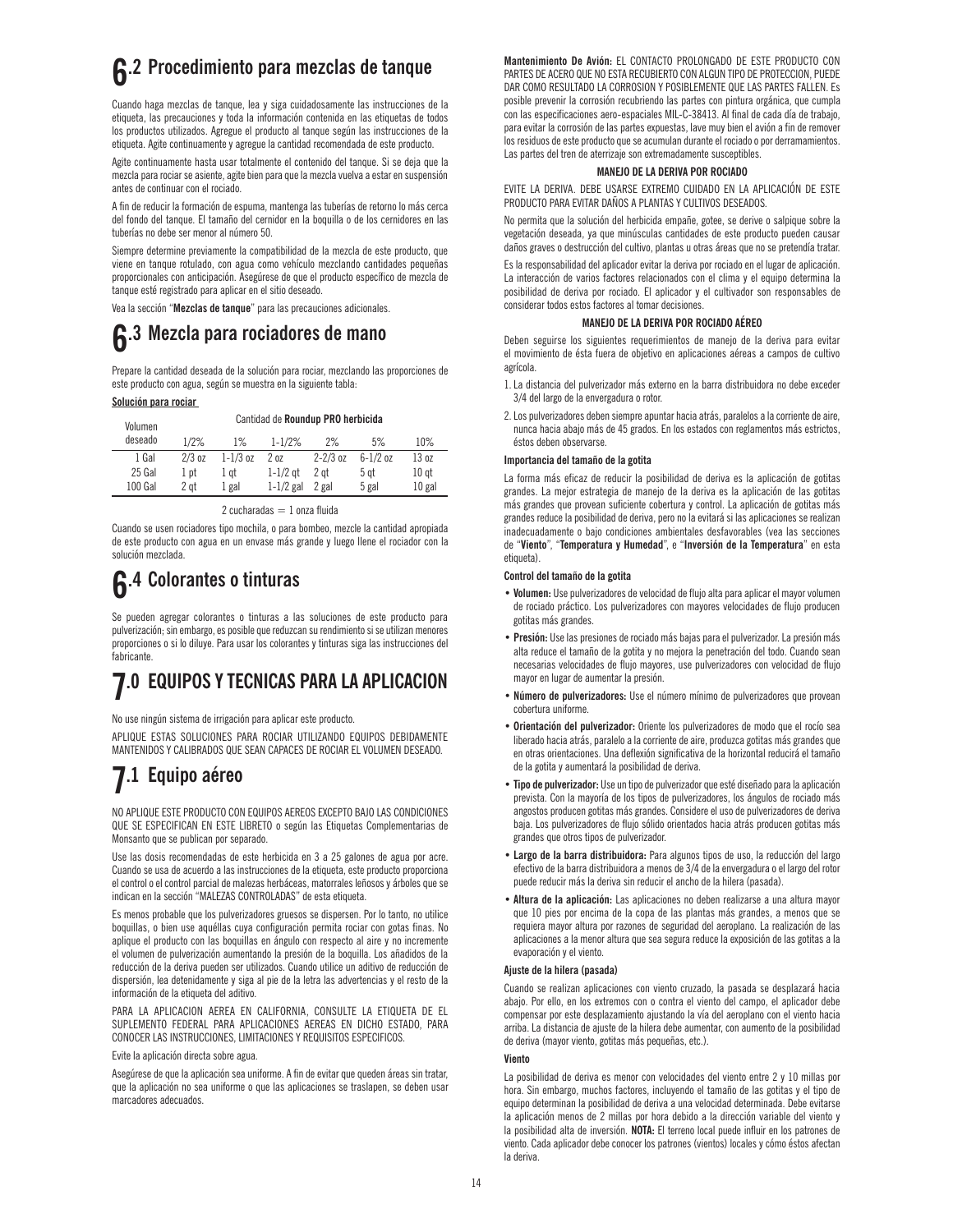#### **Temperatura y humedad**

Cuando se realizan aplicaciones con humedad relativa baja, fije el equipo para que produzca gotitas más grandes para compensar por la evaporación. La evaporación de gotitas es más grave cuando las condiciones son calurosas y secas.

#### **Inversiones de temperatura**

No deben realizarse aplicaciones durante una inversión de temperatura debido a que la posibilidad de deriva es alta. No deben realizarse aplicaciones durante una inversión de temperatura debido a que es alta la posibilidad de deriva. Las inversiones de temperatura restringen la mezcla de aire vertical, lo que causa que pequeñas gotitas suspendidas permanezcan en una nube concentrada. Esta nube puede moverse en direcciones no predecibles debido a los vientos variables leves que son comunes durante las inversiones. Las inversiones de temperatura están caracterizadas por temperaturas en aumento con altitud y son comunes en las noches con cobertura de nubes limitada y poco o ningún viento. Comienzan a formarse cuando se mete el sol y a menudo continúan en la mañana. Su presencia puede indicarse por neblina en el suelo; sin embargo, si la neblina no está presente, las inversiones también pueden identificarse por el movimiento del humo desde una fuente del suelo o por el generador de humo de un aeroplano. El humo en capas que se mueve lateralmente en una nube concentrada (bajo condiciones de poco viento) indica una inversión, mientras que el humo que se mueve hacia arriba y se disipa rápidamente indica una buena mezcla de aire vertical.

#### **Áreas sensibles**

Este producto sólo se debe aplicar cuando la posibilidad de deriva hacia zonas susceptibles (como por ejemplo, áreas residenciales, masas de agua, hábitat conocido de especies amenazadas o en peligro de extinción, cultivos que no sean el objetivo) sea mínima (es decir, cuando el viento sople lejos de las áreas susceptibles).

### **7.2 Equipo de aplicación terrestre**

Use las proporciones indicadas en la etiqueta de este producto con 3 a 40 galones de agua por acre para rociar a voleo, a menos que se indique de otra manera. A medida que la densidad de las malezas aumenta, el volumen de rocío se debe aumentar también para conseguir una cobertura completa, pero siempre dentro de los límites indicados en la etiqueta. A fin de evitar un rocío muy fino, seleccione la boquilla cuidadosamente. Para obtener mejores resultados con equipo a nivel del terreno, use boquillas tipo abanico plano. Verifique el patrón de rocío para la distribución uniforme de las gotitas.

### **7.3 Equipo de mano o mochila de espalda**

Aplique el producto al follaje de la vegetación que se desea controlar de rociado para mojar; no rocíe hasta el punto en que el producto gotee de la vegetación. La cobertura del follaje debe ser completa y uniforme. Use rociadores gruesos solamente.

### **7.4 Equipo especializado**

Este producto puede diluido con agua y aplicarse usando rociadores de recirculación, aplicadores con pantalla, rociadores con capucha, aplicadores por frotación o barras de esponja, sobre las malezas mencionadas que crecen en lugares no cultivables especificados en esta etiqueta.

Los rociadores de recirculación dirigen la solución hacia los tipos de malezas que crecen sobre vegetación deseable, mientras que la solución que no ha sido interceptada por las malezas se recoge y se regresa al tanque para volverla a usar.

EVITE EL CONTACTO DEL HERBICIDA CON LA VEGETACION ATRACTIVA. El contacto de este producto con vegetación puede dañar o destruir las plantas aún cuando no se lo desee.

Los equipos para la aplicacion utilizados por encima de la vegetación deseable deben ser calibrados de tal manera que el rociado o el punto de contacto por frotación más bajo esté por lo menos a 2 pulgadas arriba de la vegetación deseable. Gotas, niebla, espuma o salpicaduras del herbicida en contacto con la vegetación deseable pueden causar con mucha probabilidad descoloración, atrofia o destrucción.

Se obtienen mejores resultados cuando una mayor cantidad de la maleza entra en contacto con el herbicida. Las malezas que no entran en contacto con la solución herbicida no serán afectadas. Esto puede ocurrir en lugares donde las malezas están muy concentradas, cuando la infestación es grave o donde la altura de las malezas es variada, lo que no permite que todas sean tocadas por el herbicida. En estos casos puede hacerse necesario repetir el tratamiento.

#### **Aplicadores con pantalla y con capucha**

Los rociadores con pantalla o con capucha aplican la solución del herbicida directamente sobre las malezas, al mismo tiempo que protegen la vegetación deseable, para que no sea tocada por el herbicida. Use boquillas que aseguren un recubrimiento uniforme en toda el área tratada. En los rociadores con pantalla, mantenga las pantallas debidamente colocadas a fin de proteger la vegetación que no se desee destruir. SE DEBE TENER MUCHO CUIDADO PARA EVITAR EL CONTACTO DEL HERBICIDA CON LA VEGETACION DESEABLE.

#### **Aplicadores por frotación y barras de esponja**

Los aplicadores por frotación o de esponja aplican la solución del herbicida frotando las malezas con un material absorbente que contenga la solución del herbicida. El equipo debe ser diseñado, mantenido y operado de manera que la solución del herbicida no haga contacto con la vegetación deseable. Opere este equipo a velocidades inferiores a las 5 millas por hora. En áreas donde la infestación es grave, se puede mejorar la eficacia reduciendo la velocidad, así se asegura que el frotador esté siempre adecuadamente

saturado con la solución del herbicida. Se obtienen mejores resultados si se aplica dos veces en direcciones opuestas.

Evite fugas o goteos sobre la vegetación deseable. Ajuste la altura de los aplicadores a fin de asegurar un contacto adecuado con las malezas. Mantenga limpias las superficies de frotación. Tenga presente que en terrenos inclinados, el herbicida puede migrar causando goteos en la parte baja y el secado de las mechas en la parte superior del aplicador por frotación.

No use aplicadores por frotación cuando las malezas estén mojadas.

Mezcle solamente la cantidad de solución que se usará durante el período de un día, debido a que el uso de sobras de días anteriores puede dar como resultado un efecto menos eficiente. Inmediatamente después de usar este producto, lave bien el aplicador usando bastante agua.

Para aplicadores de cordón o de mecha de esponja: Puede emplearse soluciones que oscilan entre 33 y 75 por ciento de este producto en agua.

**Para aplicadores de panel y sistemas de alimentación a presión:** Se pueden usar soluciones que vayan del 33 al 100 por ciento de este producto con agua.

Cuando se aplica de acuerdo a las recomendaciones, este producto CONTROLA las siguientes malezas:

| Corn. volunteer | Sicklepod        |
|-----------------|------------------|
| Panicum. Texas  | Spanishneedles   |
| Rye, common     | Starbur, bristly |
| Shattercane     |                  |

Cuando se aplica de acuerdo a las recomendaciones, este producto SUPRIME las siguientes malezas:

> Beggarweed, Florida Ragweed, common<br>Ragweed, giant Dogbane, hemp Smutgrass<br>
> Dogfennel Sunflower Dogfennel Guineagrass Thistle, Canada Johnsongrass Thistle, musk Milkweed Vaseygrass<br>Nightshade silverleaf Velvetleaf Nightshade, silverleaf Pigweed, redroot

Ragweed, giant

### **7.5 Sistemas por inyección**

Este producto puede usarse con sistemas de rociado por inyección, ya sean aéreos o a nivel del terreno. Puede usarse como líquido concentrado o diluido antes de la inyección en el chorro de rociado. No mezcle este producto con concentraciones de otros productos sin diluir cuando use los sistemas por inyección salvo que se recomiende específicamente.

# **7.6 Equipo de aplicación por goteo controlado**

La proporción de este producto aplicado por acre usando el equipo de aplicación por goteo controlado (CDA) no debe ser menor que la cantidad indicada en esta etiqueta cuando se usa equipo convencional para aplicaciones al voleo. Cuando se usa el equipo aplicador por goteo controlado montado en un vehículo, use de 2 a 15 galones de agua por acre.

Los equipos de goteo controlado producen un rocio que es difícil de ver. Se debe tener especial cuidado para evitar que el rocio o el acarreo entre en contacto con el follaje o cualquier otra parte verde de la vegetación que no se quiere tratar, ya que en caso contrario, es probable que ésta sea dañada o destruida.

## **8.0 SITIO E INSTRUCCIONES DE USO**

A menos que se especifique lo contrario, pueden hacerse aplicaciones para controlar las malezas indicadas en la sección "MALEZAS CONTROLADAS" de esta etiqueta. Vea también la sección "**Equipo Selectivo**".

### **8.1 Toncos cortados**

El tratamiento de troncos cortados puede hacerse en cualquier área indicada en esta etiqueta. Este producto controla muchas especies de matorrales leñosos y árboles, algunos de los cuales se mencionan a continuación. Aplique este producto usando equipo adecuado para garantizar la cobertura completa del cámbium. Corte los árboles o sus brotes cerca de la superficie del suelo. Aplique una solución de este producto del 50 al 100 por ciento a la superficie recién cortada, **inmediatamente después** del corte. Demorar la aplicación puede reducir la eficacia del producto. Para obtener mejores resultados, la aplicación deberá hacerse durante los períodos de crecimiento activo y expansión completa de las hojas. Para obtener mejores resultados, la aplicación deberá hacerse durante los períodos de crecimiento activo y expansión completa de las hojas.

| Alder       | Saltcedar |
|-------------|-----------|
| Eucalyptus  | Sweetgum  |
| Madrone     | Tan oak   |
| 0ak         | Willow    |
| Reed, giant |           |

NO HAGA LAS APLICACIONES SOBRE TRONCOS CORTADOS CUANDO LAS RAICES DE LOS MATORRALES LEÑOSOS O ARBOLES DESEABLES PUEDEN ESTAR INJERTADAS A LAS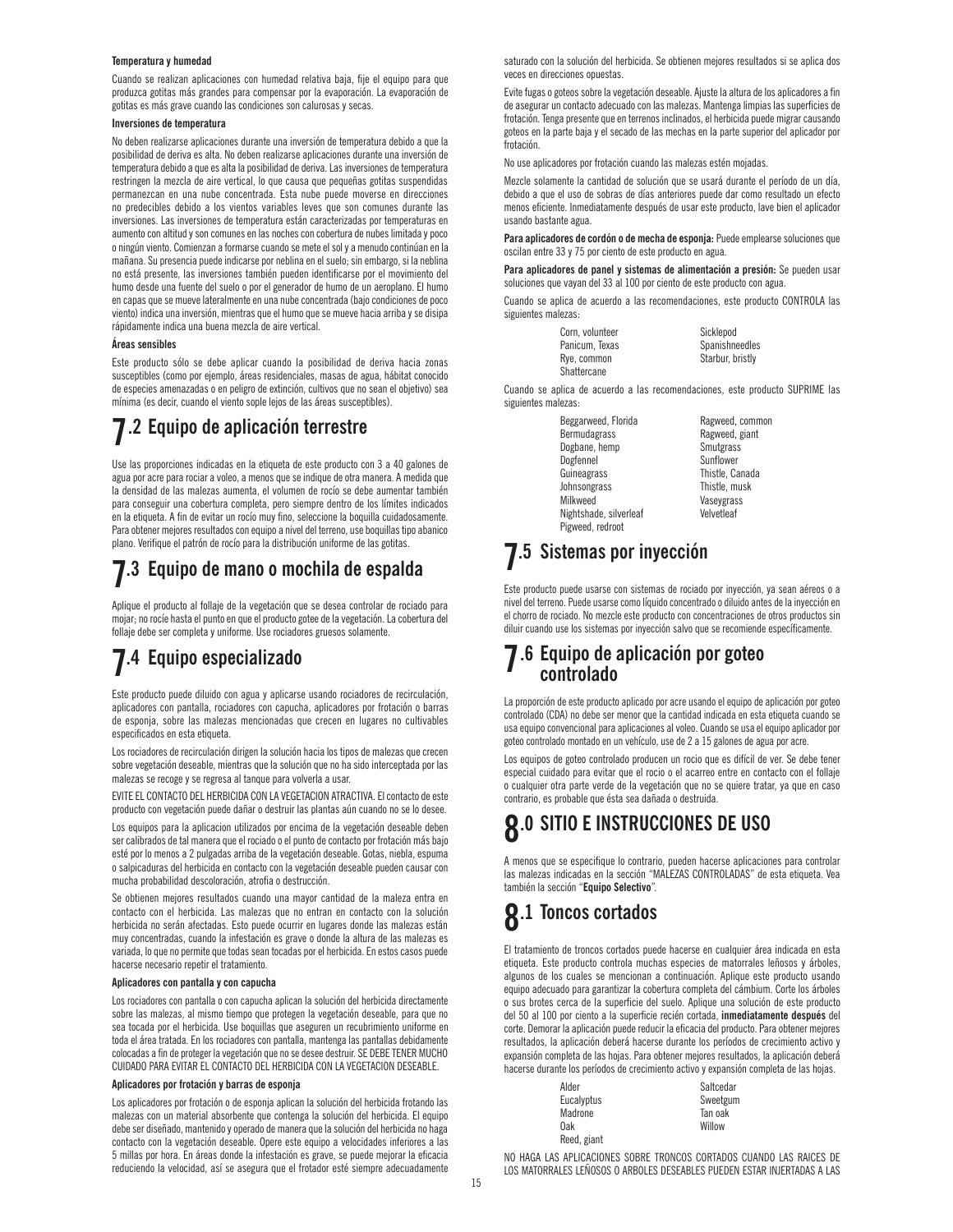RAICES DE LOS TRONCOS CORTADOS. Algunos brotes, tallos o árboles pueden compartir el mismo sistema radicular. Árboles que están contiguos, que tienen la misma edad, altura y separación pueden indicar raíces compartidas. Cuando se trata a uno o más árboles que tienen raíces en común, tanto si están injertados como si comparten el sistema radicular, es probable que se produzca un daño en los brotes/árboles no tratados.

### **8.2 Preparación del lugar para forestación**

Se recomienda este producto para controlar o controlar parcialmente malezas leñosas, árboles y malezas herbáceas en forestaciones. También se recomienda para preparar o crear claros para la vida silvestre en estos lugares y para mantener los caminos de las explotaciones forestales.

Se recomienda utilizar este producto para preparar el lugar antes de plantar cualquier especie de árbol, como árboles de Navidad, eucaliptos, cultivos de árboles híbridos y viveros dedicados a la silvicultura.

Consulte en la sección "MALEZAS CONTROLADAS" y "**Matorrales leñosos y árboles**" de esta etiqueta las proporciones de aplicación específicas e instrucciones.

Utilice proporciones más concentradas de este producto dentro de los márgenes recomendados para controlar o controlar parcialmente malezas leñosas, árboles y malezas herbáceas perennes difíciles de controlar. Para obtener resultados óptimos, aplique este producto a árboles y arbustos leñosos en crecimiento activo después de la expansión completa de las hojas y antes de que éstas adquieran color otoñal y se caigan. Incremente la concentración dentro del margen recomendado para controlar malezas herbáceas perennes en cualquier momento después de la emergencia y antes de que aparezcan inflorescencias, flores o bayas.

Utilice proporciones menos concentradas de este producto dentro del margen recomendado para controlar malezas herbáceas anuales y malezas herbáceas perennes en crecimiento activo después de que aparezcan inflorescencias, flores o bayas. Aplique al follaje de malezas herbáceas anuales en crecimiento activo en cualquier momento después de la emergencia.

Este producto carece de actividad herbicida o residual en la tierra. Si es necesario repetir las aplicaciones, no exceda los 10.6 cuartos de galón (10.03 litros) de este producto por acre por año.

A menos que se indique lo contrario, no rocíe este producto por difusión en la parte superior de coníferas para forestación o árboles de madera dura.

#### **MEZCLAS DE TANQUE**

Se pueden emplear mezclas de tanque con este producto para aumentar el espectro de la vegetación controlada. Este producto se puede mezclar en tanque con los siguientes productos, siempre y cuando el producto específico esté registrado para utilizarse en el lugar objetivo. Consulte en las etiquetas de estos productos los lugares aprobados y las proporciones de aplicación. Lea detenidamente y respete al pie de la letra las advertencias y el resto de la información en las etiquetas de todos los herbicidas que utilice. Use la mezcla conforme a las medidas precautorias más estrictas indicadas para cada producto en la mezcla.

**NOTA:** Para la preparación de sitios de forestación, asegúrese de que el producto para mezclar en tanque esté aprobado antes de plantar las especies deseadas. Respete las restricciones del intervalo de plantación.

Todas las proporciones recomendadas de este producto se pueden utilizar en una mezcla de tanque con los siguientes productos para la preparación de sitios de forestación.

| Concentrado para aplicadores Arsenal | Garlon 3A |
|--------------------------------------|-----------|
| Chopper                              | Garlon 4  |
| Escort                               | Oust      |
| Escort XP                            | Oust XP   |
|                                      |           |

## **8.3 Areas no cultivables y áreas industriales**

Utilice en lugares como aeropuertos, complejos de apartamentos, campos de árboles de Navidad, zonas comerciales, áreas de programas de conservación de reserva, bordes de acequias, zanjas secas, canales secos, hileras de cercas, canchas de golf, invernaderos, zonas industriales, áreas de paisaje, depósitos de maderas, zonas de fabricación, solares municipales, zonas naturales, complejos de oficinas, cultivos ornamentales, estacionamientos, parques, pasturas, zonas con tanques de petróleo e instalaciones de bombeo, viveros de plantas, áreas públicas, líneas de ferrocarril, praderas, zonas recreativas, zonas residenciales, derechos de paso, bordes de carreteras, escuelas, granjas de tepes o para semillas de césped, complejos deportivos, zonas de almacenamiento, subestaciones, hierba del césped, zonas de servicios públicos, zonas de depósito, y zonas en las que se realiza gestión de vida silvestre.

#### **Control general de malezas, recortado de bordes y suelo limpio de malezas**

Este producto puede utilizarse en áreas no cultivables y de cultivos no alimenticios. Puede aplicarse con cualquiera de los equipos descritos en este libreto. Puede usarse para el recortado de bordes alrededor de objetos en áreas no cultivables, para tratamiento localizado de vegetación no deseable y para eliminar las malezas no deseables que crecen en cuadros de arbustos establecidos y plantaciones ornamentales. Este producto puede usarse antes de plantar un área con plantas ornamentales, flores, césped (tepes o semillas), o antes de colocar asfalto o de comenzar un proyecto de construcción.

Pueden hacerse aplicaciones repetidas de este producto, a medida que emergen las malezas, para mantener el suelo limpio de malezas.

MEZCLAS DE TANQUE: Este producto se puede mezclar en tanque con los siguientes productos, siempre y cuando el producto específico esté registrado para utilizarse en el lugar objetivo. Consulte en las etiquetas de estos productos los lugares aprobados y las proporciones de aplicación. Lea detenidamente y respete al pie de la letra las advertencias y el resto de la información en las etiquetas de todos los herbicidas que utilice. Use la mezcla conforme a las medidas precautorias más estrictas indicadas para cada producto en la mezcla.

El usuario tiene la responsabilidad de asegurarse de que en la etiqueta del producto de la mezcla se permiten las aplicaciones específicas cuando se mezcla en un tanque un ingrediente activo genérico detallado abajo.

| Arsenal                | Landmark II MP        |
|------------------------|-----------------------|
| atrazine               | Oust                  |
| Barricade 65WG         | Oust XP               |
| Certainty <sup>®</sup> | Outrider <sup>®</sup> |
| Crossbow L             | pendimethalin         |
| dicamba*               | Plateau               |
| diuron                 | Poast                 |
| Endurance              | Ronstar 50WP          |
| Escort                 | simazine              |
| Escort XP              | Surflan AS            |
| Gallery 75DF           | Surflan WDG           |
| Garlon 3A              | Telar DF              |
| Garlon 4               | Transline             |
| Goal 2XL               | Velpar DF             |
| Krovar I DF            | Velpar L              |
| Landmark II            | 2.4-D                 |

\*Este producto más las mezclas en tanque de dicamba, no se pueden aplicar por pulverización aérea en California.

Cuando se aplica como mezcla de tanque para mantener el suelo limpio de malezas, este producto proporciona control sobre las malezas anuales emergidas y control o control parcial sobre las malezas perennes emergidas, matorrales leñosos y árboles.

Para controlar o controlar parcialmente las malezas perennes siguientes, aplique 1 a 2 cuartos de galón de este producto más 2 a 4 onzas de Oust o Oust XP por acre.

| <b>Bahiagrass</b>  | Dock, curly  | Poorioe       |
|--------------------|--------------|---------------|
| Bermudagrass       | Dogfennel    | Quackgrass    |
| Broomsedge         | Fescue, tall | Vaseygrass    |
| <b>Dallisgrass</b> | Johnsongrass | Vervain, blue |

#### **Segeo químico - Plantas perennes**

Este producto suprime las hierbas perennes mencionadas en esta sección para servir como substituto del segeo. Use 8 onzas fluidas de este producto por acre cuando trate tall fescue, fine fescue, orchardgrass, quackgrass o reed canarygrass. Use 6 onzas fluidas de este producto por acre cuando trate Kentucky bluegrass. Aplique el tratamiento en 10 a 40 galones de solución para rociar por acre.

Uselo solamente en áreas en las que puede tolerarse un daño o decoloración temporal de las hierbas perennes.

#### **Segeo químico - Plantas anuales**

Para suprimir el crecimiento de algunas hierbas anuales, tales como el ballico, la cebada silvestre y la avena loca anuales que crecen en céspedes agrestes al borde de las carreteras u otras áreas industriales, aplique de 4 a 5 onzas fluidas de este producto en 10 a 40 galones de solución de rocío por acre. Las aplicaciones se deben realizar cuando las hierbas anuales crezcan activamente y antes de que las semillas se encuentren en la etapa de "boot" del desarrollo. Los tratamientos pueden perjudicar a las hierbas deseadas.

#### **Especie de** *Bromus* **y Medusahead en pasturas y praderas**

**Especie** *Bromus:* Este producto puede ser utilizado para tratar downy brome *(Bromus tectorum)*, Japanese brome *(Bromus japonicus)*, soft chess *(Bromus mollis)* y cheatgrass *(Bromus secalinus)* que se encuentran en lugares industriales, pasturas y praderas. Aplique por difusión, 8 a 16 onzas fluidas de este producto por acre.

Para obtener mejores resultados, el tratamiento debe coincidir con la emergencia temprana del epicótilo de las plantas más maduras. Demorar la aplicación hasta esta etapa del desarrollo maximizará la emergencia de otros brotes de malezas de pastos. Las aplicaciones se deben hacer todos los años sobre el mismo lugar hasta que se agoten los bancos de semilla y se puedan restablecer en el lugar los pastos perennes deseados.

**Medusahead** *(Taeniatherum caput-medusa)***:** Para tratar plantas de medusahead, aplique 16 onzas líquidas fluidas de este producto por acre tan pronto como las plantas estén creciendo activamente y antes de la etapa de las 4 hojas. Las aplicaciones se pueden realizar en otoño o primavera.

Las aplicaciones en las plantas bromus y medusahead se pueden efectuar con equipos terrestres o aéreos. Las aplicaciones aéreas para estos usos se pueden efectuar con equipos de ala fija o helicóptero. En aplicaciones aéreas, aplique este producto en 2 a 10 galones por acre de agua. En aplicaciones con equipo terrestre, aplique en 10 a 20 galones por acre de agua. Cuando se aplica de acuerdo con las instrucciones en esta etiqueta no existen restricciones para utilizar como pastura.

#### **Césped durmiente**

Este producto puede usarse para controlar o suprimir muchas malezas anuales de invierno y tall fescue para el alivio eficaz de céspedes de bermudagrass y bahiagrass durmientes. Trate solamente cuando el césped esté durmiente y antes de reverdecer en la primavera.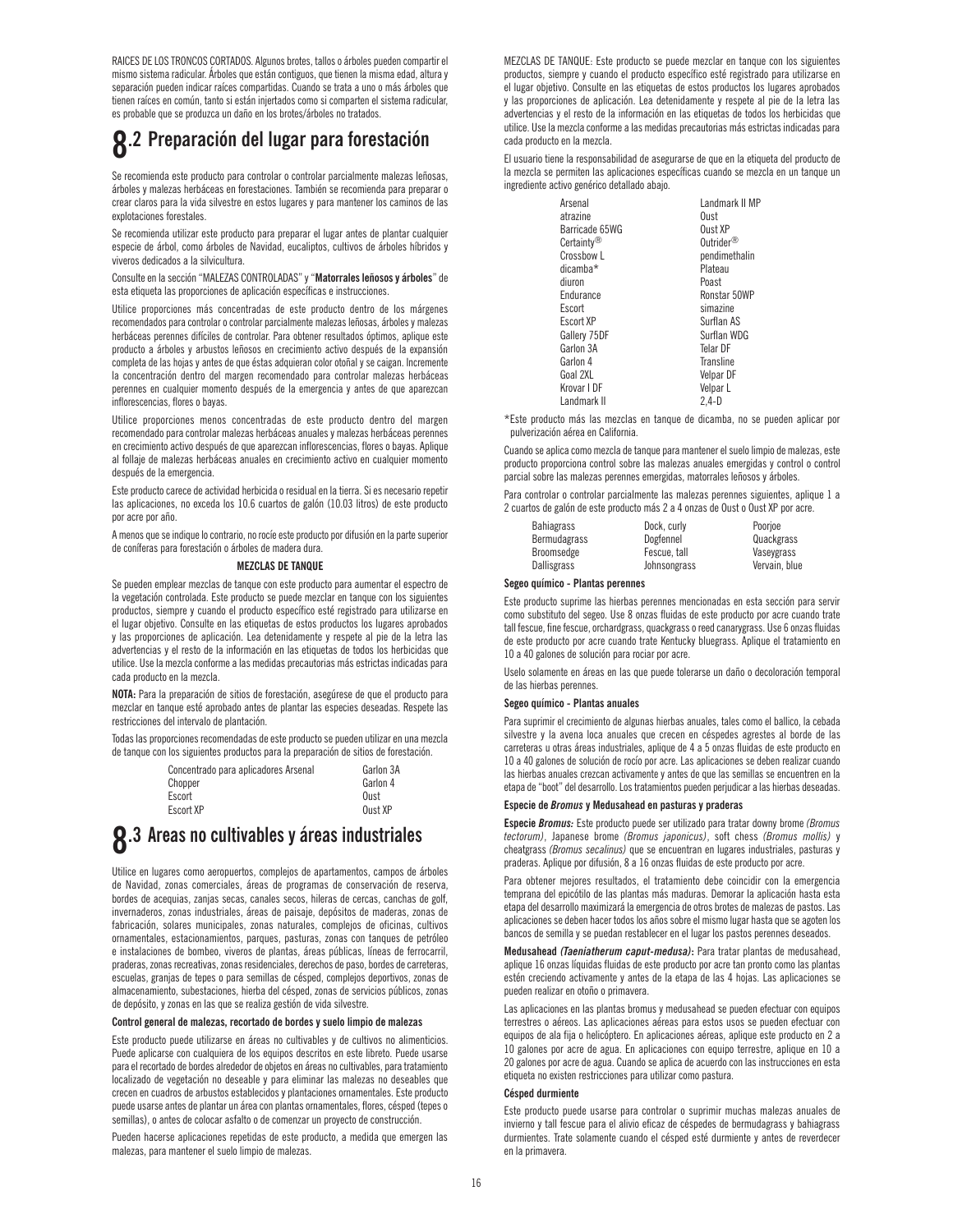Aplique entre 8 y 64 onzas fluidas de este producto por acre. Aplique las proporciones indicadas en la etiqueta en 10 a 40 galones de agua por acre. Utilícelo sólo en áreas donde bermudagrass o bahiagrass sean coberturas de terreno convenientes y donde pueda tolerarse algún daño temporal o descoloración.

Los tratamientos en exceso de 16 onzas fluidas por acre pueden dañar o retrasar el reverdecer en las áreas donde se hace mucho mantenimiento, como campos de golf y jardines. NO APLIQUE mezclas de tanque de este producto más Oust u Oust XP en zonas de pastizales con mucho mantenimiento. Para otras aplicaciones, consulte la sección "**Bordes de carreteras**" de esta etiqueta, donde se indican las proporciones para tratamientos de bermudagrass y bahiagrass inactivos.

#### **Bermudagrass en crecimiento activo**

Este producto puede ser usado para controlar total o parcialmente muchas malezas anuales y perennes para el mantenimiento eficaz de bermudagrass que esté creciendo activamente. NO APLIQUE más de 16 onzas líquidas por acre de este producto a en zonas de pastizales con mucho mantenimiento. NO APLIQUE mezclas de tanque de este producto más Oust u Oust XP en zonas de pastizales con mucho mantenimiento. Para otras aplicaciones, consulte la sección "**Bordes de carreteras**" de esta etiqueta, donde se indican las proporciones para tratamientos de bermudagrass en crecimiento activo. Emplee sólo en los lugares donde se puede tolerar cierto daño o decoloración temporal.

#### **Césped Renovación, Producción de semillas o tepes**

Este producto controla la mayor parte de la vegetación existente antes de renovar zonas con semilla de pasto para praderas o de establecer pasto para césped cultivado para tepes. Para lograr máximo control de la vegetación existente, demore la siembra para determinar si se produce algún crecimiento de partes de plantas subterráneas que no fueron alcanzadas por el tratamiento. Cuando se necesita reiterar el tratamiento, debe permitirse el crecimiento suficiente de las plantas antes de la aplicación. Para pastos de estación cálida, como bermudagrass, las aplicaciones en verano u otoño brindan el mejor control. En los casos en que la vegetación existente crece por debajo de pastizales segados controlados, aplique este producto después de omitir una siega regular a fin de dar tiempo a que crezca lo suficiente para interceptar adecuadamente el rociado.

Pueden plantarse los céspedes deseados siguiendo los procedimientos anteriormente mencionados.

Puede utilizarse equipo de mano para el tratamiento en puntos especificos de vegetación no deseada que crezca en el césped existente. Se pueden utilizar equipos de difusión para controlar restos de tepes o de otra vegetación no deseada después de cosechar los tepes.

PRECAUCIONES, RESTRICCIONES: No perturbe la tierra o las partes subterráneas de las plantas antes de realizar el tratamiento. La labranza o las técnicas de renovación como segado vertical, ahuecamiento o rebanado deberían retrasarse por 7 días después de la aplicación para que se produzca el correcto traslado del producto a las partes subterráneas de la planta.

Si las proporciones de aplicación equivalen a 3 cuartos de galón por acre o menos, no se requiere período de espera entre el tratamiento y la utilización como alimento o pastura para el ganado. Si la proporción es mayor a 3 cuartos de galón por acre, retire el ganado doméstico antes de efectuar la aplicación y espere 8 semanas después de haber aplicado para utilizar como pastura o para cosechar.

## **8.4 Manejo de hábitats**

#### **Restauración y mantenimiento de hábitats**

Este producto puede ser usado para controlar la vegetación exótica y otras plantas indeseables en áreas de manejo de hábitats y en áreas naturales, incluyendo hábitats nativos y refugios para la fauna silvestre. Pueden hacerse aplicaciones para permitir la recuperación de las especies de plantas nativas, antes de plantar dichas especies nativas deseables, y para otros requisitos similares de control de la vegetación de amplia efectividad. A fin de eliminar selectivamente ciertas plantas indeseables, se pueden hacer aplicaciones en puntos específicos para controlar y mejorar el hábitat.

#### **Sitios donde se siembran alimentos para la fauna silvestre**

Este producto puede ser usado para preparar el terreno donde se desea sembrar alimentos para la fauna silvestre. Cualquier especie de alimento para la fauna silvestre puede ser sembrada después de aplicar este producto, o también se puede permitir que las especies nativas vuelvan a poblar el área. Si hace falta labrar para preparar el terreno antes de sembrar las semillas, espere 7 días después de aplicar este producto antes de arar a fin de permitir la absorción adecuada en las partes de la planta que estén bajo tierra.

# **8.5** Inyección y chorro (matorrales leñosos y árboles)

Los matorrales leñosos y árboles pueden ser controlados aplicando este producto por inyección o chorro. Aplique este producto usando equipo adecuado, que debe ser capaz de penetrar en el tejido viviente. Aplique el equivalente a 1/25 onza fluida (1 ml) de este producto por cada 2 ó 3 pulgadas de diámetro del tronco a la altura del pecho (DBH en inglés). La mejor forma de hacerlo es aplicando una solución del 50 al 100 por ciento, este producto, con un chorro continuo alrededor del árbol o en cortes espaciados uniformemente alrededor del árbol y por debajo del nivel de las ramas. A medida que el diámetro del árbol aumenta, se obtienen mejores resultados con el chorro continuo alrededor del árbol o en cortes espaciados muy cerca entre sí alrededor del árbol. Evite las aplicaciones que permiten el desagüe de material cuando se chorrea alrededor del árbol o sobre los cortes en árboles que tienen la facilidad de exudar savia de los cortes. En especie tal como esto,

haga el volante o los cortes a un ángulo oblicuo para producir un efecto de ahuecamiento y para utilizar una concentración del 100 por ciento de este producto. Para obtener mejores resultados, la aplicación debe tener lugar durante períodos de crecimiento activo y expansión completa de las hojas. Este tratamiento controlará muchas especies, algunas de las cuales incluyen:

> Oak Hickory Sweetgum **Sycamore**

Control Control parcial Dogwood Black gum Maple, red

### **8.6 Inyección en tallos huecos**

Este producto puede aplicarse con dispositivos de inyección manuales para administrar las cantidades recomendables de este producto a las plantas con tallo hueco identificadas que crecen en cualquiera de los lugares no cultivados especificados en esta etiqueta. Para controlar las siguientes plantas con tallo hueco, siga las instrucciones de uso indicadas abajo:

#### **Castorbean - Semilla de ricino** *(Ricinus communis)*

Inyecte 5 mL por planta de este producto en la parte inferior del tallo principal.

#### **Hemlock, Poison - Cicuta** *(Conium maculatum)*

Inyecte una caña de una hoja por planta a 25-30 cm (10-12 pulgadas) por encima de la corona de la raíz con 6 mL de una solución al 5% v/v de este producto.

#### **Hogweed, Giant - Hogweed gigante** *(Heracleum mantegazzianum)*

Inyecte una caña de una hoja por planta a 30 cm (12 pulgadas) por encima de la corona de la raíz con 6 mL de una solución al 5% v/v de este producto.

#### **Horsetail, Field - Equiseto o cola de caballo** *(Equisetum arvense)*

Inyecte un segmento por encima de la corona de la raíz con 0.6 mL de este producto por tallo. Utilice una jeringa pequeña, con capacidad para medir esta cantidad.

#### **Knotweed, Bohemian - Polígono bohemio** *(Polygonum bohemicum)*

Inyecte 6 mL de este producto por tallo, entre el segundo y el tercer nodo.

**Knotweed, Giant - Polígono gigante** *(Polygonum sachalinense)*

Inyecte 6 mL por tallo de este producto entre el segundo y el tercer entrenudo.

#### **Knotweed, Japanese - Polígono japonés** *(Polygonum cuspidatum)*

Inyecte 6 ml de este producto por tallo, entre el segundo y el tercer nodo.

#### **Reed, Giant - Caña brava** *(Arundo donax)*

Inyecte 8 mL por tallo de este producto entre el segundo y el tercer entrenudo.

#### **Thistle, Canada - Cardo de Canadá** *(Cirsium arvense)*

Use una tijera de podar para cortar un manojo de 8 a 9 de las plantas más altas en la etapa de brotación. Utilice una aguja de cavidad que se introduce en el centro del tallo y luego se extrae lentamente a medida que inyecta 0.6 mL de este producto en cada tallo.

**NOTA:** Según la dosis de uso anual máxima de glifosato para estos sitios no cultivados, el total combinado de todos los tratamientos no debe exceder 10.6 cuartos de galón de este producto por acre. A 6 mL por tallo, con 10.6 cuartos se pueden tratar aproximadamente 1700 tallos.

# **8.7 Plantas ornamentales, viveros y árboles de Navidad**

#### **Post-dirigido, recortado de bordes**

Este producto puede ser usado como un rocío post-dirigido alrededor de especies ornamentales leñosas establecidas, como arborvitae, azalea, boxwood, crabapple, eucalyptus, euonymus, fir, douglas fir, jojoba, hollies, lilac, magnolia, maple, oak, poplar, privet, pine, spruce y yew. Este producto también puede ser usado para recortado de bordes alrededor de árboles, edificios, aceras y carreteras, plantas en macetas y otros objetos de viveros.

Las plantas deseables pueden ser protegidas de la solución usando pantallas o cubriéndolas con cartón o con algún otro material impermeable. ESTE PRODUCTO NO SE RECOMIENDA PARA ROCIARSE DESDE ARRIBA POR DISEMINACIÓN SOBRE PLANTAS ORNAMENTALES Y ARBOLES DE NAVIDAD. Se debe tener mucho cuidado para que el rocío, acarreo o vapor de este producto no hagan contacto con el follaje o la corteza verde de las especies ornamentales establecidas.

#### **Preparación del terreno**

Este producto puede ser usado antes de plantar cualquier tipo de planta ornamental, de vivero o árboles de Navidad.

#### **Aplicadores por frotación**

Este producto se puede usar mediante aplicadores de mecha de esponja u otro tipo de aplicadores por frotación adecuados, para controlar total o parcialmente la vegetación indeseable alrededor de eucaliptos o álamos. Consulte la sección "**Equipo Especializado**" de este rótulo para obtener mayor información sobre el uso adecuado de los aplicadores por frotación.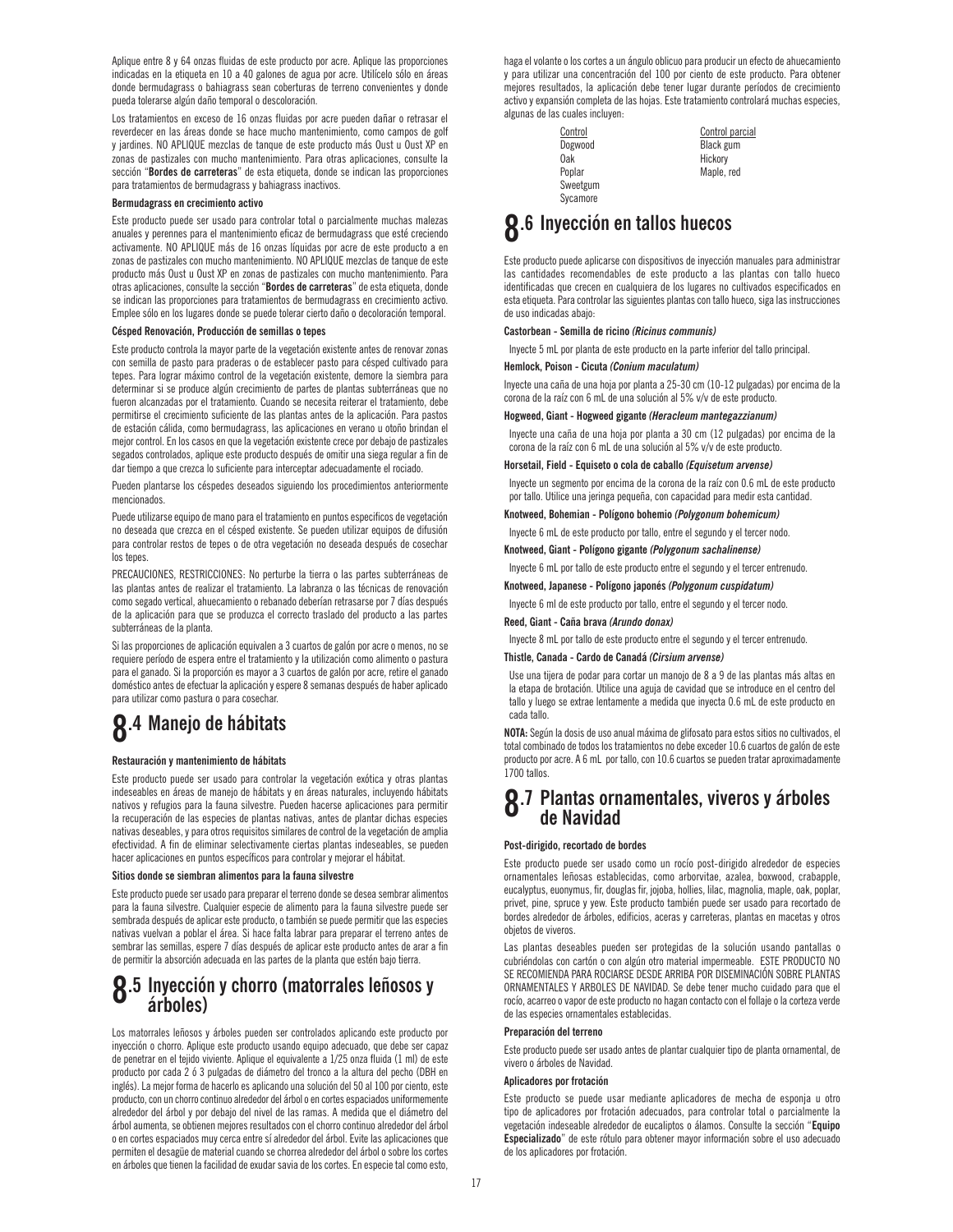#### **Invernaderos/cobertizos**

Este producto puede ser usado para controlar las malezas que estén creciendo en o alrededor de los invernaderos y cobertizos. No debe haber vegetación que no se quiera destruir y los equipos de ventilación deben estar apagados.

### **8.8 Parques, áreas recreativas y residenciales**

Este producto puede usarse en parques, áreas recreativas y residenciales. Puede aplicarse con cualquiera de los equipos descritos en esta etiqueta. Puede usarse para el recortado de bordes alrededor de árboles, vallas, caminos, alrededor de edificios, aceras y otros objetos en estas áreas. Puede usarse para tratamiento localizado de vegetación no deseable y para eliminar las malezas no deseables que crecen en cuadros de arbustos establecidos y plantaciones ornamentales. Este producto puede usarse antes de plantar un área con plantas ornamentales, flores, césped (tepes o semillas), o antes de colocar asfalto o de comenzar un proyecto de construcción.

Todas las instrucciones de la sección "**Areas No Cultivables y Areas Industriales**" son válidas para los parques y áreas recreativas.

### **8.9 Vías de ferrocarril**

Las instrucciones en la sección "**Areas No Cultivables y Areas Industriales**" aplican a los ferrocarriles.

#### **Suelo vacío, balastos y bordes, cruces y tratamiento localizado**

Este producto puede ser usado para mantener el suelo limpio de malezas en balastos y bordes de las vías de ferrocarril. Pueden hacerse aplicaciones repetidas de este producto, a medida que emergen las malezas, para mantener el suelo limpio de malezas. Este producto puede usarse para controlar las malezas altas y mejorar la línea visual en los cruces de ferrocarril y reducir la necesidad de segar a lo largo de las servidumbres de vía. Para aplicaciones en los cruces, pueden usarse hasta 80 galones de solución para rociar por acre.

MEZCLAS DE TANQUE: Este producto se puede mezclar en tanque con los siguientes productos balasto, arcenes, tratamiento local, terrenos desprovistos de vegetación y cruces siempre y cuando el producto específico esté registrado para utilizarse en tales sitios. Consulte en las etiquetas de estos productos los lugares aprobados no cultivados y las proporciones de aplicación. Lea detenidamente y respete al pie de la letra las advertencias y el resto de la información en las etiquetas de todos los herbicidas que utilice. Use la mezcla conforme a las medidas precautorias más estrictas indicadas para cada producto en la mezcla.

El usuario tiene la responsabilidad de asegurarse de que en la etiqueta del producto de la mezcla se permiten las aplicaciones específicas cuando se mezcla en un tanque un solo ingrediente activo genérico detallado abajo.

| Arsenal   | Hyvar X     | simazine   |
|-----------|-------------|------------|
| atrazine  | Hyvar XL    | Spike 80DF |
| dicamba*  | Krovar I DF | Telar DF   |
| Escort    | Oust        | Transline  |
| Escort XP | Oust XP     | Velpar DF  |
| Garlon3A  | Outrider    | Velpar L   |
| Garlon 4  | Sahara DG   | $2.4-D$    |

\*Este producto más las mezclas en tanque de dicamba, no se pueden aplicar por pulverización aérea en California.

#### **Control de matorrales**

Este producto puede ser usado para controlar matorrales leñosos y árboles en las servidumbres de las vías del ferrocarril. Aplique de 4 a 10 cuartos de galón de este producto por acre para aplicaciones diseminadas, usando boquillas tipo aguilón o sin aguilón. Pueden usarse hasta 80 galones de solución para rociar por acre. Aplique una solución de 0.75 a 2% de este producto cuando haga aplicaciones de rociado para mojar a gran escala. Aplique una solución de 5% a 10% de este producto cuando haga aplicaciones de rociado dirigido a pequeña escala para tratamientos localizados. Este producto puede ser mezclado con los siguientes productos para un mejor control de los matorrales leñosos y árboles:

| Arsenal   | Krenite    | Vanguish         |
|-----------|------------|------------------|
| Escort    | Telar DF   | <b>Velpar DF</b> |
| Escort XP | Tordon K   | Velpar L         |
| Garlon 3A | Tordon 22K |                  |
| Garlon 4  | Transline  |                  |

#### **Mantenimiento del Bermudagrass**

Este producto puede ser usado para controlar o controlar parcialmente muchas malezas anuales y perennes para el mantenimiento eficaz de bermudagrass que esté creciendo activamente. Aplique de 1 a 3 pintas de este producto en un máximo de 80 galones de solución para rociar por acre. Para tratar malezas anuales que tengan menos de 6 pulgadas de altura (o el largo de los tallos), use las proporciones más bajas. Use la proporción más alta a medida que las malezas aumenten de tamaño o cuando estén cerca de la floración o de la formación de semillas. Estas proporciones también controlan parcialmente las siguientes especies perennes:

| Bahiagrass       | Johnsongrass   |
|------------------|----------------|
| Bluestem, silver | Trumpetcreeper |
| Fescue, tall     | Vaseygrass     |

Este producto puede ser mezclado con Oust o Oust XP. Si se mezcla en tanques, no use más de 1 a 3 pintas de este producto con 1 a 2 onzas de Oust o Oust XP por acre. Para tratar malezas anuales indicadas en esta etiqueta y en el libreto de Oust o Oust XP, que tengan menos de 6 pulgadas de altura (o el largo de los tallos), use las proporciones más bajas de cada producto. Use la proporción más alta a medida que las malezas aumenten de tamaño o cuando estén cerca de la floración o de la formación de semillas. Estas proporciones también controlan parcialmente las siguientes especies perennes:

| <b>Bahiagrass</b> | Fescue, tall   |
|-------------------|----------------|
| Blackberry        | Johnsongrass   |
| Bluestem, silver  | Poorjoe        |
| Broomsedge        | Raspberry      |
| Dallisgrass       | Trumpetcreeper |
| Dewberry          | Vaseygrass     |
| Dock, curly       | Vervain, blue  |
| Dogfennel         |                |
|                   |                |

Uselo solamente en bermudagrass que esté bien establecido. Como resultado del tratamiento, el bermudagrass puede sufrir deterioro, pero volverá a crecer si se riega. No se recomienda repetir el tratamiento en la misma estación, ya que esto puede ocasionar daños graves al bermudagrass.

### **8.10 Bordes de la carreteras**

Todas las instrucciones de la sección "**Areas No Cultivables y Areas Industriales**" son válidas para las carreteras.

#### **Tratamiento de bordes**

Este producto puede ser usado en los bordes de las carreteras. Puede aplicarse con rociadores de aguilón, rociadores de aguilón con pantalla, boquillas descentradas de gran volumen, equipo de mano y equipos similares.

#### **Barandas y otros obstáculos para la siega**

Este producto puede ser usado para controlar las malezas que crecen debajo de las barandas y alrededor de los postes de la señalización y otros objetos en los bordes de las carreteras.

#### **Tratamiento localizado**

Este producto puede ser usado como tratamiento localizado para controlar la vegetación indeseable que crece a lo largo de los bordes de las carreteras.

MEZCLAS DE TANQUE: Este producto puede mezclarse en tanque con los productos siguientes para tratamientos de bordes, barandas, localizados y de suelo vacío a condición de que el producto específico se coloca para el uso en tal sitios. Consulte en las etiquetas de estos productos los lugares aprobados no cultivados y las proporciones de aplicación. Lea detenidamente y respete al pie de la letra las advertencias y el resto de la información en las etiquetas de todos los herbicidas que utiliza. Emplee de acuerdo con las instrucciones más estrictas de la etiqueta de cada producto en la mezcla.

El usuario tiene la responsabilidad de asegurarse de que en la etiqueta del producto de la mezcla se permiten las aplicaciones específicas cuando se mezcla en un tanque un ingrediente activo genérico detallado abajo.

| atrazine         | Landmark MP    | Poast          |
|------------------|----------------|----------------|
| Crossbow L       | Landmark II MP | Ronstar 50 WSP |
| dicamba*         | Landmark XP    | Sahara DF      |
| diuron           | Oust           | Surflan AS     |
| Endurance        | Oust XP        | Surflan WDG    |
| Escort           | Outrider       | Telar DF       |
| <b>Escort XP</b> | pendimethalin  | Velpar DF      |
| Gallery 75DF     | Plateau        | Velpar L       |
| Krovar I DF      | Plateau DG     | $2.4-D$        |

\*Este producto más las mezclas en tanque de dicamba, no se pueden aplicar por pulverización aérea en California.

Vea el sección "**Areas No Cultivables y Areas Industriales**" de esta etiqueta para las instrucciones generales para mezclarse del tanque.

#### **Mantenimiento del Bermudagrass y Bahiagrass**

#### **Aplicaciones cuando estén latentes (durmientes)**

Este producto puede usarse para controlar o controlar parcialmente muchas malezas anuales de invierno y tall fescue para el alivio eficaz de bermudagrass y bahiagrass latentes. Trate solamente cuando el césped esté latente y antes de su reverdecer primaveral. Este producto puede mezclarse con Oust o Oust XP en tanque para el control residual. Las mezclas de tanque de este producto con Oust o Oust XP pueden retrasar el reverdecer.

Para obtener mejores resultados con malezas anuales de invierno, haga el tratamiento cuando las plantas estén en una etapa temprana de su crecimiento (menos de 6 pulgadas de altura) después de que la mayoría haya germinado. Para obtener mejores resultados con tall fescue, haga el tratamiento cuando el fescue esté en o después de su etapa de 4 a 6 hojas.

Aplique entre 8 y 64 onzas fluidas de este producto en una mezcla de tanque con 0.75 a 1.33 onzas del herbicida Outrider por acre. Lea y siga todas las instrucciones de la etiqueta del herbicida Outrider.

Aplique de 8 a 64 onzas fluidas de este producto por acre, solo o en mezcla de tanque con 0.25 a 1 onza de Oust o Oust XP por acre. Aplique las proporciones indicadas en la etiqueta en 10 a 40 galones de agua por acre. Uselo solamente en áreas donde el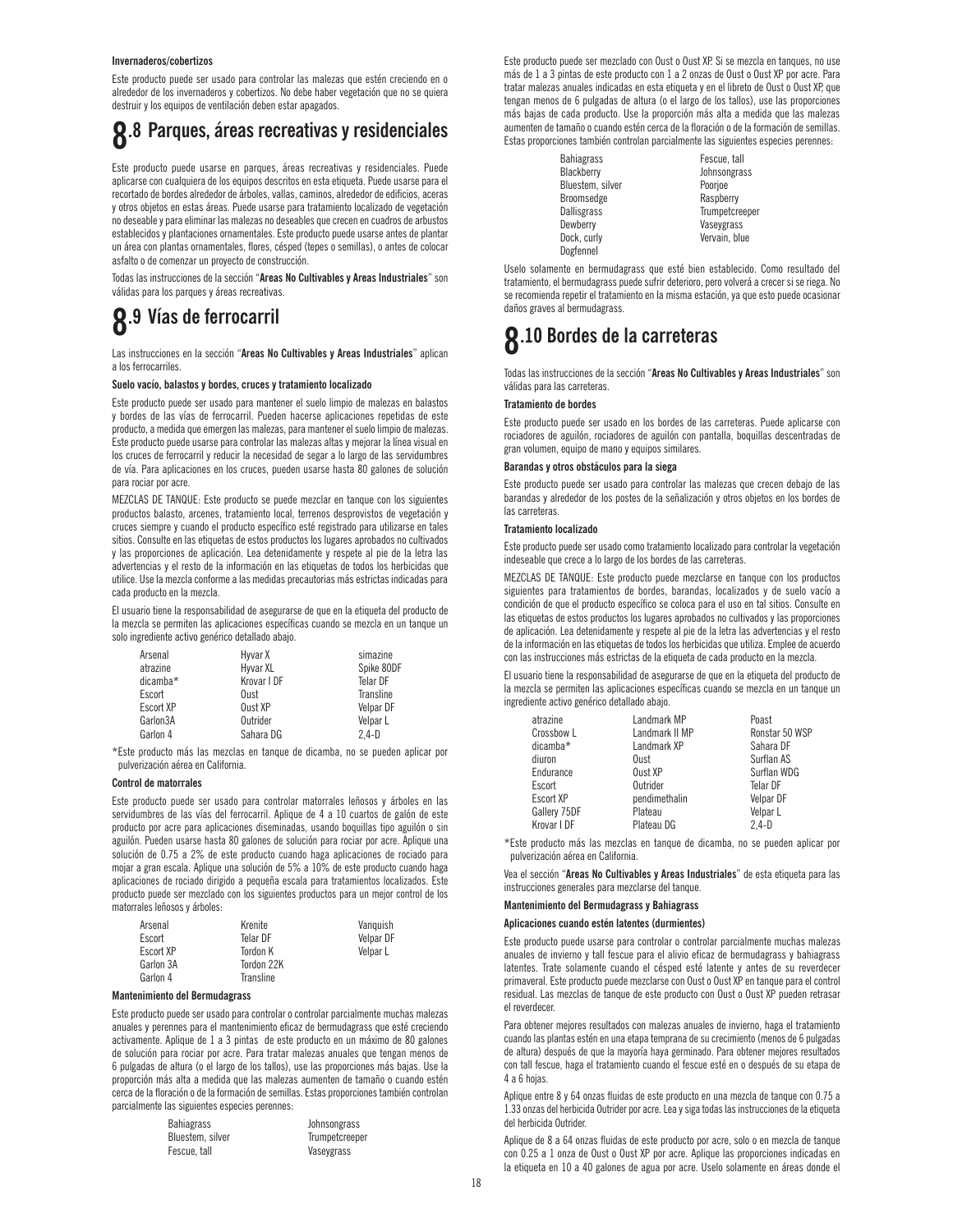bermudagrass o bahiagrass son deseables y en las que puede tolerarse un poco de daño o decoloración. Para evitar que el reverdecer se retarde y para minimizar el daño, no agregue más de 1 onza de Oust o Oust XP por acre sobre bermudagrass y no más de 0.5 onzas de Oust o Oust XP por acre sobre bahiagrass, y evite el tratamiento cuando estas hierbas se encuentren en estado semi-latente.

#### **Bermudagrass que esté creciendo activamente**

Este producto puede ser usado para controlar total o parcialmente muchas malezas anuales y perennes para el mantenimiento eficaz de bermudagrass que esté creciendo activamente. Aplique de 1 a 3 pintas de este producto en 10 a 40 galones de solución para rociar por acre. Para tratar malezas anuales que tengan menos de 6 pulgadas de altura (o el largo de los tallos), use las proporciones más bajas. Use la proporción más alta a medida que las malezas aumenten de tamaño o cuando estén cerca de la floración o de la formación de semillas. Estas proporciones también controlan parcialmente las siguientes especies perennes:

| <b>Bahiagrass</b> | Johnsongrass   |  |
|-------------------|----------------|--|
| Bluestem, silver  | Trumpetcreeper |  |
| Fescue, tall      | Vaseygrass     |  |

Este producto puede ser mezclado en tanque con Oust o Oust XP. Si se mezcla en tanques, no use más de 1 a 2 pintas de este producto con 1 a 2 onzas de Oust o Oust XP por acre. Para tratar malezas anuales indicadas en esta etiqueta y en el libreto de Oust o Oust XP, que tengan menos de 6 pulgadas de altura (o el largo de los tallos), use las proporciones más bajas de cada producto. Use la proporción más alta a medida que las malezas aumenten de tamaño o cuando estén cerca de la floración o de la formación de semillas. Estas proporciones también controlan parcialmente las siguientes especies perennes:

| <b>Bahiagrass</b> | Fescue, tall   |
|-------------------|----------------|
| Bluestem, silver  | Johnsongrass   |
| Broomsedge        | Poorioe        |
| Dallisgrass       | Trumpetcreeper |
| Dock. curly       | Vaseygrass     |
| Dogfennel         | Vervain, blue  |

Uselo solamente en bermudagrass que esté bien establecido. Como resultado del tratamiento, el bermudagrass puede sufrir deterioro, pero volverá a crecer si se riega. No se recomienda repetir el tratamiento con la mezcla de tanque en la misma estación, ya que esto puede ocasionar daños graves al bermudagrass.

#### **Bahiagrass que esté creciendo activamente**

Para suprimir el crecimiento vegetativo y la inhibición de la formación de semillas de bahiagrass durante aproximadamente 45 días, aplique 6 onzas fluidas de este producto en 10 a 40 galones de agua por acre. Aplique de 1 a 2 semanas después de reverdecer completo o después de cortar a una altura uniforme de 3 a 4 pulgadas. Esta aplicación debe ser hecha antes de la emergencia de las semillas.

Para la supresión durante un máximo de 120 días, aplique 4 onzas fluidas de este producto por acre, y a continuación una aplicación de 2 a 4 onzas fluidas por acre unos 45 días más tarde. No haga más de 2 aplicaciones al año.

Este producto se puede usar para el control o el control parcial de Johnsongrass y otras malezas que se indican en la etiqueta del herbicida Outrider en bahiagrass que esté creciendo activamente. Aplique de 6.25 onzas fluidas de este producto con 0.75 a 2.0 onzas del herbicida Outrider por acre. Utilice sólo en bahiagrass bien establecido.

Puede usarse una mezcla de tanque de este producto con Oust o Oust XP. Aplique 6 onzas fluidas de este producto con 0.5 a 1.0 onzas de Oust o Oust XP por acre, 1 a 2 semanas después de la primera siega de la primavera. Haga solamente 1 aplicación al año.

### **8.11 Sitios de servicios públicos**

En cuanto a servicios públicos, se recomienda utilizar este producto junto a derechos de paso para alimentación eléctrica, conductos y teléfonos y en otros lugares asociados con estos derechos de paso, como subestaciones, bordes de carreteras, líneas de ferrocarril o derechos de paso similares para servicios públicos.

Este producto se puede utilizar en sitios de servicios públicos y subestaciones para terreno desprovisto de vegetación y para objetos con bordes recortados, para tratamiento localizado de vegetación no deseable y para eliminar las malezas no deseables que crecen en cuadros de arbustos establecidos y plantaciones ornamentales. Este producto puede usarse antes de plantar un área con plantas ornamentales, flores, césped (tepes o semillas), o antes de colocar asfalto o de comenzar un proyecto de construcción.

También se recomienda este producto para preparar o crear claros para la vida silvestre en estos sitios, para mantener los caminos de acceso y para podar los lados de los derechos de paso de servicios públicos.

MEZCLAS DE TANQUE: Se pueden emplear mezclas de tanque de este producto para aumentar el espectro de control de malezas herbáceas, arbustos leñosos y árboles. Este producto se puede mezclar en tanque con los siguientes productos. Consulte en las etiquetas de estos productos los lugares aprobados para emplearlos en el establecimiento no cultivados y las proporciones de aplicación. Lea detenidamente y respete al pie de la letra las advertencias y el resto de la información en las etiquetas de todos los herbicidas que utilice. Use la mezcla conforme a las medidas precautorias más estrictas indicadas para cada producto en la mezcla.

El usuario tiene la responsabilidad de asegurarse de que en la etiqueta del producto de la mezcla se permiten las aplicaciones específicas cuando se mezcla en un tanque un ingrediente activo genérico detallado abajo.

| Arsenal               | Krenite       | Surflan AS  |
|-----------------------|---------------|-------------|
| atrazine              | Krovar I DF   | Surflan WDG |
| dicamba <sup>1</sup>  | Oust          | Telar DF    |
| diuron                | Oust XP       | Transline   |
| Endurance             | Outrider      | Vanquish    |
| Escort                | pendimethalin | Velpar DF   |
| Escort XP             | Plateau       | Velpar L    |
| Garlon 3A*            | Sahara DG     | $2.4-D$     |
| Garlon 4 <sup>2</sup> | simazine      |             |

<sup>1</sup> Este producto más las mezclas en tanque de dicamba, no se pueden aplicar por pulverización aérea en California.

 $^2$  Para tratamientos de podas laterales se recomienda utilizar este producto solo o en una mezcla de tanque con Garlon 4.

\*Asegúrese de que se haya mezclado completamente Garlon 3A antes de agregar este producto. Agite la mezcla de pulverización en el momento de agregar este producto para evitar problemas de compatibilidad de rociado.

#### **Suelo limpio de malezas y recortado de bordes**

Este producto puede usarse en sitios y subestaciones de servicios públicos sobre el suelo descubierto, para recortes con bordeadora alrededor de objetos, el tratamiento localizado de vegetación no deseada y para eliminar las malezas no deseadas que crecen en canteros con arbustos o plantas ornamentales. Este producto se puede utilizar sobre ornamentos, flores, césped (hierba o semilla) antes de la plantación en un sitio de servicios públicos o antes de iniciar proyectos de construcción.

Pueden hacerse aplicaciones repetidas de este producto, a medida que emergen las malezas, para mantener el suelo limpio de malezas.

Este producto se puede mezclar en tanque con los siguientes productos. Consulte en las etiquetas de estos productos los lugares aprobados y las proporciones de aplicación.

| Arsenal        |  | Plateau        |
|----------------|--|----------------|
| Banvel         |  | Princep DF     |
| Barricade 65WG |  | Princep Liquid |
| diuron         |  | Ronstar 50WP   |
| Endurance      |  | Sahara         |
| Escort         |  | simazine       |
| Garlon 3A      |  | Surflan        |

### **9.0 TIPOS DE MALEZAS CONTROLADAS**

Use siempre la proporción más alta de este producto por acre, dentro de las proporciones recomendadas, cuando las malezas son densas o cuando crecen en un área no tocada (no cultivada).

Puede haber una disminución de los resultados cuando se traten malezas cubiertas con mucho polvo. Para las malezas que han sido segadas, pastadas o cortadas, permita que vuelvan a crecer antes del tratamiento.

Para las aplicaciones de pulverización dirigidas a bajo volumen, utilice una solución de este producto del 5 al 10 por ciento para el control total o parcial de malezas anuales, malezas perennes o árboles y arbustos leñosos. La cobertura de pulverización debería ser uniforme al menos en el 50 por ciento del follaje. Para obtener resultados óptimos es importante cubrir la mitad superior de la planta. Para garantizar una adecuada cobertura de pulverización, rocíe ambos lados de los arbustos o árboles leñosos grandes o altos, si el follaje es compacto y denso, o donde haya múltiples rebrotes.

Vea las secciones siguientes de la etiqueta para las proporciones recomendadas para el control de malezas anuales y perennes, matorrales leñosos y árboles. Para las malezas perennes, matorrales leñosos y árboles difíciles de controlar, donde las plantas crecen en condiciones de estrés, o donde la infestación es densa, pueden usarse 5 a 10 cuartos de galón por acre de este producto para obtener mejores resultados.

### **9.1 Malezas anuales**

Use 1 cuarto de galón por acre si las malezas tienen menos de 6 pulgadas de altura o largo de los tallos y 1.5 cuartos a 4 cuartos de galón por acre si las malezas tienen más de 6 pulgadas de altura o largo de los tallos o cuando las malezas crecen en condiciones de estrés. Cuando deba realizar la aplicación, utilice la proporción más concentrada para especies difíciles de controlar independientemente del tamaño de las malezas. Trate las malezas difíciles de controlar cuanto antes, cuando sean todavía relativamente pequeñas. Este producto se puede mezclar en tanque con los siguientes productos, siempre y cuando el producto específico esté registrado para utilizarse en el lugar objetivo. Consulte en las etiquetas de estos productos los lugares aprobados y las proporciones de aplicación.

Para aplicaciones de rociado para mojar, aplique una solución de 0.5% de este producto a las malezas que tengan menos de 6 pulgadas de altura o largo de los tallos. Haga la aplicación antes de la formación de semillas para la hierba, o la formación de yemas para las malezas de hoja ancha. Para las malezas anuales que tienen más de 6 pulgadas de altura o las malezas más pequeñas que crecen en condiciones de estrés, use una solución del 1 al 2 por ciento. Use la dosis más alta para las especies difíciles de controlar o las malezas de más de 24 pulgadas de altura.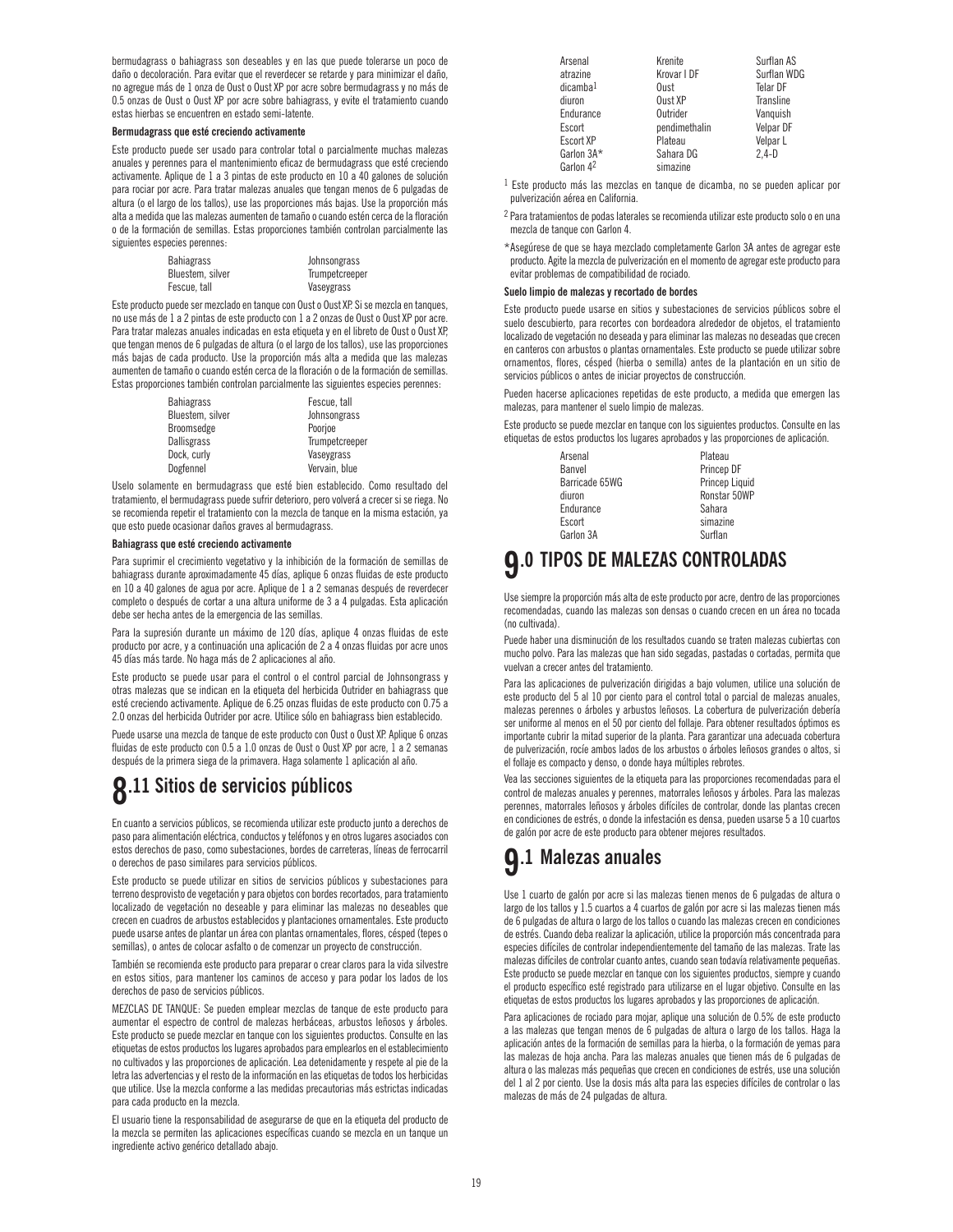#### **ESPECIES DE MALEZAS**

Anoda, spurred Barley\* Barnyardgrass\* Bassia, fivehook Bittercress\* Black nightshade\* Bluegrass, annual\* Bluegrass, bulbous\* Brome, downy\* Brome, Japanese\* Browntop panicum\* Buttercup\* Carolina foxtail\* Carolina geranium Castorbean Cheatgrass\* Cheeseweed *(Malva parviflora)* Chervil\* Chickweed\* Cocklebur\* Copperleaf, hophornbeam Corn\* Corn speedwell\* Crabgrass\* Dwarfdandelion\* Eastern mannagrass\* Eclipta\* Fall panicum\* Falsedandelion\* Falseflax, smallseed\* Fiddleneck Field pennycress\* Filaree Fleabane, annual\* Fleabane, hairy *(Conyza bonariensis)*\* Fleabane, rough\* Florida pusley Foxtail\* Goatgrass, jointed\* Goosegrass Grain sorghum (milo)\* Groundsel, common\* Hemp sesbania Henbit Horseweed/Marestail *(Conyza canadensis)* Itchgrass\* Johnsongrass, seedling Junglerice Knotweed

Kochia Lamb's-quarters\* Little barley\* London rocket\* Mayweed Medusahead\* Morningglory *(Ipomoea spp.)* Mustard, blue\* Mustard, tansy\* Mustard, tumble\* Mustard, wild\* **Oats** Pigweed\* Plains/Tickseed coreopsis\* Prickly lettuce\* Puncturevine Purslane, common Ragweed, common\* Ragweed, giant Red rice Russian thistle Rye\* Ryegrass\* Sandbur, field\* Shattercane\* Shepherd's-purse\* **Sicklepod** Signalgrass, broadleaf\* Smartweed, ladysthumb\* Smartweed, Pennsylvania\* Sowthistle, annual **Spanishneedles** Speedwell, purslane\* Sprangletop\* Spurge, annual Spurge, prostrate\* Spurge, spotted\* Spurry, umbrella\* Starthistle, yellow Stinkgrass\* Sunflower\* Teaweed/Prickly sida Texas panicum\* Velvetleaf Virginia copperleaf Virginia pepperweed\* Wheat\* Wild oats\* Witchgrass\* Woolly cupgrass\*

| Bluegrass, Kentucky      | $\overline{c}$           | $\overline{c}$ |
|--------------------------|--------------------------|----------------|
| Blueweed, Texas          | $4 - 5$                  | $\overline{2}$ |
| Brackenfern              | $3 - 4$                  | $1 - 1.5$      |
| Bromegrass, smooth       | $\overline{c}$           | 2              |
| Bursage, woolly-leaf     | $\overline{a}$           | $\overline{2}$ |
| Canarygrass, reed        | $2 - 3$                  | $\overline{2}$ |
| Cattail                  | $3 - 5$                  | 2              |
| Clover; red, white       | $3 - 5$                  | $\overline{2}$ |
| Cogongrass               | $3 - 5$                  | $\overline{2}$ |
| Dallisgrass              | $3 - 5$                  | $\overline{2}$ |
| Dandelion                | $3 - 5$                  | $\overline{2}$ |
| Dock, curly              | $3 - 5$                  | $\overline{2}$ |
| Dogbane, hemp            | 4                        | $\overline{2}$ |
| Fescue (except tall)     | $3 - 5$                  | $\overline{2}$ |
| Fescue, tall             | $1 - 3$                  | $\overline{2}$ |
| German ivy               | $2 - 4$                  | $1 - 2$        |
| Guineagrass              | 3                        | 1              |
| Horsenettle              | $3 - 5$                  | $\overline{2}$ |
| Horseradish              | 4                        | $\overline{2}$ |
| Iceplant                 | $\overline{c}$           | $1.5 - 2$      |
| Jerusalem artichoke      | $3 - 5$                  | 2              |
| Johnsongrass             | $2 - 3$                  | 1              |
| Kikuyugrass              | $2 - 3$                  | $\overline{2}$ |
| Knapweed                 | $\overline{4}$           | $\overline{2}$ |
| Lantana                  | $\overline{a}$           | $1 - 1.25$     |
| Lespedeza                | $3 - 5$                  | $\overline{2}$ |
| Milkweed, common         | 3                        | $\overline{2}$ |
| Muhly, wirestem          | $\overline{2}$           | $\overline{2}$ |
| Mullein, common          | $3 - 5$                  | $\overline{2}$ |
| Napiergrass              | $3 - 5$                  | $\overline{2}$ |
| Nightshade, silverleaf   | $\overline{c}$           | $\overline{2}$ |
| Nutsedge; purple, yellow | 3                        | $1 - 2$        |
| Orchardgrass             | $\overline{c}$           | 2              |
| Pampasgrass              | $3 - 5$                  | $1.5 - 2$      |
| Paragrass                | $3 - 5$                  | 2              |
| Pepperweed, perennial    | 4                        | 2              |
| Phragmites*              | $3 - 5$                  | $1 - 2$        |
| Poison hemlock           | $2 - 4$                  | $1 - 2$        |
| Quackgrass               | $2 - 3$                  | $\overline{c}$ |
| Redvine*                 | $\overline{2}$           | $\overline{2}$ |
| Reed, giant              | $4 - 5$                  | $\overline{2}$ |
| Ryegrass, perennial      | $2 - 3$                  | 1              |
| Smartweed, swamp         | $3 - 5$                  | $\overline{2}$ |
| Spurge, leafy*           | $\overline{\phantom{0}}$ | $\overline{2}$ |
| Sweet potato, wild*      | $\overline{a}$           | $\overline{2}$ |
| Thistle, artichoke       | $2 - 3$                  | $1 - 2$        |
| Thistle, Canada          | $2 - 3$                  | 2              |
| Timothy                  | $2 - 3$                  | 2              |
| Torpedograss*            | $4 - 5$                  | $\overline{2}$ |
| Trumpetcreeper*          | $2 - 3$                  | $\overline{2}$ |
| Vaseygrass               | $3 - 5$                  | $\overline{2}$ |
| Velvetgrass              | $3 - 5$                  | $\overline{2}$ |
| Wheatgrass, western      | $2 - 3$                  | $\overline{c}$ |
|                          |                          |                |

 **Proporción % de**

 **(cuartos solución Especies de malezas por acre) de mano**

 *(Ammophila arenaria)* – 5 Bentgrass\* 1.5 2 Bermudagrass 5 2 Bermudagrass, water (knotgrass) 1.5 2 Bindweed, field 4 - 5 2

Beachgrass, European

\*Control parcial

### **9.3 Matorrales leñosos y árboles**

Aplique este producto después de la formación completa de hojas, a menos que se indique de otra manera. Para las plantas más grandes y/o donde la densidad de la vegetación sea alta, use la proporción más alta. En las plantas enredaderas que han alcanzado el estado leñoso de cre-cimiento, use las proporciones más altas. Los mejores resultados se obtienen cuando se aplica a finales del verano o en el otoño, después de la formación de frutos.

En zonas áridas, se obtienen mejores resultados cuando se aplica en la primavera o a principios del verano cuando las especies que crecen como matorrales tienen alto contenido de humedad y florecen.

| serán controladas o controladas parcialmente con 1 pinta de este producto por acre.<br>Las aplicaciones deben hacerse usando de 3 a 10 galones de volumen por acre. Use<br>boquillas que garanticen una cobertura completa del follaje y haga el tratamiento<br>cuando las malezas estén en su etapa temprana de crecimiento. |
|-------------------------------------------------------------------------------------------------------------------------------------------------------------------------------------------------------------------------------------------------------------------------------------------------------------------------------|
| <b>9.2 Malezas perennes</b>                                                                                                                                                                                                                                                                                                   |

Los mejores resultados se obtienen cuando las malezas perennes son tratadas una vez que han alcanzado la etapa reproductiva de su crecimiento (inicio de las semillas para hierbas y formación de yemas para malezas de hoja ancha). Para las plantas sin flores, los mejores resultados se obtienen cuando las plantas alcanzan el estado de madurez. En estas condiciones, utilice la dosis de aplicación máxima dentro del rango especificado. Utilice una solución al 2 por ciento sobre las plantas perennes difíciles de controlar, por ejemplo, bermudagrass, romaza, correhuela, apocino del Canadá, algodoncillo y cardo cundidor.

Yellow rocket \*Cuando use equipos de aplicación diseminada a nivel del terreno (aplicaciones aéreas o rociadores de aguilón con boquillas tipo abanico plano), estas especies

Asegúrese de que la cobertura sea a fondo cuando emplee tratamientos de rociado para mojar con equipo de mano. Cuando se utilice equipo manual para tratamientos puntuales localizados de bajo volumen, aplique una solución de 5 a 10 por ciento de este producto.

Espere 7 días o más después de la aplicación antes de labrar.

|                     | Proporción<br><b>(cuartos)</b> | $%$ de<br>solución |  |
|---------------------|--------------------------------|--------------------|--|
| Especies de malezas | por acre)                      | de mano            |  |
| Alfalfa*            |                                |                    |  |
| Alligatorweed*      |                                | 1.5                |  |
| Anise (fennel)      | $2 - 4$                        | $1 - 2$            |  |
| <b>Bahiagrass</b>   | $3 - 5$                        | 2                  |  |